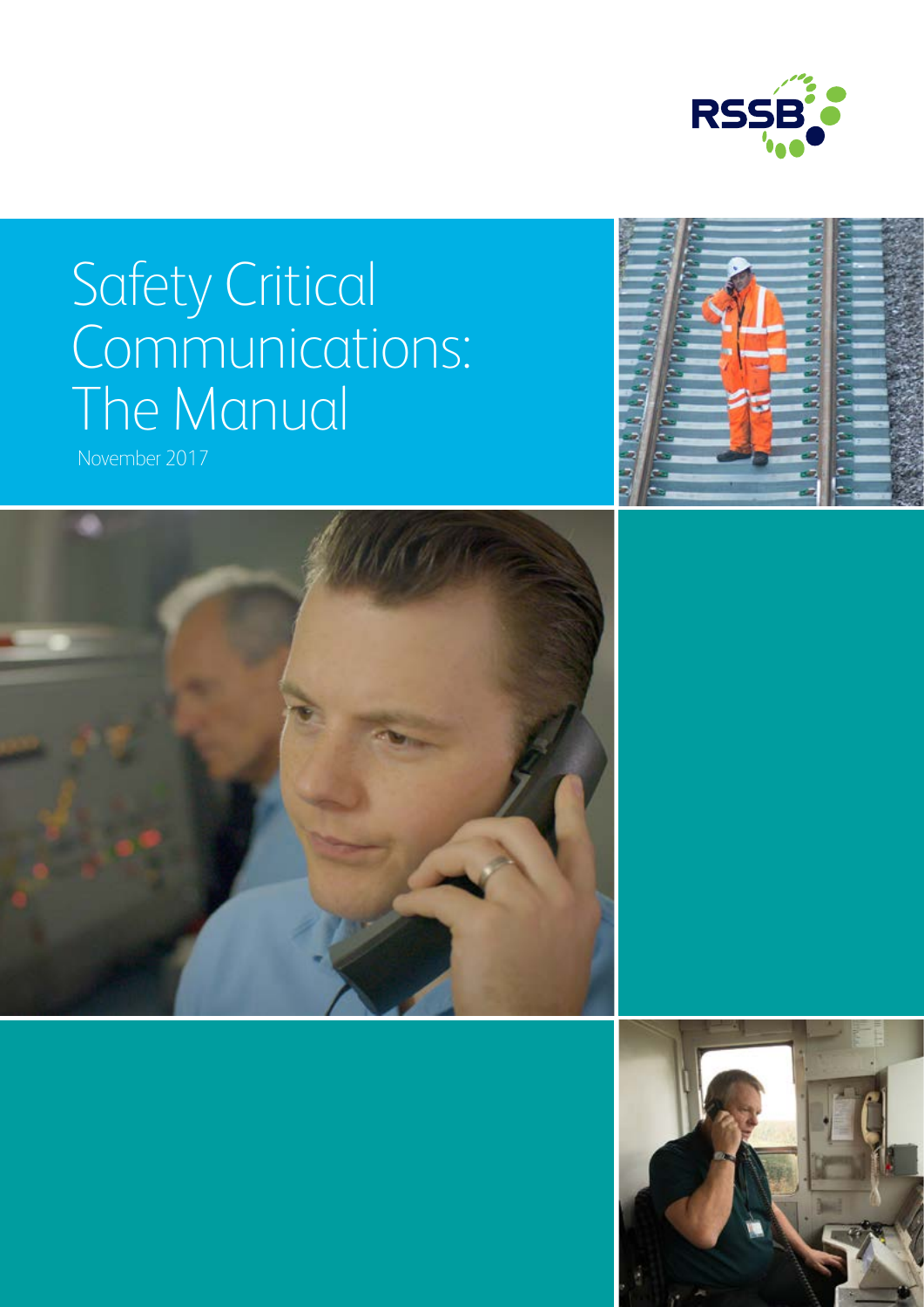# Preface

This safety critical communications (SCC) manual has been designed as a day-to-day reference guide to support ongoing good practice in safety critical communications. It is a companion to RSSB's safety critical communications training package - a modular course which is available to registered RSSB members on www.sparkrailrail.org.

The manual follows the same structure as the course. It provides additional guidance, practical examples, reference materials and links to further reading and training throughout.

This manual is for use by all rail staff required to communicate verbally with others during their operational duties.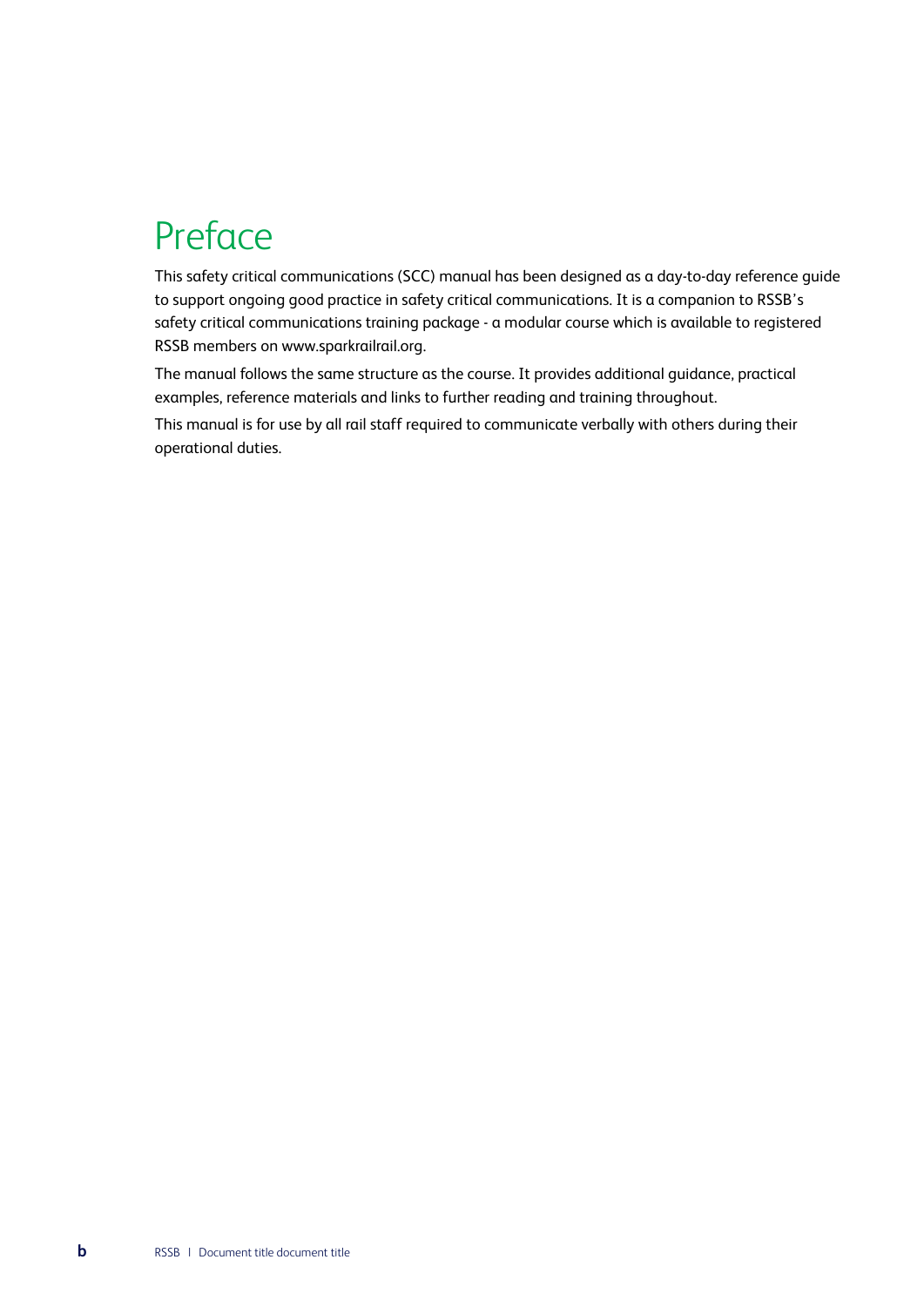# **Contents**

| Introduction                            | 1              |
|-----------------------------------------|----------------|
| The importance of communication         | 1              |
| About this manual                       | 1              |
| How was this manual developed?          | $\overline{2}$ |
| Using the manual                        | 2              |
| <b>SCC</b> foundation                   | 3              |
| What is safety critical communications? | 3              |
| The contract concept                    | 4              |
| Personal responsibility                 | 5              |
| Safety                                  | 6              |
| Structure and responsibility            | 7              |
| <b>Communication structure</b>          | 7              |
| Lead responsibility                     | 13             |
| Protocols                               | 16             |
| The ABC-P protocol                      | 17             |
| The phonetic alphabet                   | 18             |
| <b>Numbers</b>                          | 20             |
| Time                                    | 21             |
| Standard words and phrases              | 22             |
| Over and out                            | 23             |
| Repeat back                             | 24             |
| The emergency call                      | 25             |
| Confirming understanding                | 28             |
| <b>Communication barriers</b>           | 28             |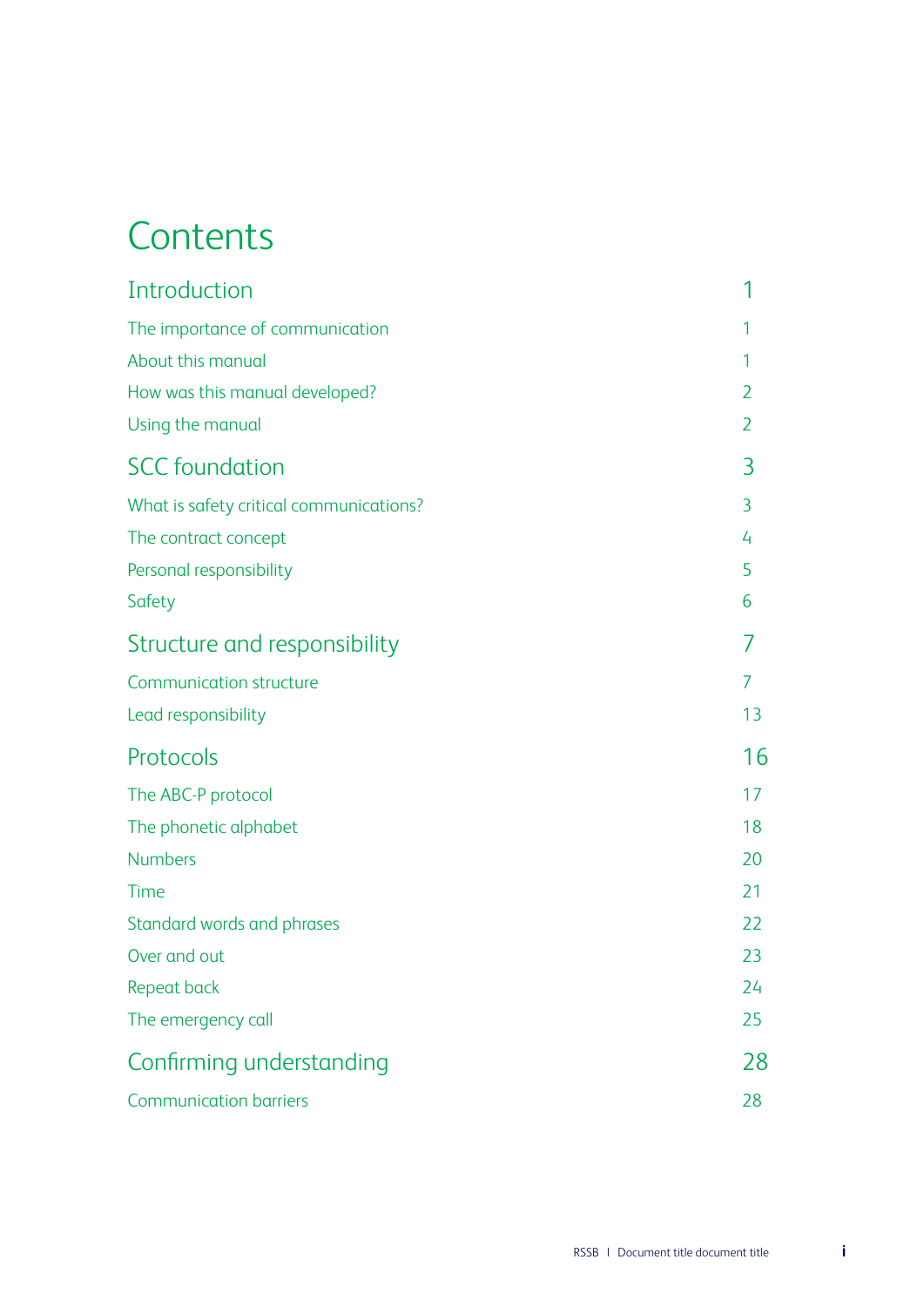| <b>Communication skills</b>                                   | 32 |
|---------------------------------------------------------------|----|
| Listening and questioning                                     | 32 |
| Working with people                                           | 35 |
| <b>Assertiveness</b>                                          | 36 |
| Challenging                                                   | 38 |
| Considering others                                            | 39 |
| Appendix A: Cue cards, scripts, and good practice             |    |
| examples for high risk activities                             | 40 |
| Provision of information to drivers detained on running lines | 41 |
| Assisting a failed train                                      | 42 |
| Examination of the line                                       | 43 |
| Authorising a signal to be passed at danger                   | 44 |
| Agreeing shunting moves within depots                         | 45 |
| Temporary block working                                       | 46 |
| <b>User Worked Crossings</b>                                  | 48 |
| Initial discussion for a possession                           | 50 |
| Authorising trains into a possession, and within worksites    | 51 |
| Manual route setting                                          | 53 |
| Wrong direction moves                                         | 54 |
| Reporting emergencies and abnormal events                     | 55 |
| Appendix B: Summary of key learning points from               |    |
| safety critical communications training                       | 57 |
| <b>SCC</b> foundation                                         | 57 |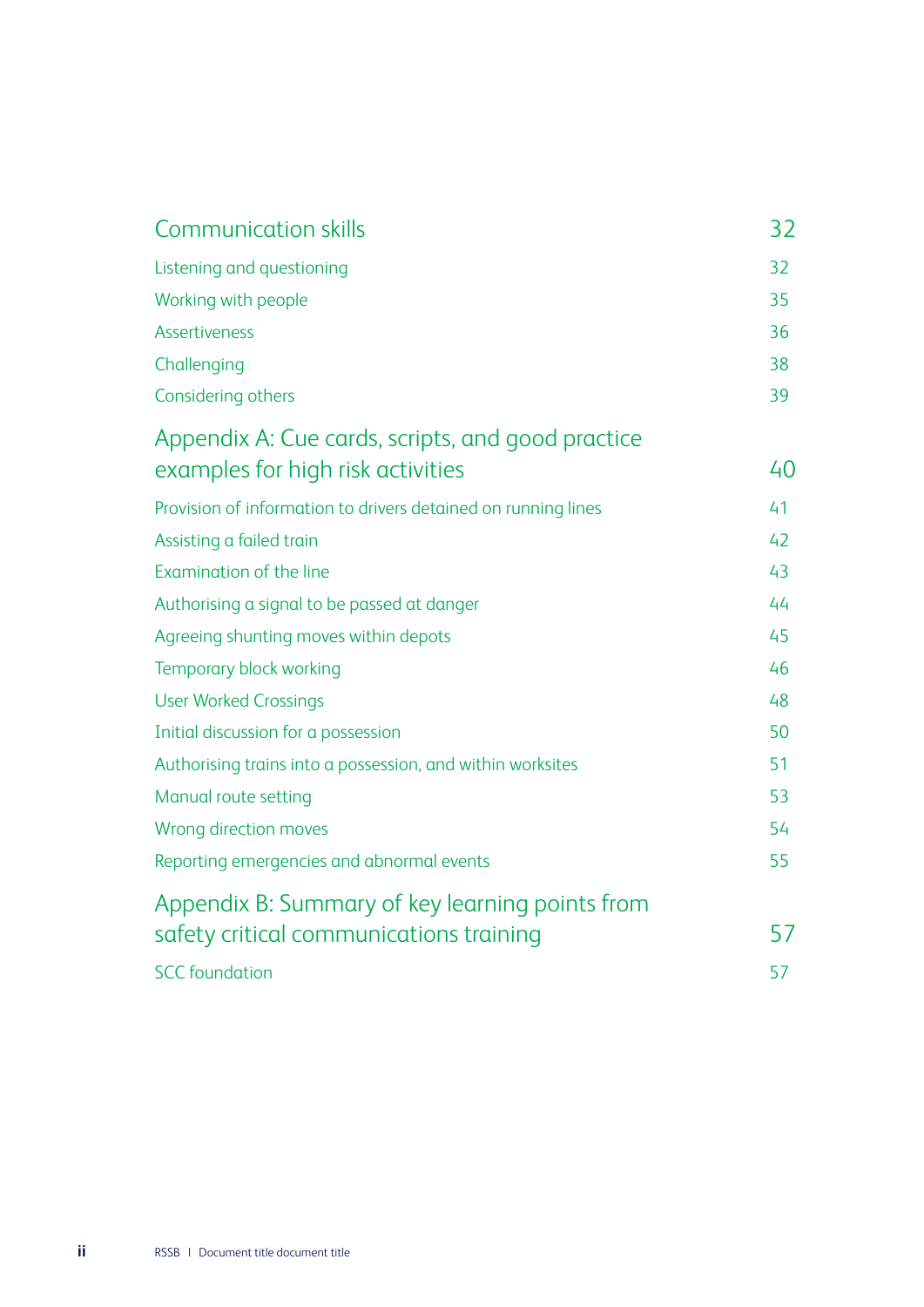# <span id="page-4-0"></span>Introduction

## The importance of communication

'You've got one to cross', said the signaller to the member of the public, meaning that there was one more train to go before they could drive across the rural level crossing. The user immediately drove over the crossing, assuming they had one minute to do so. The train missed the user.

### The signaller was lucky

The track team run to a position of safety as the train enters what they thought to be a safe work site. The COSS and signaller had failed to confirm the line blockage details using a 'repeat-back' and a misunderstanding had occurred.

### The COSS was lucky

A driver of a failed train structures his communication badly and deluges a signaller with information, mistakenly believing he has obtained permission for a track-side inspection in the process. A near miss occurs as he ventures track side.

### The driver was lucky

These are real incidents and, unfortunately, they are not as rare as they should be. Recent research has shown that one-in-five accidents have safety critical communications (SCC) as a contributing factor. As professionals, working in the 'front line' of the rail industry, we cannot afford to rely on luck. Our operational communications – safety critical communications – must be fit for purpose.

### About this manual

This manual, and the associated 'Briefing Bites' training course, seek to inform and explain what level of safety critical communications is required of operational staff in the rail industry. It looks at what safety critical communications is, when it should be used, the structure and protocols to be used, and the skills needed for competent performance.

However, the training course and manual can only seek to educate. They cannot DO. **The doing is down to you** – the railway professional.

Both the Briefing Bites course and the manual are for all operational staff in the rail industry. Previous training materials have focussed on specific job roles whereas the contents of this manual apply to all operational staff. We must all work to the same standard.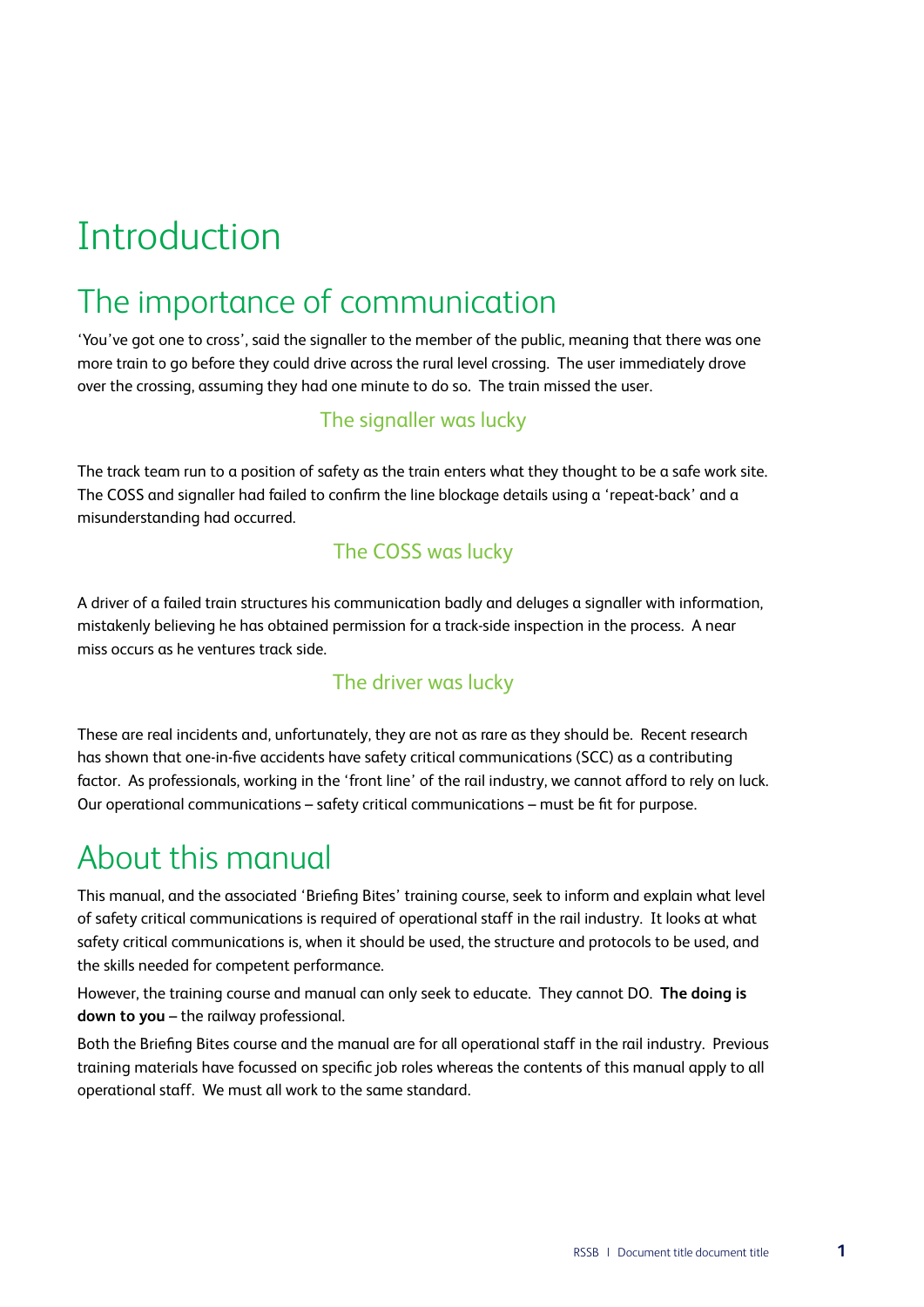## <span id="page-5-0"></span>How was this manual developed?

Industry engagement, research, and collaboration were essential to the development of this manual. Front line staff and managers from across the rail industry were consulted to identify end-user needs and competence requirements. These formed the specification for the manual's format and content.

A cross-industry steering group with expertise in safety critical communications reviewed all manual content in detail and provided reference materials for additional support and further learning. The steering group comprised members from RSSB, Network Rail, the ORR, and train and freight operating companies, including GWR, Virgin Trains East Coast, Arriva Trains Wales, Crossrail, East Midlands Trains, Colas Rail, Freightliner and GB Railfreight.

## Using the manual

The manual is divided into five sections, with each section detailing a particular aspect of safety critical communications.

- 1. SCC Foundation
- 2. Structure and responsibility
- 3. Protocols
- 4. Confirming Understanding
- 5. Communication skills

You can use this to accompany the Briefing Bites training course or as a separate reference guide. The order of the sections does not imply importance – one section is not more or less important than another. Indeed, for safety critical communications to be effective, **all** the skills and protocols must be used together.

Each numbered section provides an explanation of the subject together with best practice examples and Key Learning Points. The Key Learning Points are the minimum level we must all reach. Our role may require that we use additional communication skills, but the Key Learning Points represent an industry baseline.

The appendices provide a summary of the Key Learning Points, together with cue cards and example scripts for high risk activities.



**Key Learning Points are** highlighted throughout with this icon to the left. These are things that we must all know and do.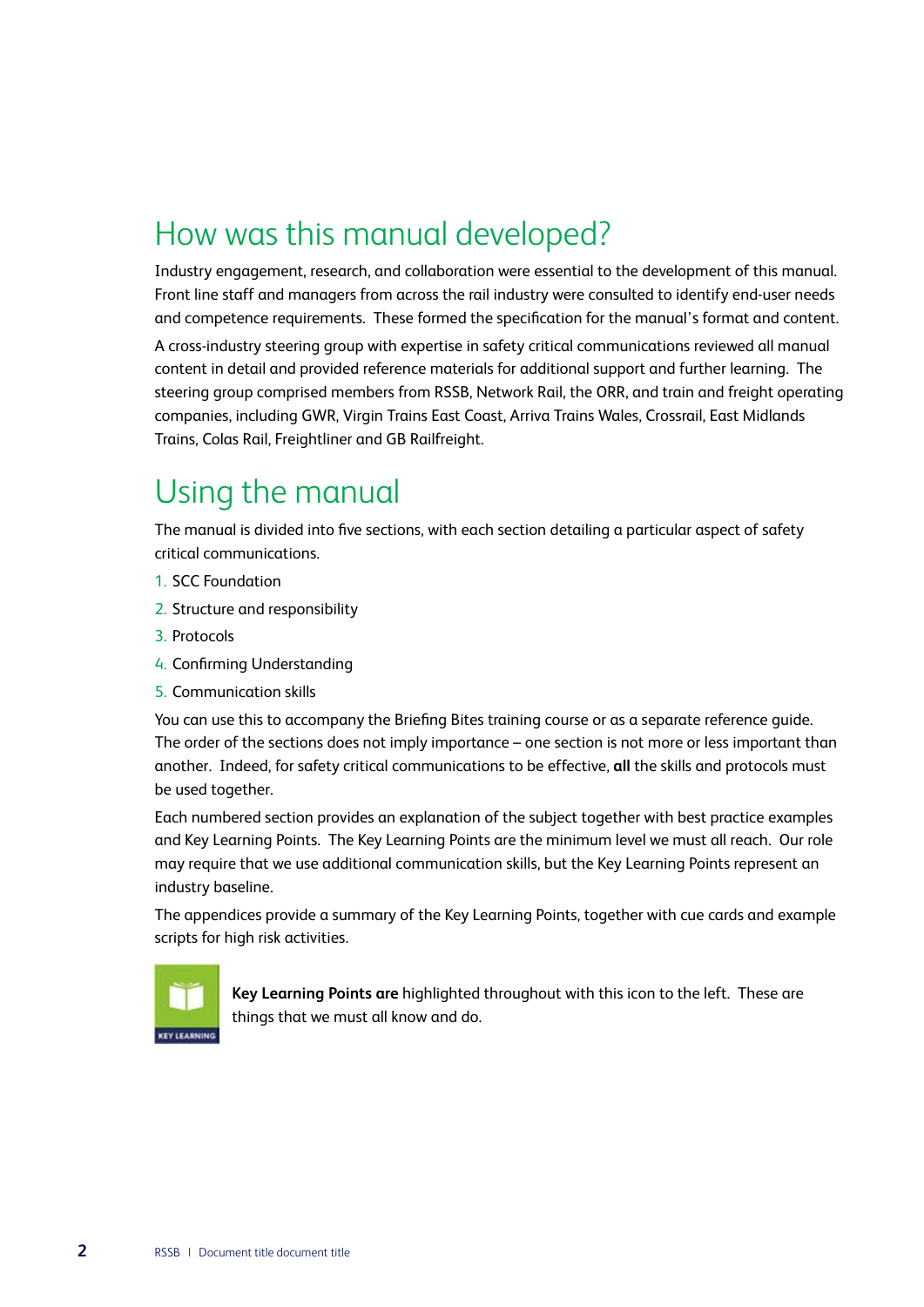# <span id="page-6-0"></span>SCC foundation

## What is safety critical communications?



### **ALL OPERATIONAL COMMUNICATION BY FRONT-LINE STAFF IS CONSIDERED TO BE SAFETY CRITICAL**

By Operational we mean anything relating to:

• Train movement

• Stations

• Signals

• Infrastructure.

• Track

By front-line staff we mean those doing the following types of work on the operations listed above:

- Maintenance
- TOC and Network Rail Control
- Signalling
- Station operations
- Driving • Shunting
- Infrastructure projects
- Contractors

Of course, we discuss our lives, hobbies, and news with our colleagues. But if we're talking about operations and actions that can affect our safety and that of our colleagues, the public or the railway, then our communication is safety critical.

#### When what we say can affect actions, then our communication is safety critical

Communication can take place in a number of ways (written, visual, verbal). We're focusing on verbal communications, which often involves talking to people by telephone or radio.



Key Learning Point - you should now be able to recognise when safety critical communication is happening (all operational communication by front-line staff is safety critical).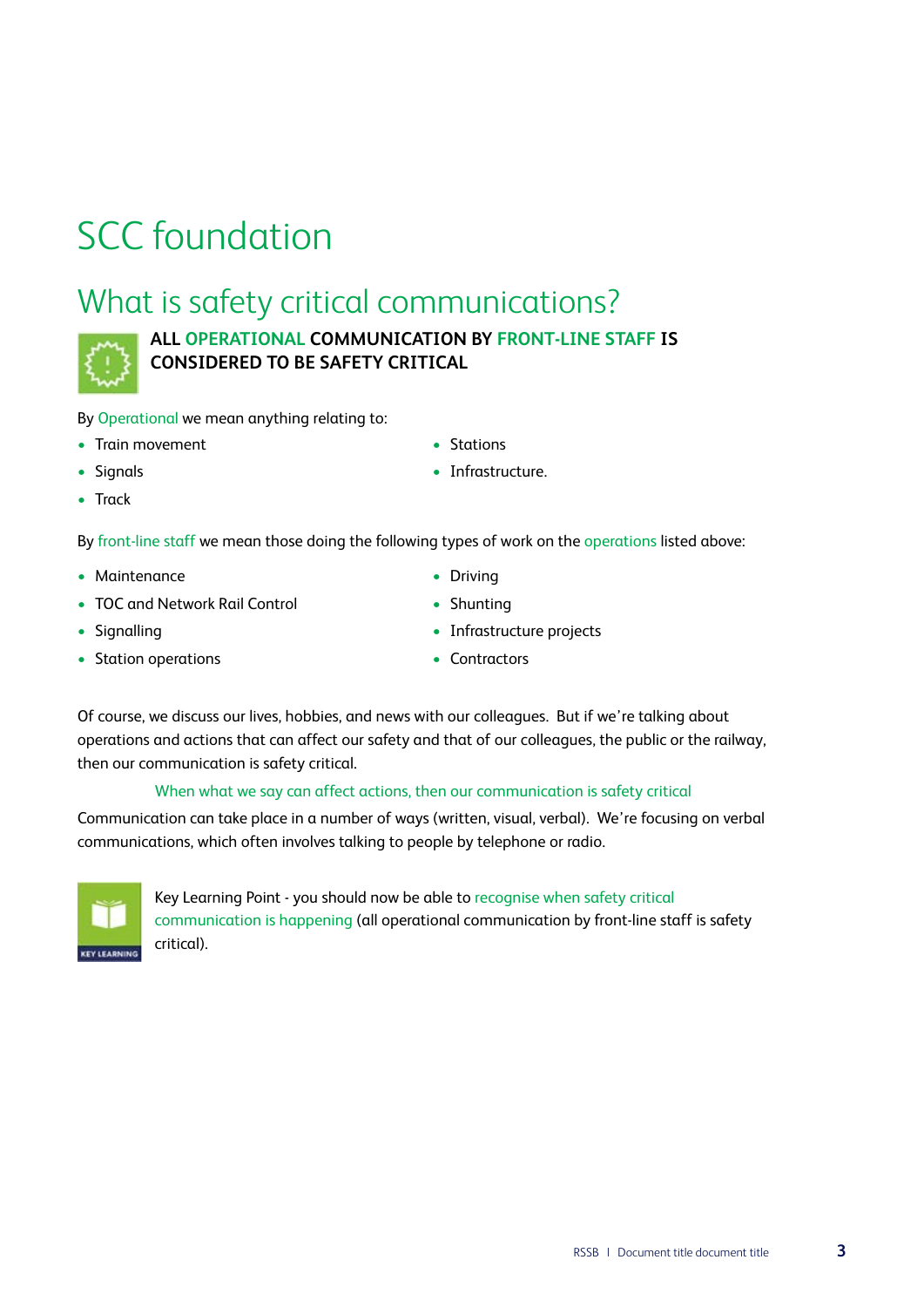## <span id="page-7-0"></span>The contract concept

Safety critical communications are all about conveying information that is important to the safety of workers and passengers on the railway. When we conduct safety critical communications, we must state our messages clearly, check that the other person has understood what we have said and, especially important, any actions expected of them.



When we are on the receiving end, it is our responsibility to repeat back what we have heard, outline our understanding of any actions that are required and clarify anything we are unsure of. Safety critical communications must have a common structure and a professional tone. We should think of it as **agreeing a contract**. This should be similar to what we would do when buying a car, renting a flat, or signing an employment contract.

Contracts usually involve the following steps:





In a front-line operational communication, we follow these same steps. In essence, we are forming a communications contract with the other party; we are committing to accurate, brief, clear and professional communications to achieve an intended outcome. This approach helps to distinguish the delivery and receipt of safety critical messages from day-to-day conversation.



Key Learning Point: every time we hold an operational conversation, we are agreeing a verbal contract.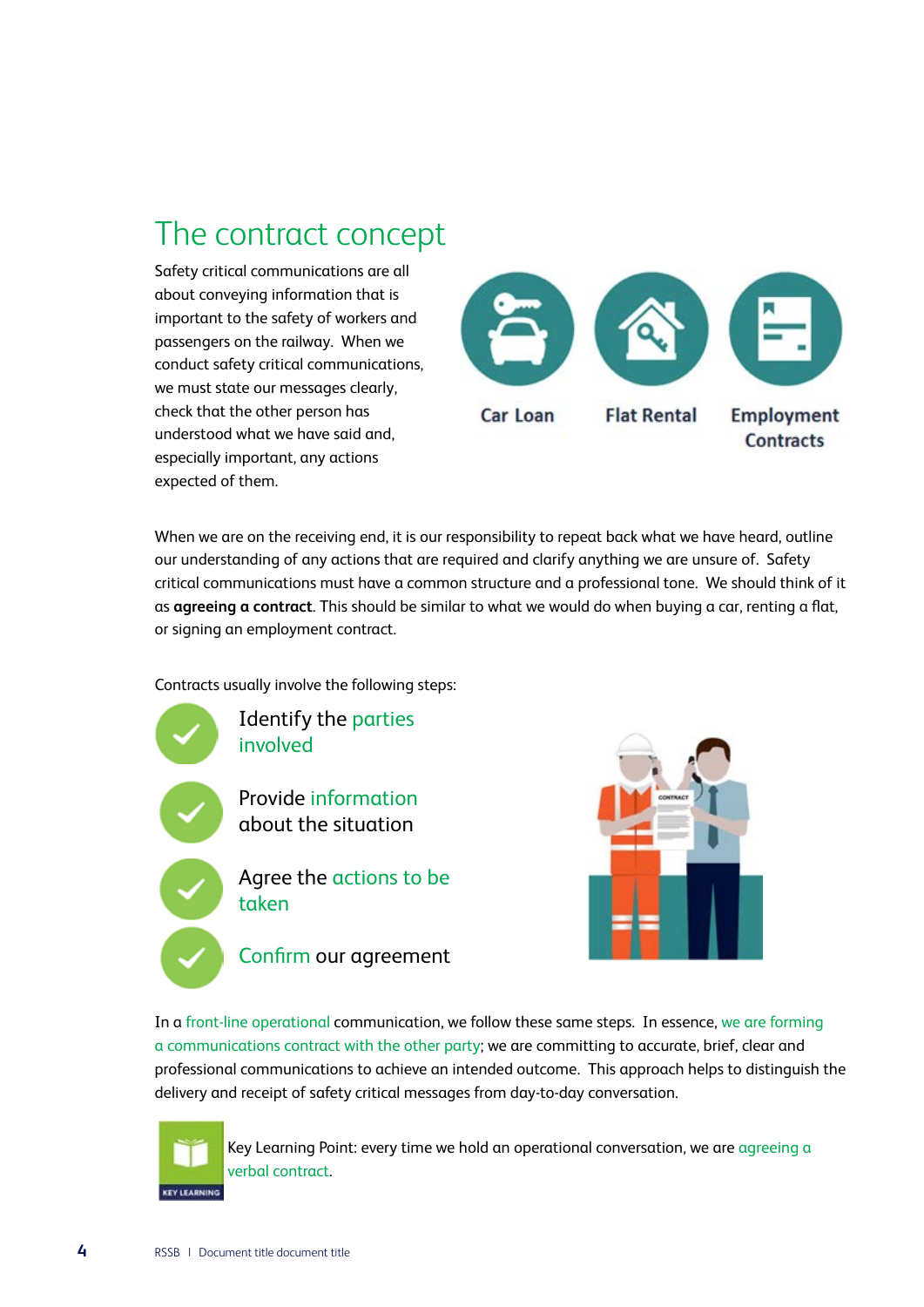# <span id="page-8-0"></span>Personal responsibility

As rail industry employees:

- We must all take personal responsibility for how we conduct ourselves at work, including how we communicate.
- We should not rely on one person to make sure we communicate well, but must all take responsibility for our operational conversations.

In this way, we will be doing our part to raise the standards of safety critical communications across the whole industry, which in turn will have a tangible impact on ours and others' safety.

Taking personal responsibility means following the guidance provided in this manual. It means taking pride in our approach to safety critical communications and setting a good example for our co-workers. We need to be mindful of the dangers of informality, and avoid the tendency to chat and over-talk to each other.



In practice, this means we must:

- use the protocols
- structure our conversations
- listen carefully
- confirm understanding



**Key Learning Point:** safety critical communications are formal conversations.



**Key Learning Point:** as professionals, we must all take responsibility for safety critical communications.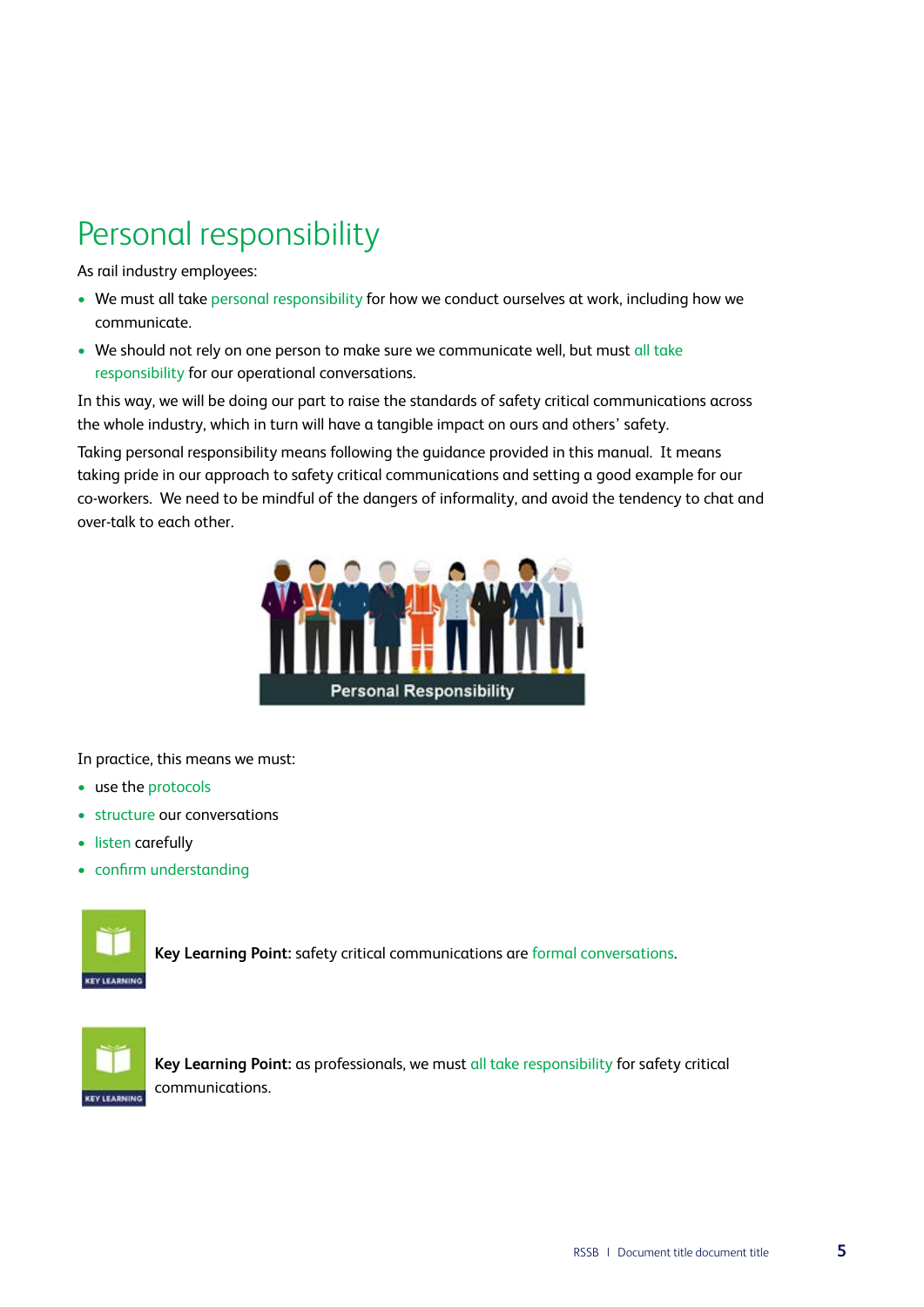## <span id="page-9-0"></span>Safety

### There are no excuses for short-cuts in safety critical communications

We work in an industry where pressurised situations are common. In a 2016 rail industry survey by the Infrastructure Safety Liaison Group for RSSB, 90% of the 1100+ respondents said they feel under pressure at work at least once per week. Individual perception of pressure and 'real' pressure have the same impact: they impact our ability to think clearly and make decisions, cause us to cut corners and make mistakes, and can affect our physical and mental wellbeing.

Pressure can come from different sources. Example situations are periods of change, or when things don't go to plan. Part of taking personal responsibility means not cutting corners in communications because we feel under pressure.

We must:

- **Recognise** that pressurised situations are the time when we need clear, structured communications the most.
- **Communicate properly in normal situations**. If good communication practice becomes an ingrained habit, it is less likely to fall apart when we are under pressure.
- **Take the time to think about what to say**. This will save time in the long run, even if the temptation is to jump in.
- **Slow the communication down**. Speak slowly and clearly to give ourselves more thinking time.
- **Stay focused on the facts** and ignore the context that is creating the pressure.
- **Use the protocols**. This will help you to be clear and stay professional.
- **Listen carefully** to what is being said.
- **Confirm understanding**. Stress causes mistakes in ourselves and others. Repeating back what you have heard and clarifying any actions will aid decision-making and help you to remember what it is that you need to do.



**Key Learning Point**: we must take time to communicate well – no matter what the situation.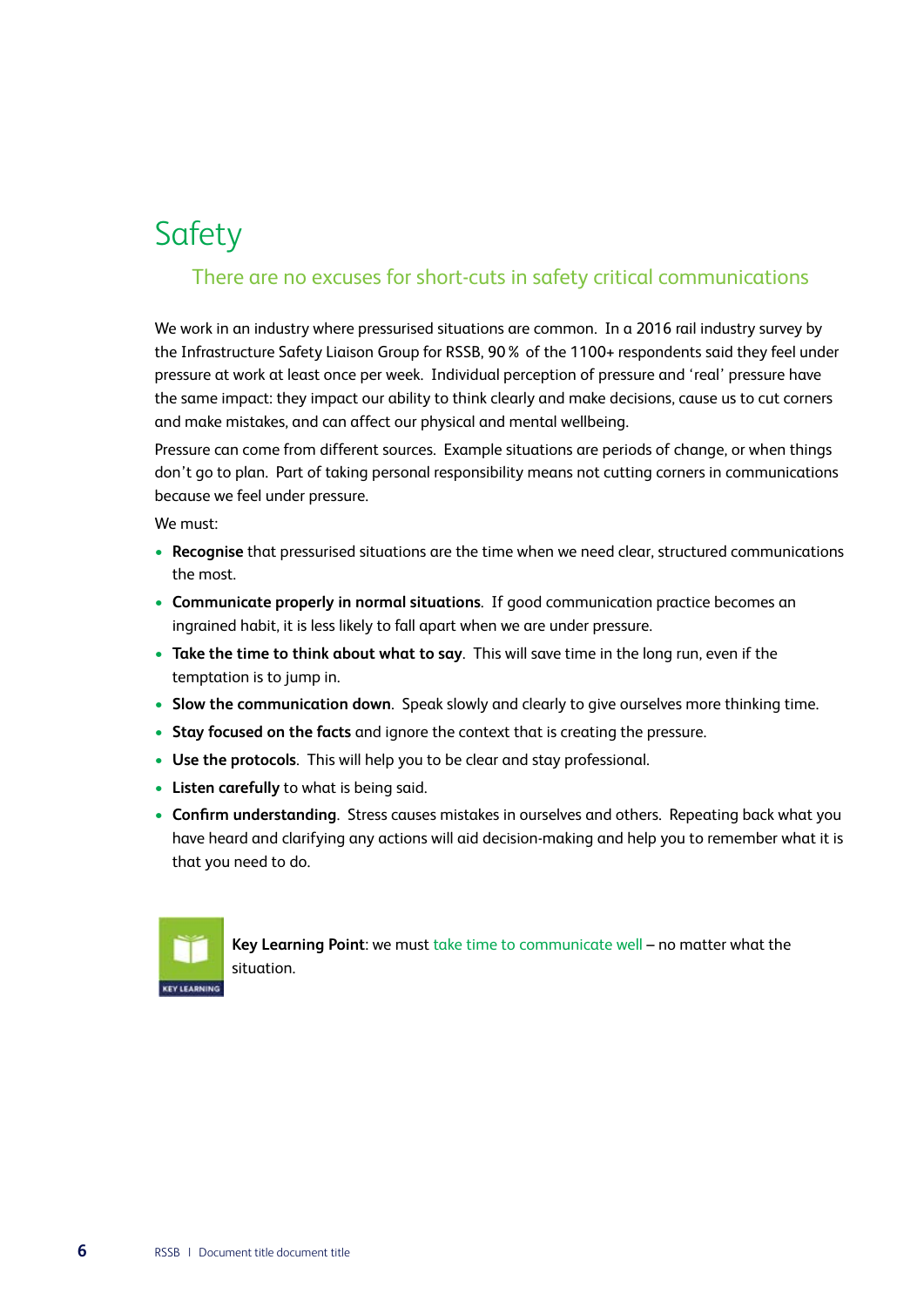# <span id="page-10-0"></span>Structure and responsibility

The structure of our messages is important. Good structure reminds us that we need to provide certain information such as who we are (opening), and that we need to repeat back (confirmation). It is also important to deliver information and actions in the correct order so that the actions come towards the end of the message allowing us to remember them more easily.

We all have a responsibility to communicate well and structure our communications correctly. One person is also assigned lead responsibility and they must ensure that the message structure is correct. The 'responsibility' section examines these concepts in more detail.

### Communication structure

Good safety critical communications have a four-part structure:



If possible, **plan what you will say** in each part before starting your communication. This takes practice, but will help you to get into the habit of communicating clearly, as well as to remember the important elements of a safety critical communication.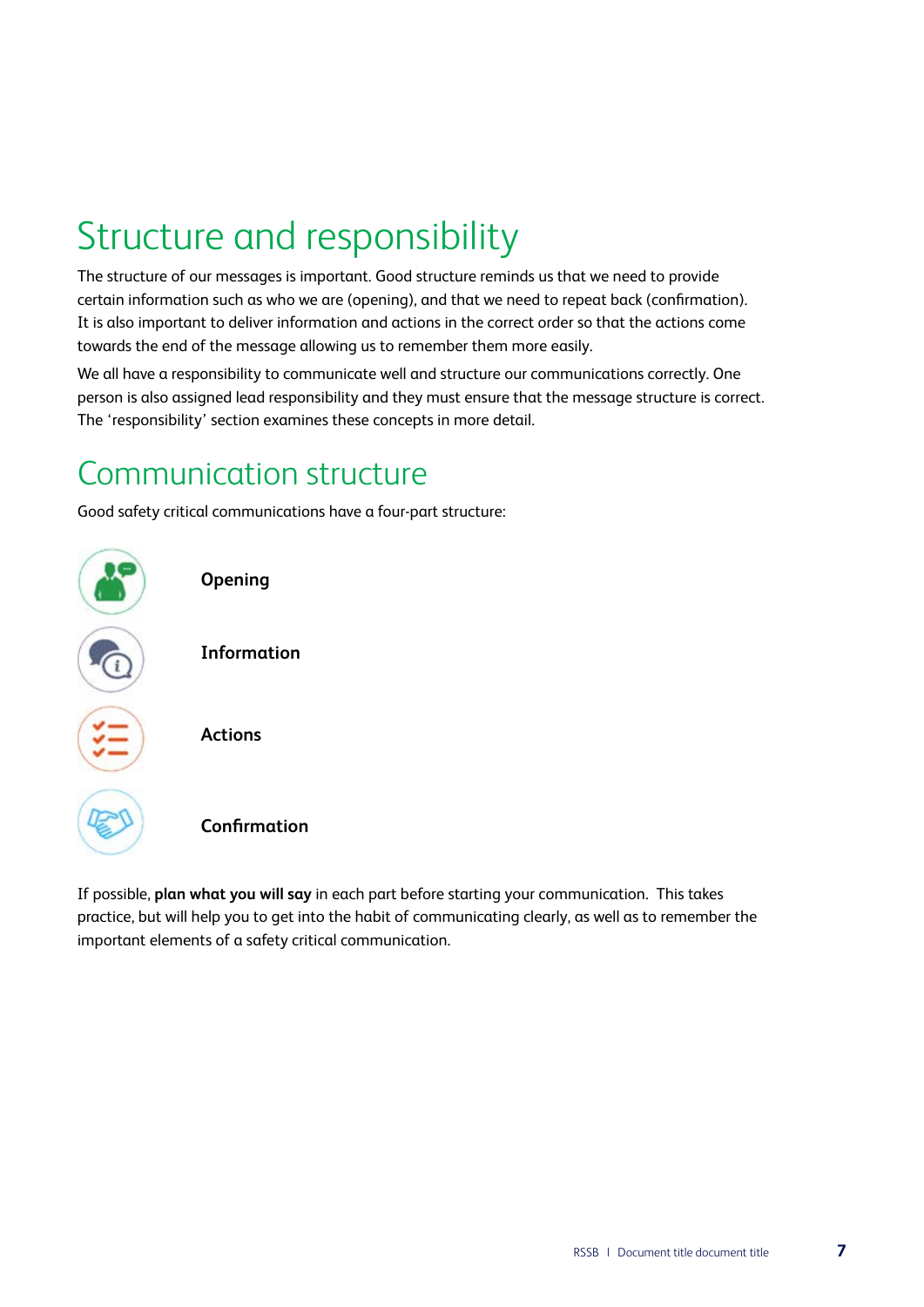

The opening of a safety critical message should contain the following two pieces of information:

### This is who I am This is where I am

#### **Who I am**

- State your role
- It may also be necessary to state your name
- This is to ensure the person who you are talking to knows exactly who you are



#### **Where I am**

- This should be a simple description of where you are
	- Identify your exact location that is recognisable to both parties, for example access points, level crossing, station, or platform.
- If discussing overhead line equipment, you will need to give the structure number found on the stanchion.

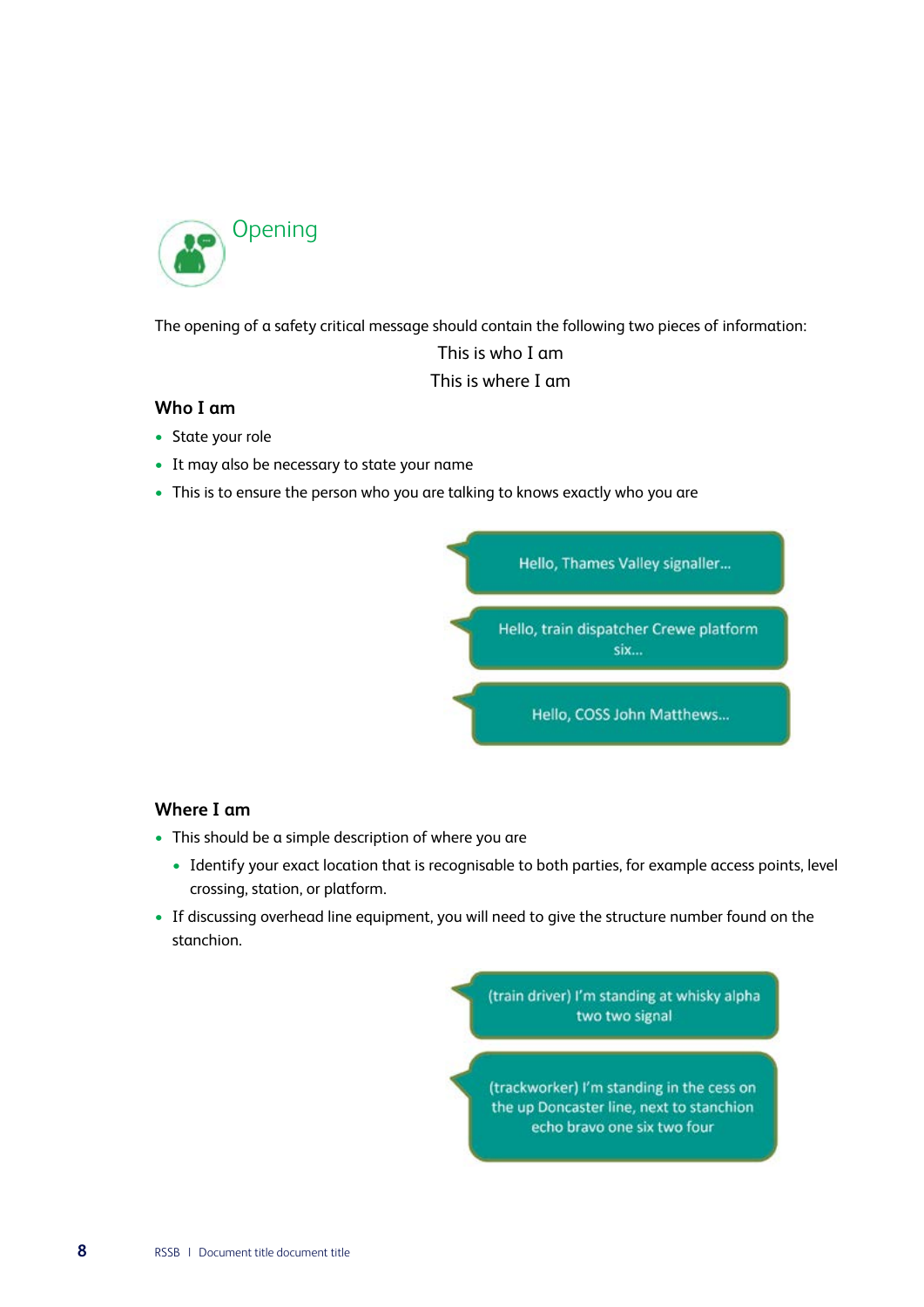

**Information** should always come before any actions are given. This:

- provides context
- ensures the actions are fresh in everyone's mind
- allows the actions to be agreed and then repeated back.

The information we provide must be concise and relevant. Where long messages or instructions are being given, it is better to break them down into manageable chunks.

> (driver) I'm approaching Parksley on the up line. My loco has shut down and I'm coasting.

(signaller responds...)

(driver) I seem to have a problem with the engine coolant pressure. I've just had a word with the help line and they told me what to do when I come to a stand. Where would prefer me to stop?

**Actions** are an essential part of the communication contract. Note:

- They can be passed in both directions.
- They should be definitive, for example. "You must…" Definitive language in unambiguous and helps event misunderstanding.
- The instruction 'Do nothing until…' is a valid action. People are often tempted to 'jump in' before it is safe to do so. This instruction makes it clear that an action should not take place until a certain condition is met, for example: remain at a stand until a Signaller instructs you to move.

(signaller) please remain at a stand make no further movement unless I instruct you...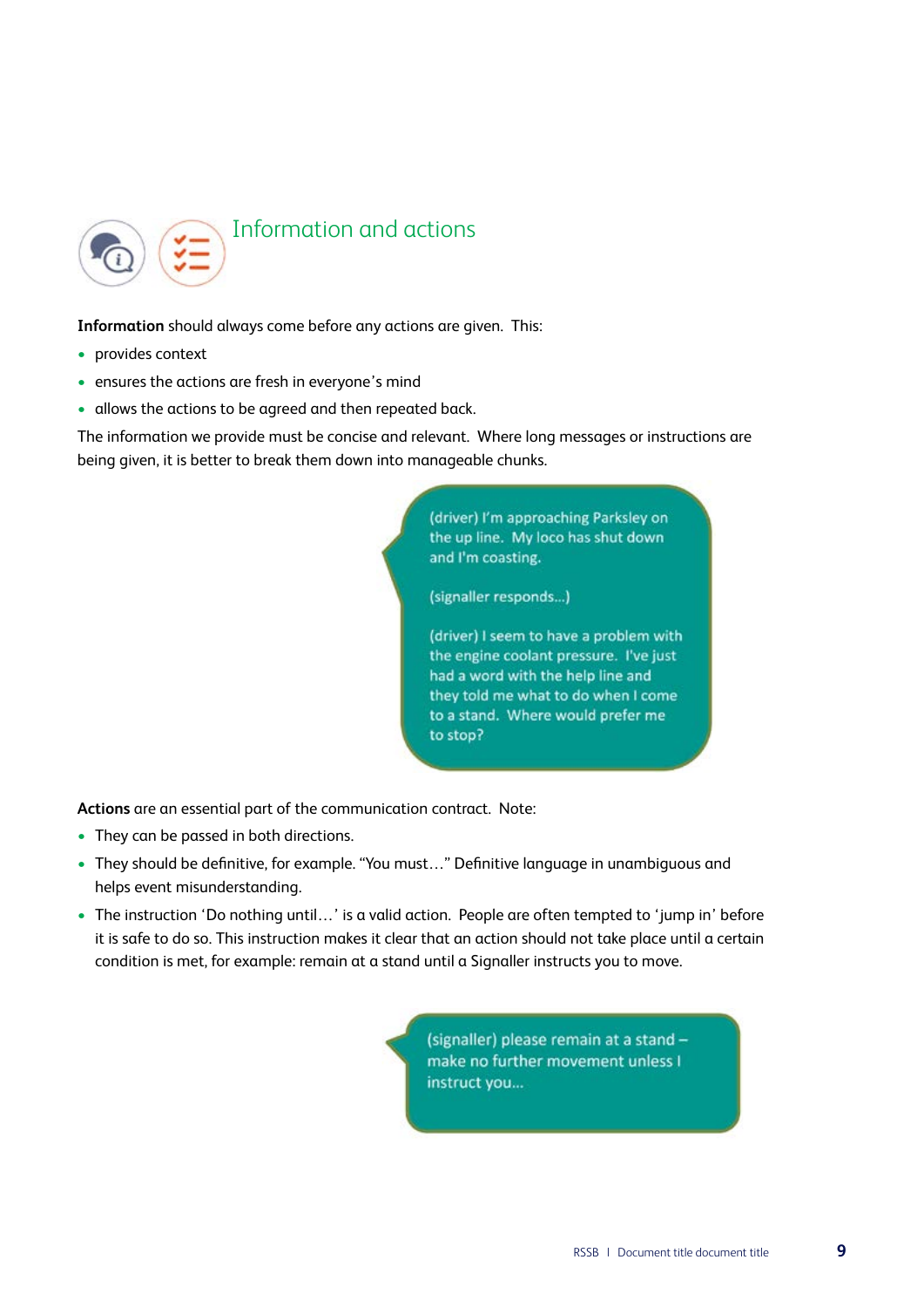# Confirmation and repeating back the message

To confirm that all parties have the same understanding of the communication, the person with **Lead Responsibility** must ask for a 'repeat back'. This is a crucial step in making sure the arrangements have been fully understood by both parties. It provides the opportunity to identify any misinformation, misunderstandings, or omissions.

The process of repeating back a message (saying it out loud and in our own words) also helps us to process the information more deeply. And makes it more likely that we will remember what has been said when the communication has ended.

A repeat back means:

- Repeating back the message we have been given and our understanding of what is required of us, so that any misunderstandings can be corrected.
- Asking for a 'repeat back' at the end of a safety critical message if we are the person with Lead Responsibility, and if the other party has not already repeated their understanding of the message back to us.

#### **Things to remember**

Repeating back information is key to confirming understanding of all involved.

The person with lead responsibility must always confirm that everybody involved in a communication understands the message being conveyed. This might require asking for a 'repeat back'.

We must listen and check the content of a repeat back to make sure it's correct.

Repeat backs can occur at any stage in a message, but must occur at the end.

Pay attention to what is being said: we need to avoid repeating information parrot fashion without thinking about what we are saying or what it means.

If a repeat back is wrong, the person with Lead Responsibility must restate the actions, and ask for another repeat back.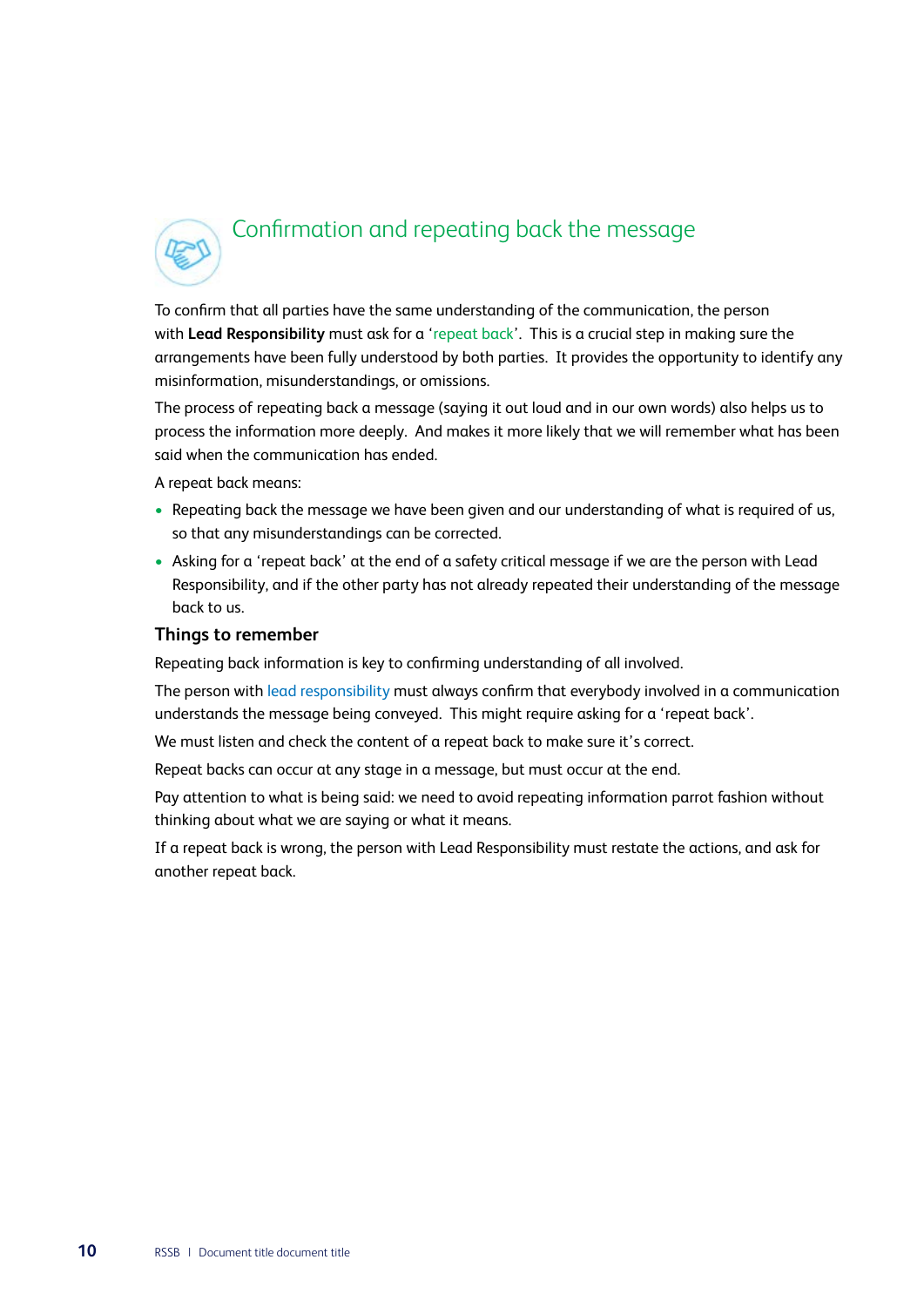

Here is an example of good practice in structuring a communication. Notice that the signaller delivers the **actions in two stages**. Notice also that the driver repeats back the actions without the Signaller having to ask him to do so, and also repeats the entire set of actions again at the end of the communication.

| <b>Driver</b> | Hello, driver of two alpha five two at Foxtrot Yankee 25 signal, up main line.                                                                                                                                                                     |
|---------------|----------------------------------------------------------------------------------------------------------------------------------------------------------------------------------------------------------------------------------------------------|
| Signaller     | Hello driver, two alpha five two at Foxtrot Yankee 25 signal, up main line. This is<br>Fawsley Signaller. I've had a call from control and due to a line blockage ahead your<br>train is to go no further.                                         |
| <b>Driver</b> | Hello signaller so due to a line blockage ahead I am to go no further.                                                                                                                                                                             |
| Signaller     | Correct driver. When I give permission control have requested that you make a wrong<br>direction movement into Longfield station to detrain passengers and await further<br>instructions.                                                          |
| <b>Driver</b> | OK signaller, so when you give permission you want me to make a wrong direction<br>movement into Longfield station to detrain passengers and await further instructions.                                                                           |
| Signaller     | Correct. When you approach Fawsley signal box, I will lower the level crossing barriers<br>and give you a green hand-signal from the box when it is safe to pass over the<br>crossing. Please obey that signal.                                    |
| <b>Driver</b> | OK signaller, when I approach Fawsley signal box, you will give me a green hand-<br>signal from the box when it is safe to pass over the level crossing - for me to proceed.                                                                       |
| Signaller     | Correct. Driver I have set the route for you now, I am now authorising you to make a<br>wrong direction movement, not pass over Fawsley signal box level crossing unless a<br>green handsignal is being displayed and then into Longfield station. |
| <b>Driver</b> | OK. You are now authorising me to make a wrong direction movement, not pass over<br>Fawsley signal box level crossing unless a green handsignal is being displayed and<br>then proceed into Longfield station.                                     |
| Signaller     | Correct. OK, I'm authorising you to make the movement.                                                                                                                                                                                             |
| <b>Driver</b> | OK, bye.                                                                                                                                                                                                                                           |
| Signaller     | Bye.                                                                                                                                                                                                                                               |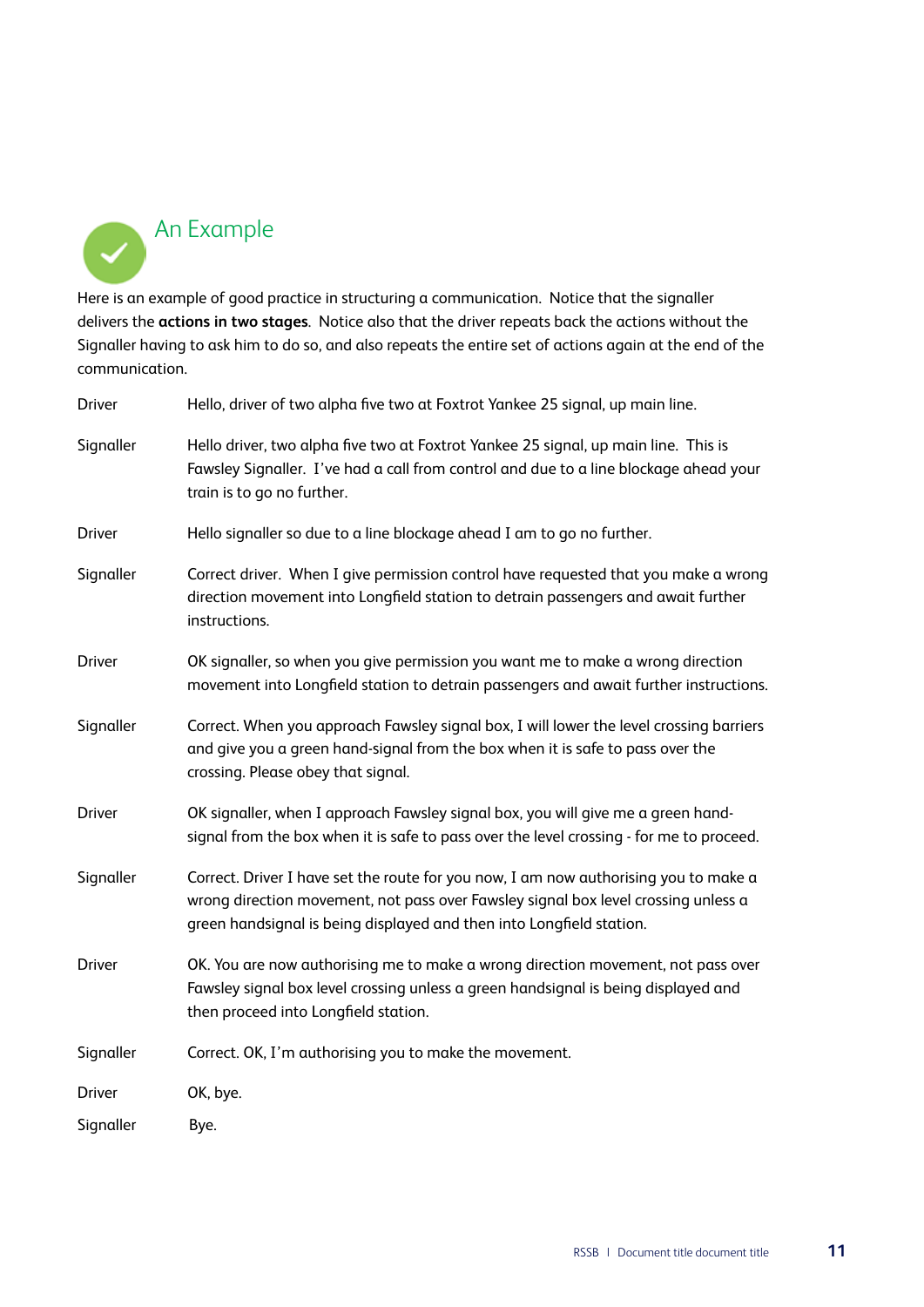### In summary

There are two Key Learning Points associated with message structure:



**Key Learning Point:** a safety critical message should have four sections:





**Key Learning Point:** avoid monotonous and unnecessary repeat-back of information; think about what you are saying and what it means.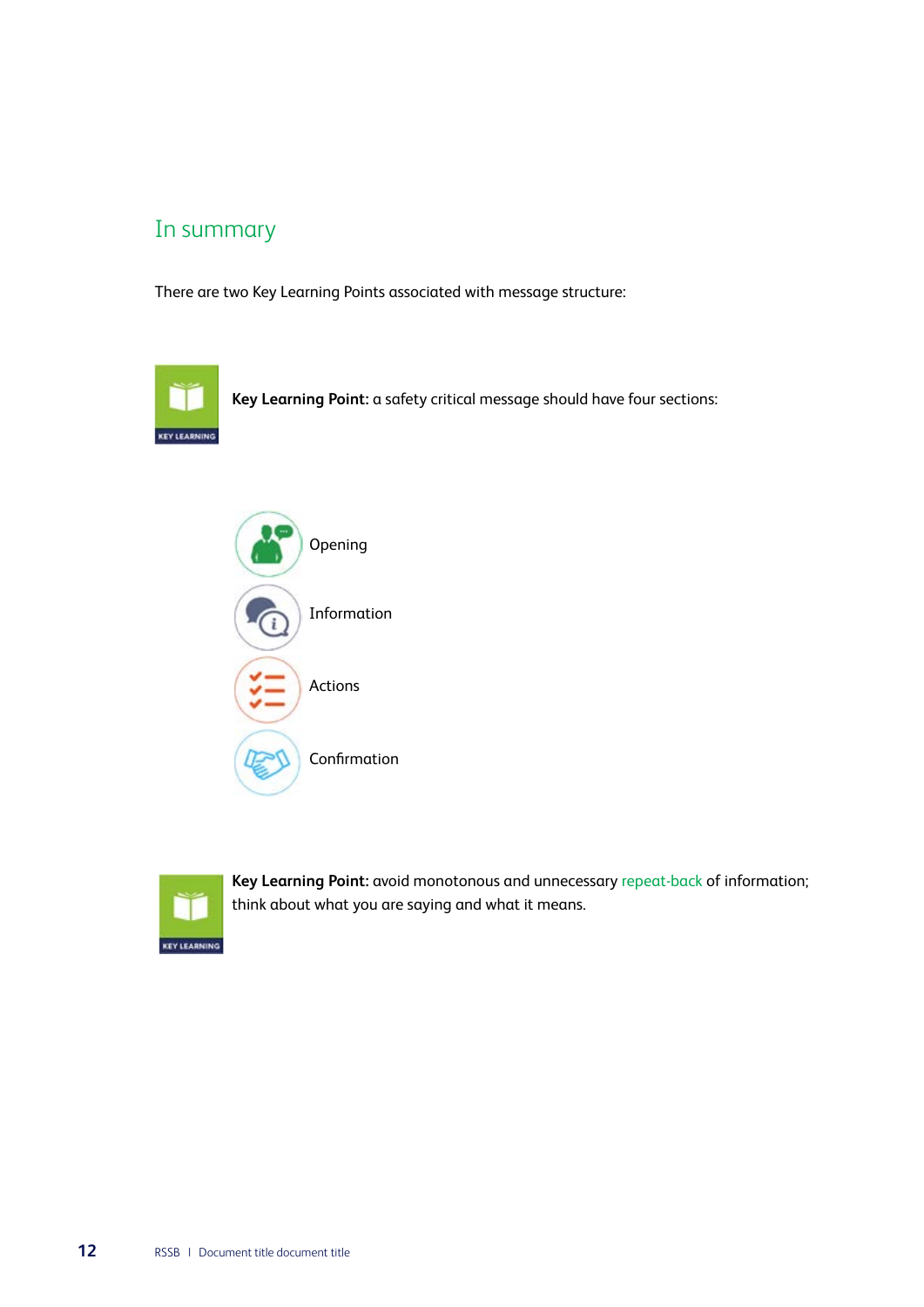# <span id="page-16-0"></span>Lead responsibility

Safety is everyone's responsibility and we all have a personal responsibility to communicate clearly and professionally whenever safety is involved.

In safety critical communications, one party is nominated to take lead responsibility. The concept was developed based on good practice from other industries, such as air traffic control, and from feedback from railway employees that having one person take the lead in the conversation would help reduce misunderstandings. This helps to ensure:

- difficult situations are dealt with effectively
- a good working relationship with other railway employees is maintained
- less frustration caused by poor communication
- misunderstandings are avoided which can cause increased workload and/or frustration
- the chances for misunderstandings to occur and errors are reduced.

Demonstrating lead responsibility involves taking control of the conversation, ensuring that a clear understanding between the two parties is reached, and that the agreed actions follow the information given or received.

### Who has lead responsibility?

The person who must take lead responsibility depends on the task being carried out. There are clearly defined examples in the Rule Book, which are shown below.

| Lead responsibility                        | When communicating with                    |
|--------------------------------------------|--------------------------------------------|
| Electrical control operator (ECO)          | anyone                                     |
| Signaller                                  | anyone except the ECO                      |
| PICOP (person in charge of the possession) | anyone except the ECO or signaller         |
| Route-setting agent                        | points operator                            |
| Shunter                                    | driver                                     |
| Pilotman                                   | driver                                     |
| Handsignaller                              | driver                                     |
| Person conducting assisting train          | driver of assisting train                  |
| Conductor driver                           | driver of train or machine being conducted |
| Designated person (DP)                     | members of the work group                  |

If it is not clear who has lead responsibility, or if two people carrying out the same task are communicating with each other, the person who starts the conversation must always take lead responsibility. It is important to remember that we must all be prepared to take the lead in a communication if the other party does not, even when it is their designated responsibility to do so.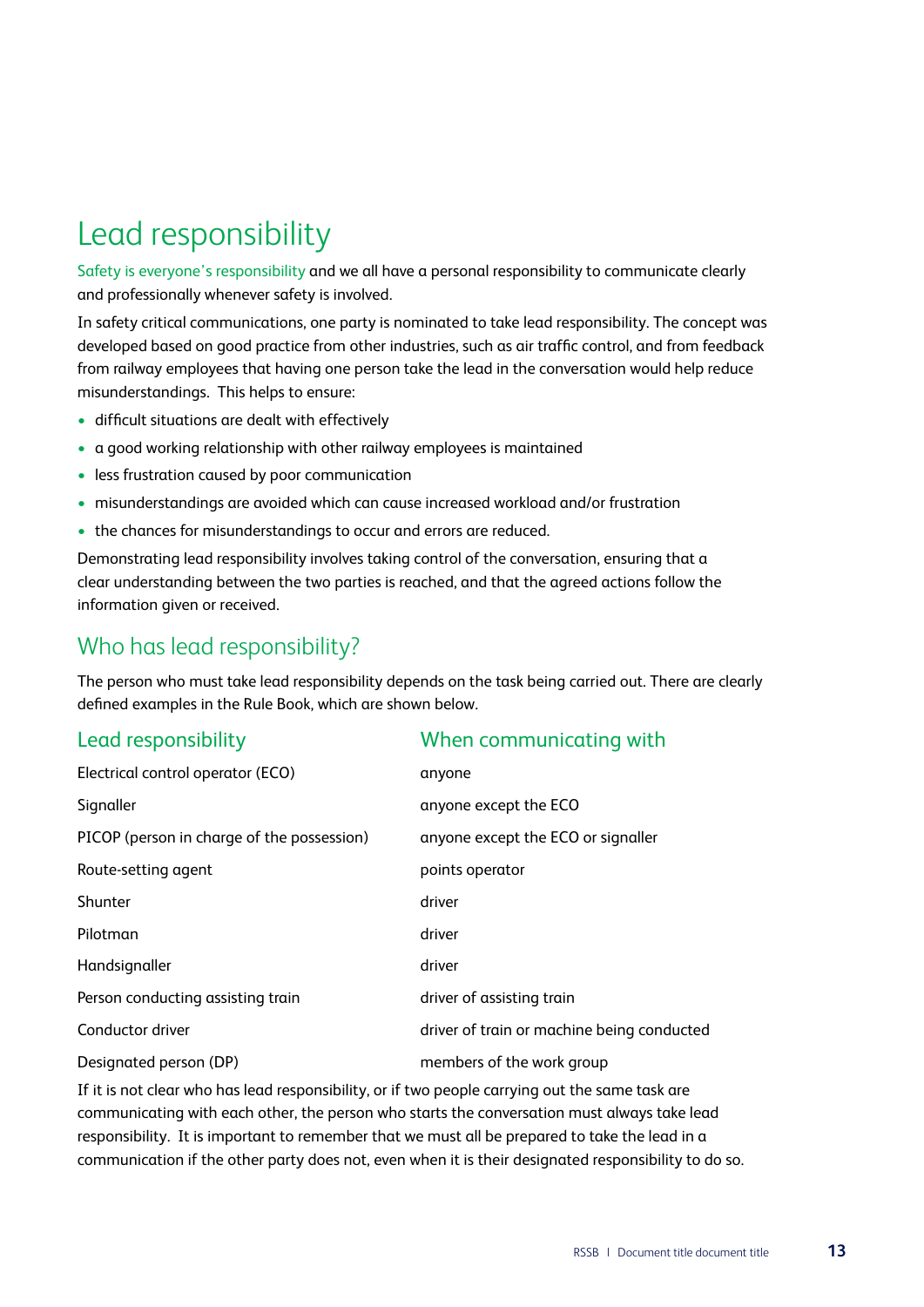### What does lead responsibility mean?



Lead responsibility means that one person leads the communication.

It is not about one person being in charge, it is about someone ensuring a clear understanding is reached.

It is not about who gives the actions, although that may be the case.

The person with Lead responsibility must confirm that the communication structure is followed:

| Opening        |
|----------------|
| Information    |
| <b>Actions</b> |
| Confirmation   |

They may also need to:

- Clarify details
- Correct mistakes
- Summarise information
- Calm the situation
- Challenge poor communication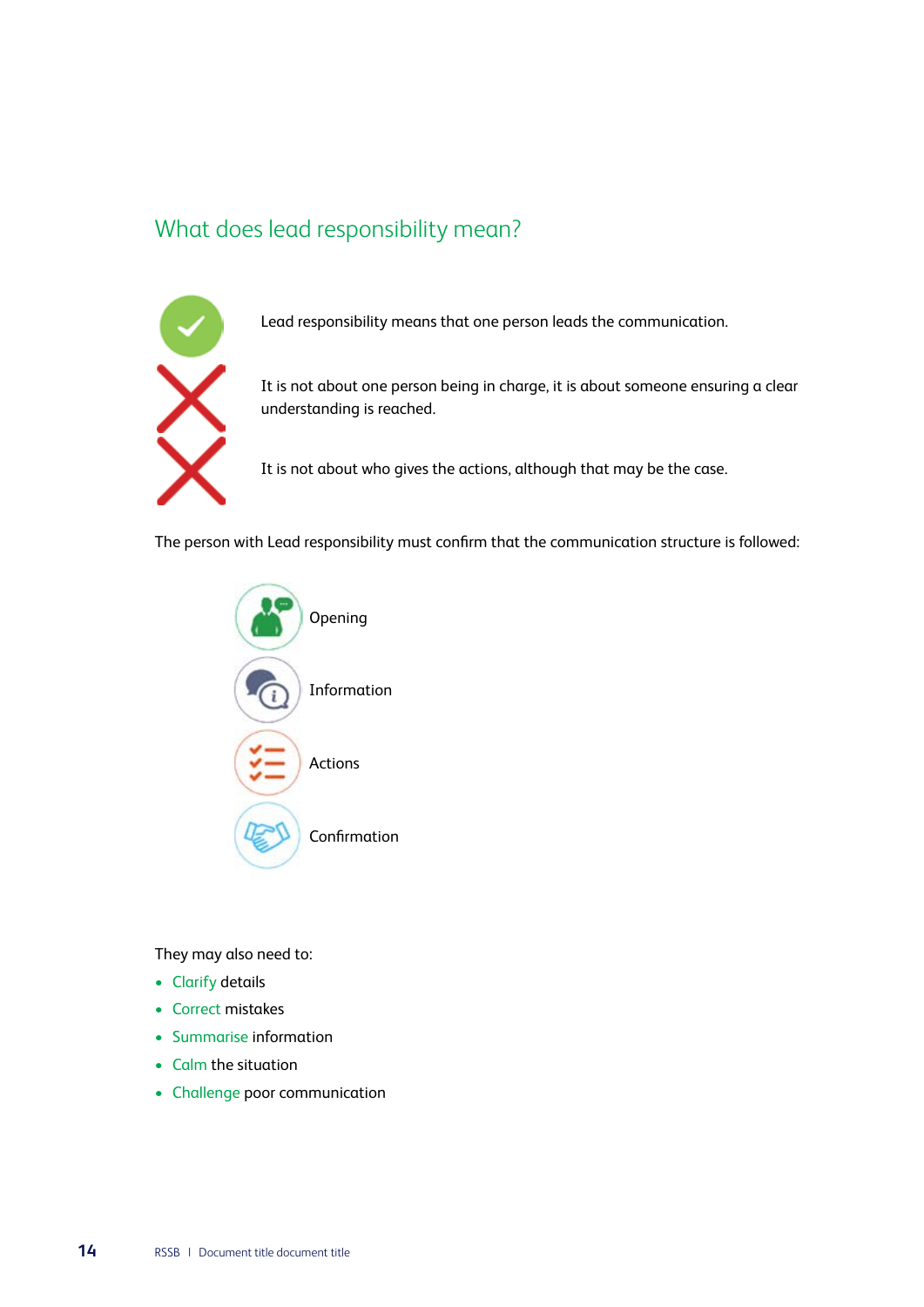#### **Things to remember:**

- **Lead responsibility is not dependent upon seniority:** the Rule Book clearly defines who has lead responsibility in a given situation. If you are in that role then it does not matter who you are speaking to – you have responsibility for leading the conversation and ensuring the message has been understood by all parties involved.
- **Lead responsibility is not about being in charge of the activity:** lead responsibility is being in charge of the communication relating to the activity but not the activity itself. So, for example, when a COSS and a signaller are agreeing a system of protection, the signaller takes lead responsibility. They must ensure that a clear understanding is reached. The COSS remains responsible for the system of protection and the safety of their workers.
- **We all have a responsibility to communicate well:** all those involved in safety critical communications have a responsibility to use the techniques, structures, and protocols detailed in this manual.

Taking lead responsibility is as much about your behaviour as it is about following the protocols laid down in the Rule Book. For information about the behaviours that underpin successful safety critical communications, see the Communications skills section of this manual.



**Key Learning Point:** the person with Lead Responsibility must manage the communication and ensure that a clear understanding is reached by all.



**Key Learning Point:** we must all support the person with Lead Responsibility - and be prepared to do some of the leading, if necessary.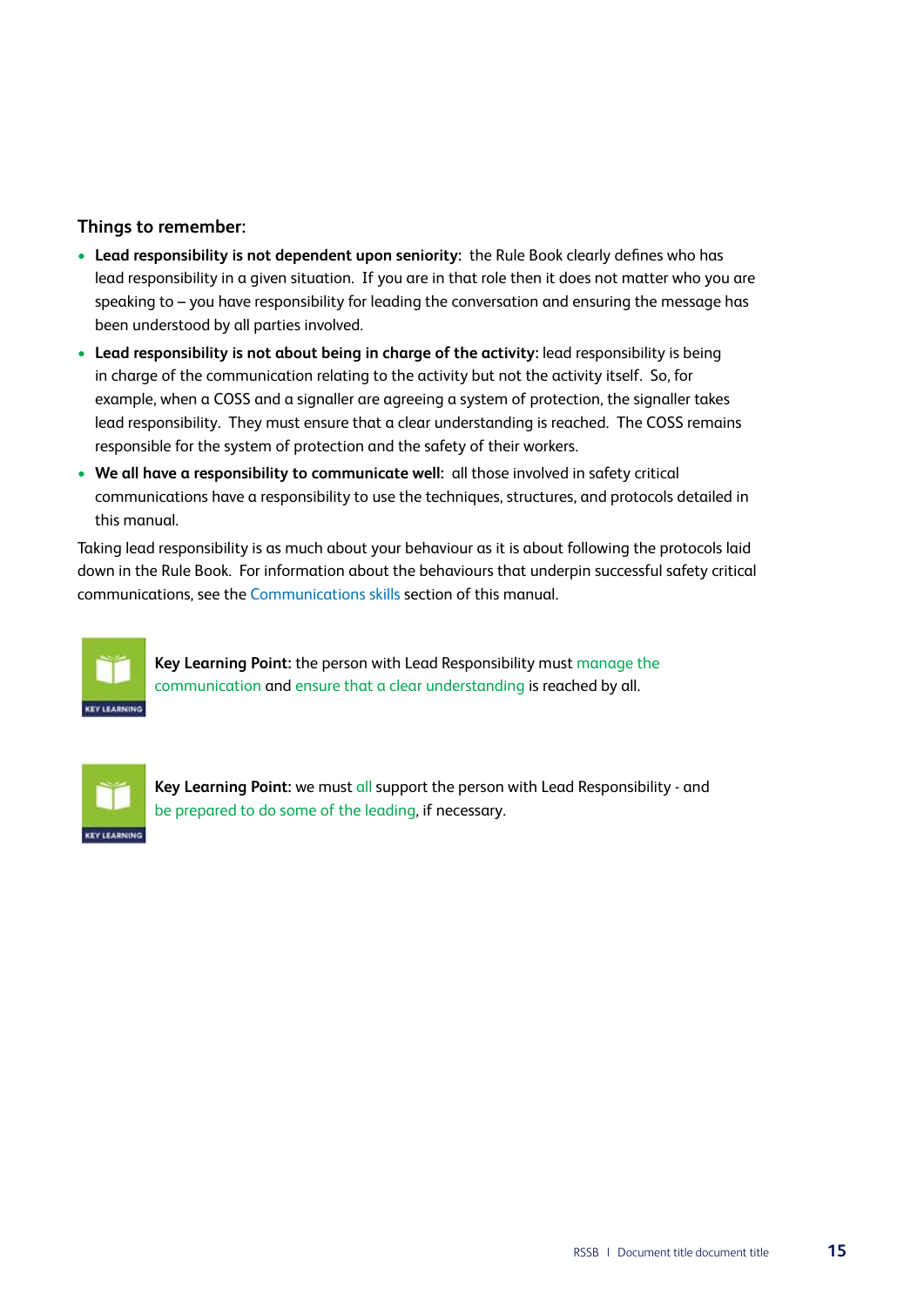# <span id="page-19-0"></span>Protocols

When we communicate face-to face, there's a lot more going on than words; we use gestures and facial expressions to convey what we mean. This is a problem in the rail industry as most of our communication is not face-to-face.

To help us communicate clearly, we use **communications protocols** to:



A protocol is an **agreed way of doing something**, like shaking someone's hand when you meet them or nodding your head to show agreement.

This section will examine the following protocols:

- ABC-P
- The phonetic alphabet
- Numbers (how to say them)
- Time (how to state it)
- Standard words and phrases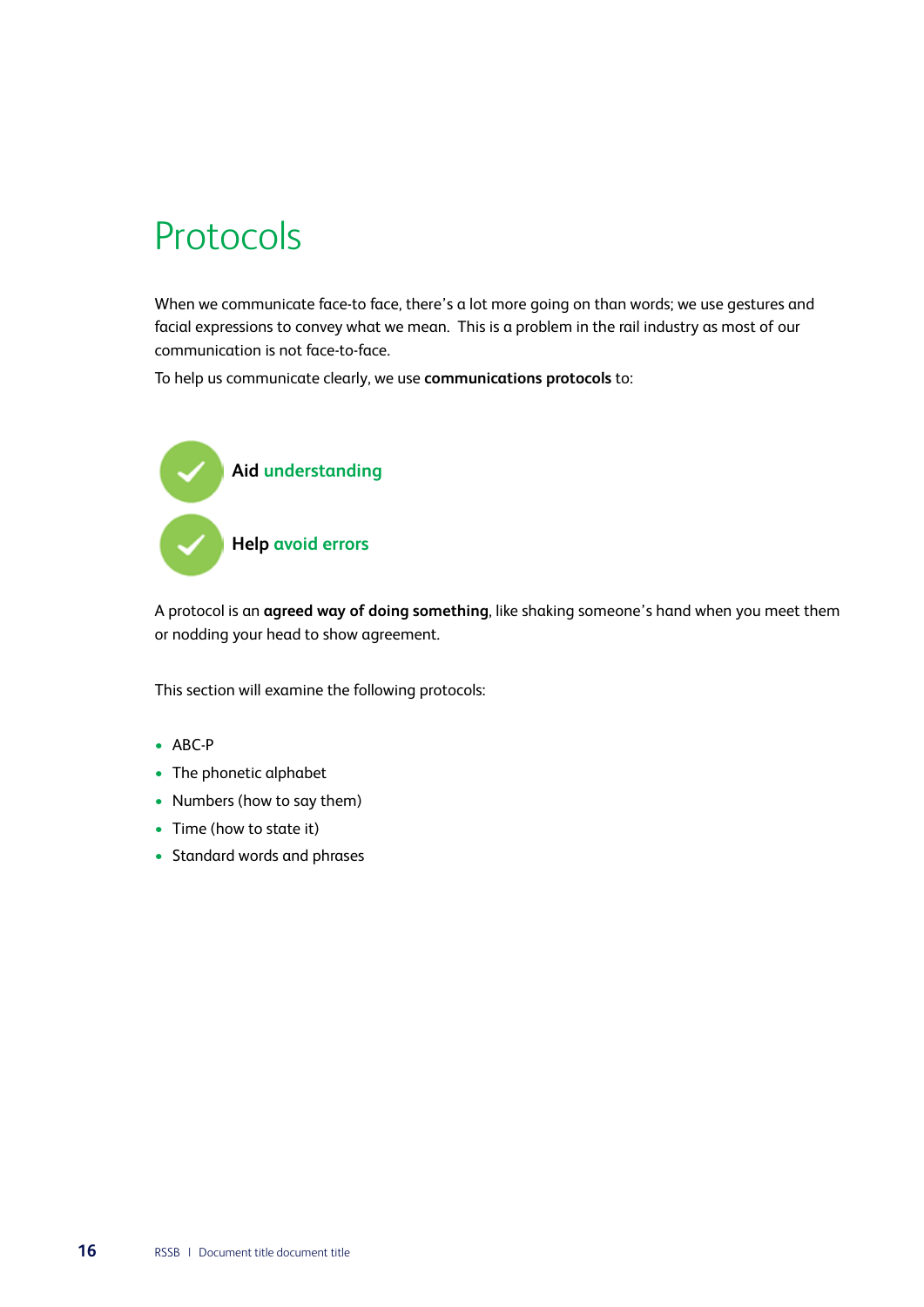# <span id="page-20-0"></span>The ABC-P protocol

We should approach our safety critical communications using the ABC-P protocol:



Some techniques we can use to help us achieve this include:

- Speak slowly
- Don't interrupt others
- Be precise in your descriptions (for example: locations, obstructions)
- Avoid using slang
- Plan what you are going to say before you say it think about structure
- Repeat back what has been said

A safety critical communication is not the time to have a chat about unrelated items; important details can easily get lost or forgotten if you do. Focus on the task in hand and on being accurate, brief, clear and professional.



**Key Learning Point:** operational communications must be ABC-P: accurate, brief, clear, and professional.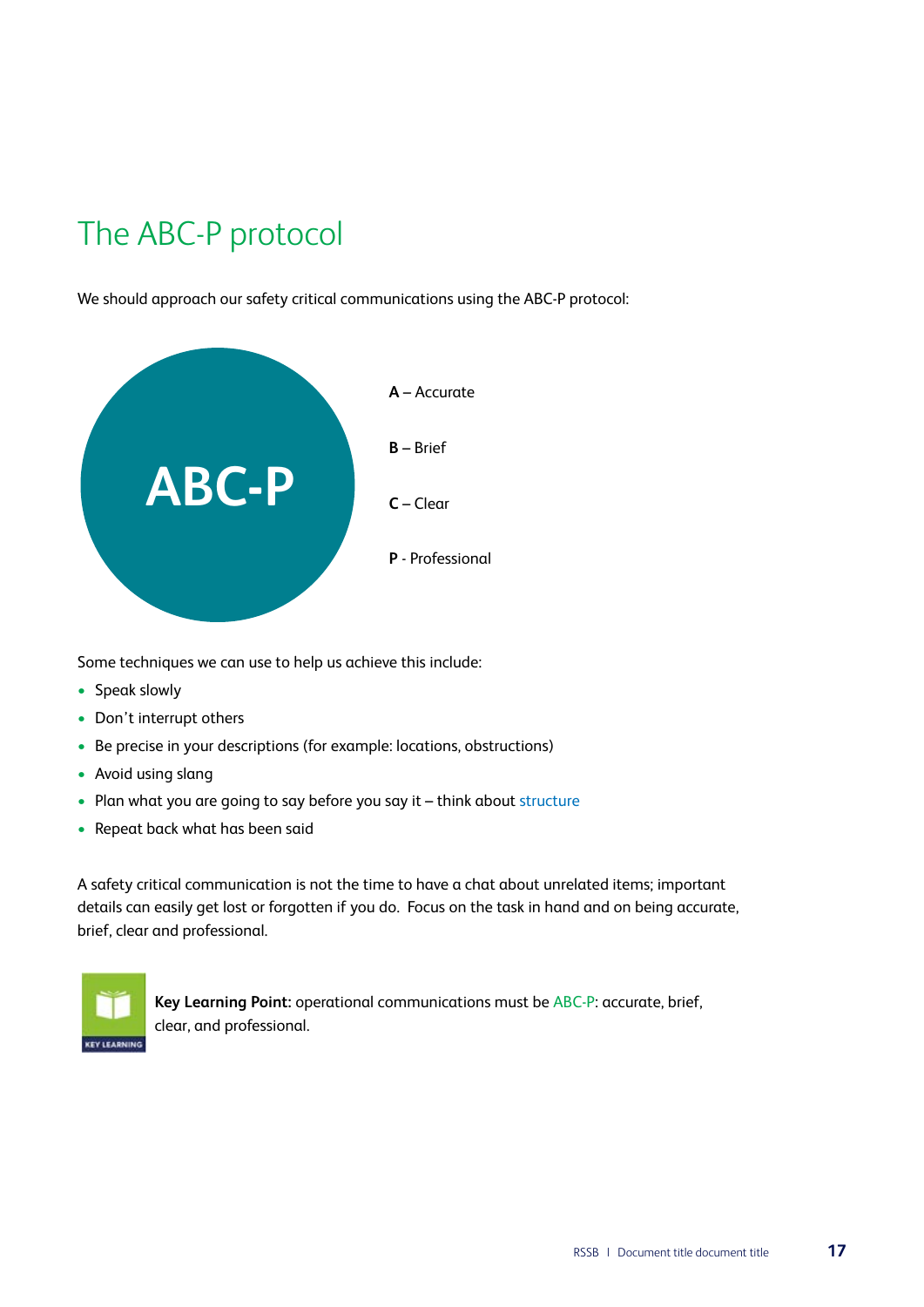# <span id="page-21-0"></span>The phonetic alphabet

The phonetic alphabet is used to provide clarity to our communications, especially when using the radio or telephone. It can be difficult to hear what a person is saying if they are in a noisy place, if the weather is bad, or the connection poor. So, we spell out key information using the phonetic alphabet it makes it much easier for other people to understand what we are saying.

The key words have been carefully chosen so that they clearly represent each letter and don't sound at all like each other.



We need to avoid using our own substitutes for the phonetic alphabet and stick to the official version.

The phonetic alphabet must be used:

- to identify letters of the alphabet
- to spell words and place names that are difficult to say, or may be misunderstood
- if there is interference on the radio or phone
- when quoting the identity of signals or points
- when quoting train descriptions.

If in doubt, spell it out!



**Key Learning Point:** use the Phonetic Alphabet for all key information.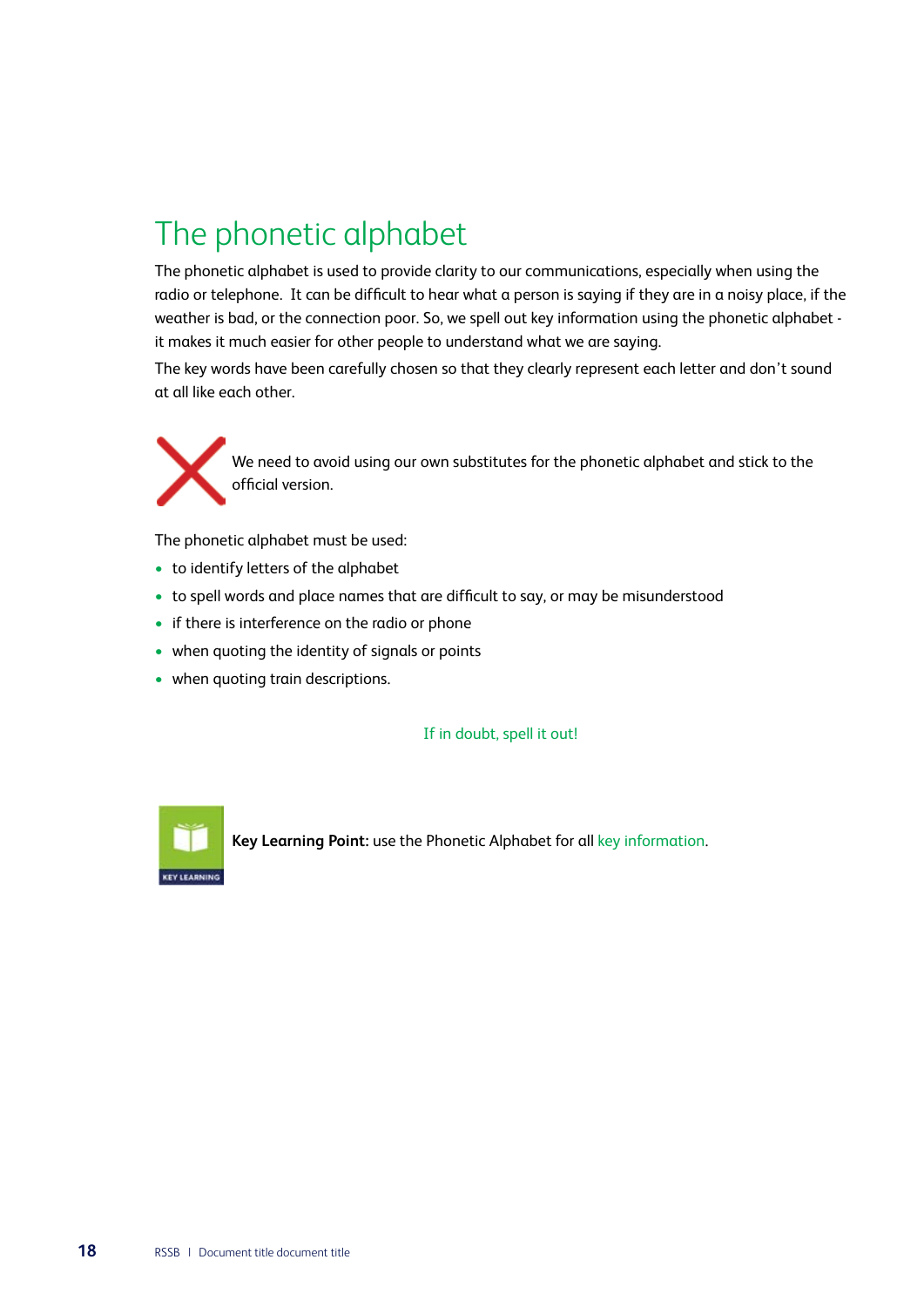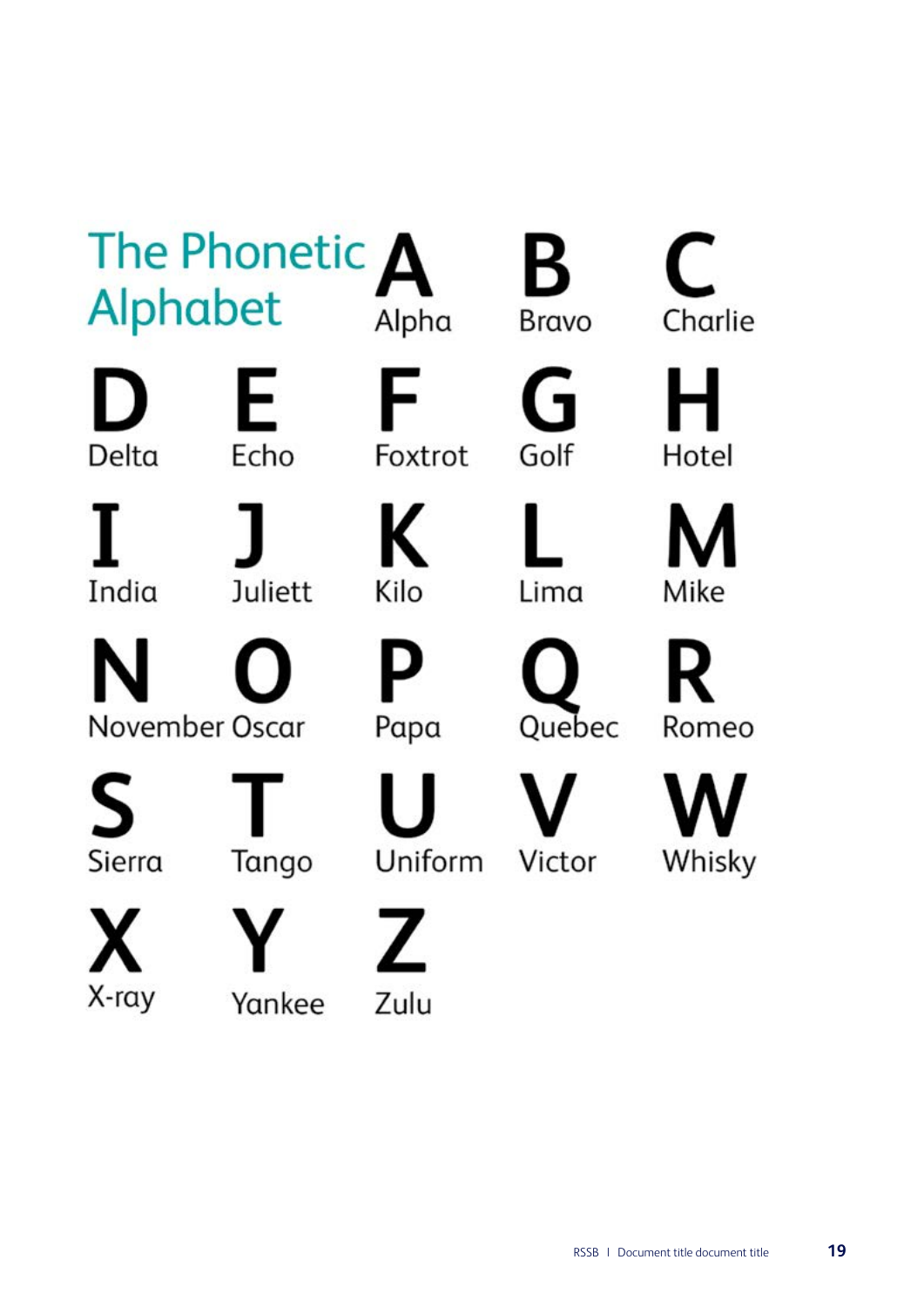### <span id="page-23-0"></span>Numbers

### General rules

We say all numbers individually:



Because of limitations in human memory and the way that our brains process information, we say numbers in batches of less than 5.





'Three six five… six eight… nine two'

'Three six five six eight nine two'



**Key Learning Point:** we must use single numbers (zero, one, two...), for all key information.

### An exception

The exception to this rule of 'saying number singly' is when we say measurements, such as length or distance.

When conveying measurements, we should:

- Use natural speech
- Always state the units: metres, miles

For example:



'Four hundred metres'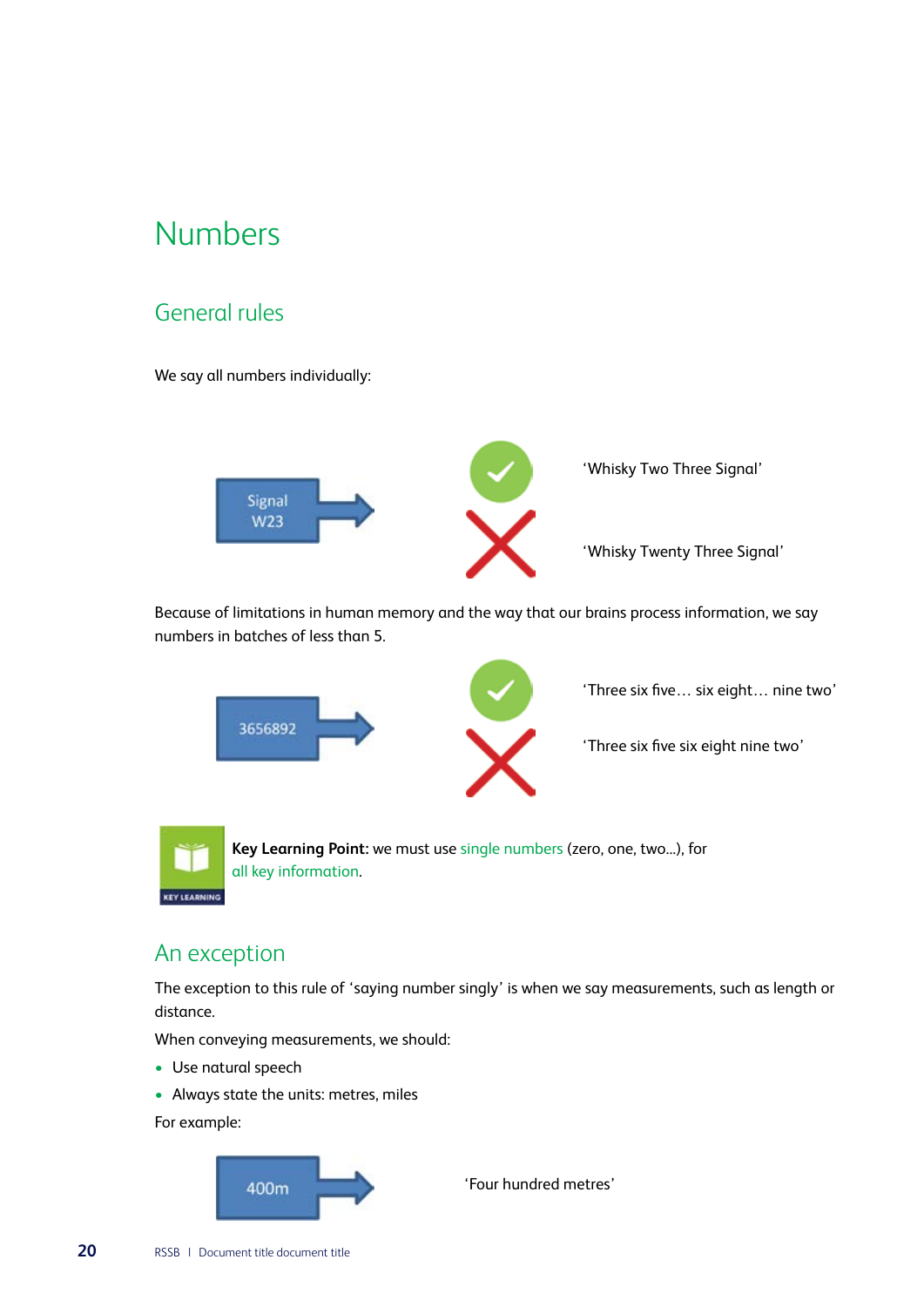### <span id="page-24-0"></span>Time

When stating times, we should:

- State 'hours' to emphasise that we are giving a time
- Use 'hundred hours' to state 'on the hour' times such as 1100 For example:

'Zero nine thirty-two hours' 09:32 'Thirteen forty-five hours' 13:45 'Nineteen ten hours' 19:10

On the railway, there is no midnight. 23:59 is followed by 00:01.

**Do not use** 24:00 hours or 00:00 hours. This is to avoid confusion as to whether you are referring to the beginning or end of a particular day.



**Key Learning Point:** use the 24-hour clock to say time.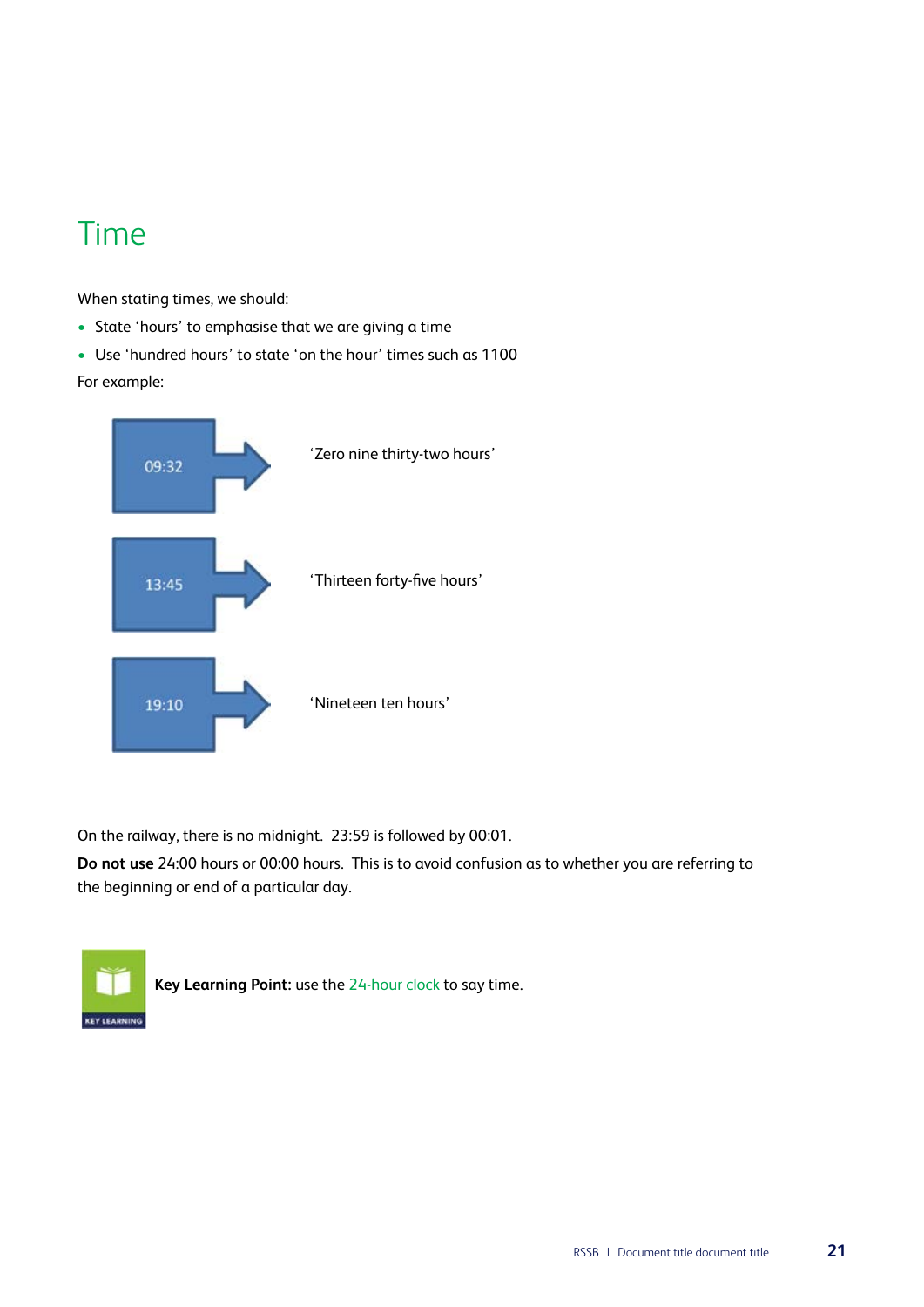# <span id="page-25-0"></span>Standard words and phrases

Standard words and phrases are provided in the Rule Book that are to be used by everyone when using a radio or telephone.

### List of standard words and phrases

Phrases to use when **using a radio or telephone**

#### **Correction**

I have made a mistake and will now correct the word or phrase just said.

#### **Repeat back**

Repeat the message back to me.

#### **This is an emergency call**

This message provides information which needs immediate action to prevent death, serious injury or damage.

#### **Why do we need key words and phrases?**

- Normal communications in a difficult (for example noisy) environment can lead to misunderstandings
- Using standardised words and phrases makes communications clearer and less prone to error

Other phrases to use when **using a radio and only one person can be heard at a time Over** I have finished my message and am expecting a

reply.

**Out**

I have finished my message, no reply is expected.

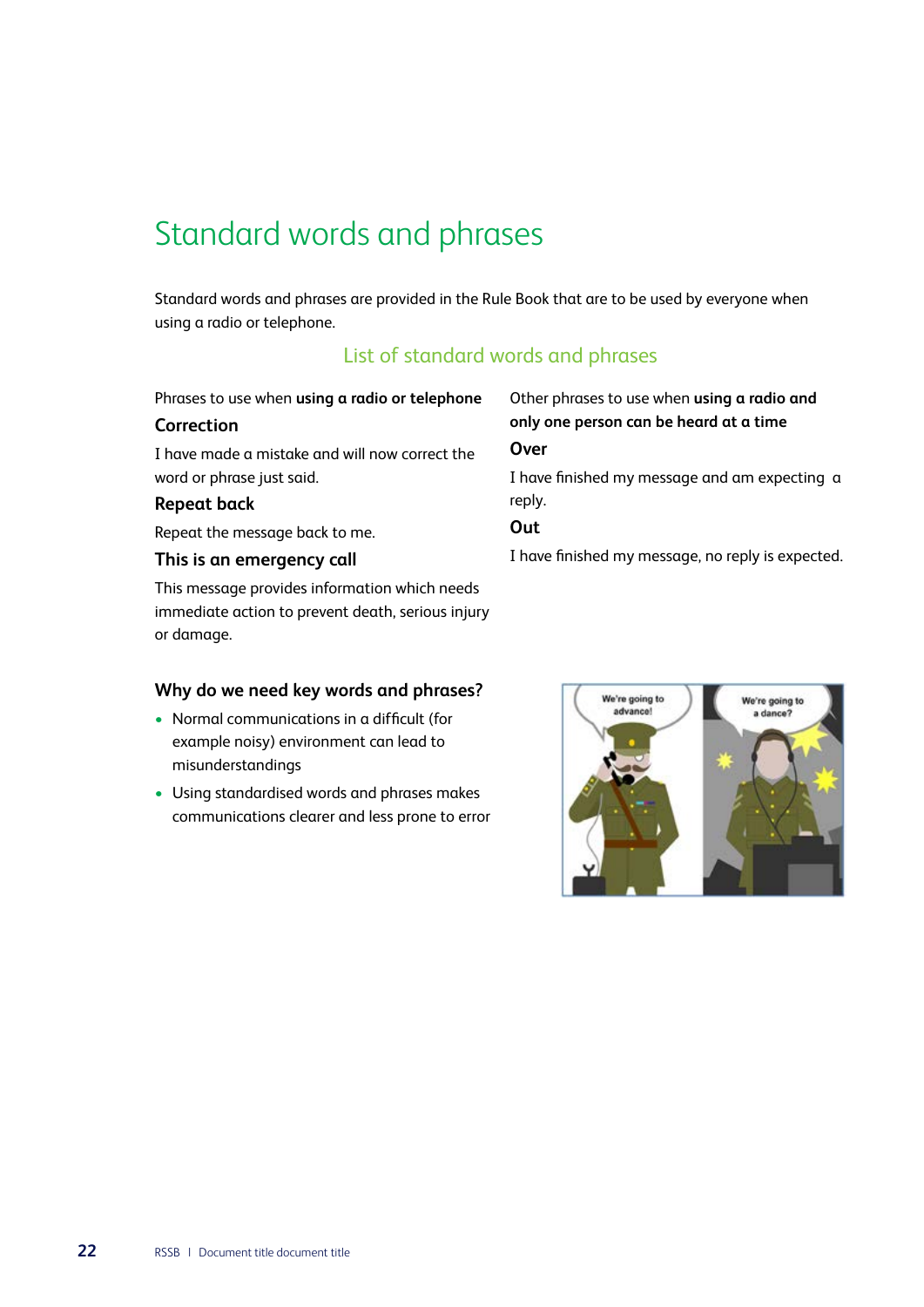### <span id="page-26-0"></span>Correction

- For use on a radio or telephone
- Means 'I have made a mistake and will now correct the word or phrase just said'

### Say '**correction'** and then **restate the message correctly.**

Don't use casual phrases like: 'Oh no wait', 'Sorry that was wrong.'

Don't just say '**correction**' and what was wrong - you need to **restate your message**.

For example:

Proceed at caution as far as mike echo two five signal.

Correction, proceed at caution as far as mike echo two four signal

### Over and out

These standard words are for use with 'press to talk' (simplex) equipment. Examples of such are the radios used by shunters and, importantly, the **GSM-R headset when the emergency call button is pressed**.

- Over This means 'I have finished my message and expect a reply.' It is to be used throughout the communication, to pass control back to the other person. Think of it as inviting the other person to talk.
- Out This means 'I have finished my message and no reply is expected.' It is used at the end of a communication.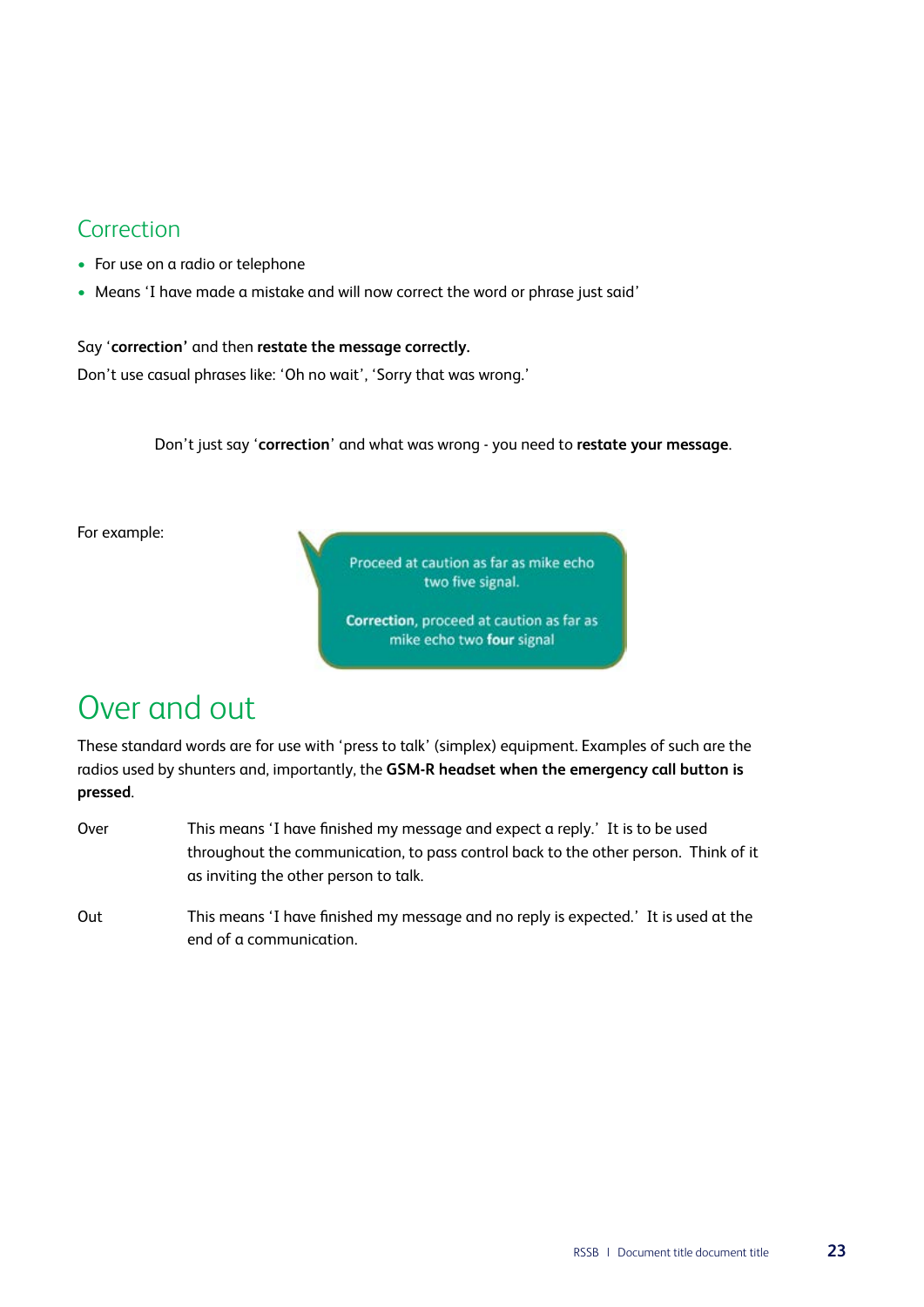# <span id="page-27-0"></span>Repeat back

The person with lead responsibility should use the phrase 'repeat back' to confirm the understanding of both parties.

It can also be used by others who don't have the lead responsibility to confirm their understanding. It can be used to confirm details relating to who we're talking to, what the situation is, or what actions are being given.

For example:

Signaller: Proceed at caution as far as mike echo two four signal. Repeat back to me, please.

Driver: I can proceed at caution as far as mike echo two four signal

Signaller: Proceed at caution as far as mike echo two four signal

Driver: Can I have a repeat back, please?

Signaller: Proceed at caution as far as mike echo two four signal



**Key Learning Point:** use the standard words and phrases.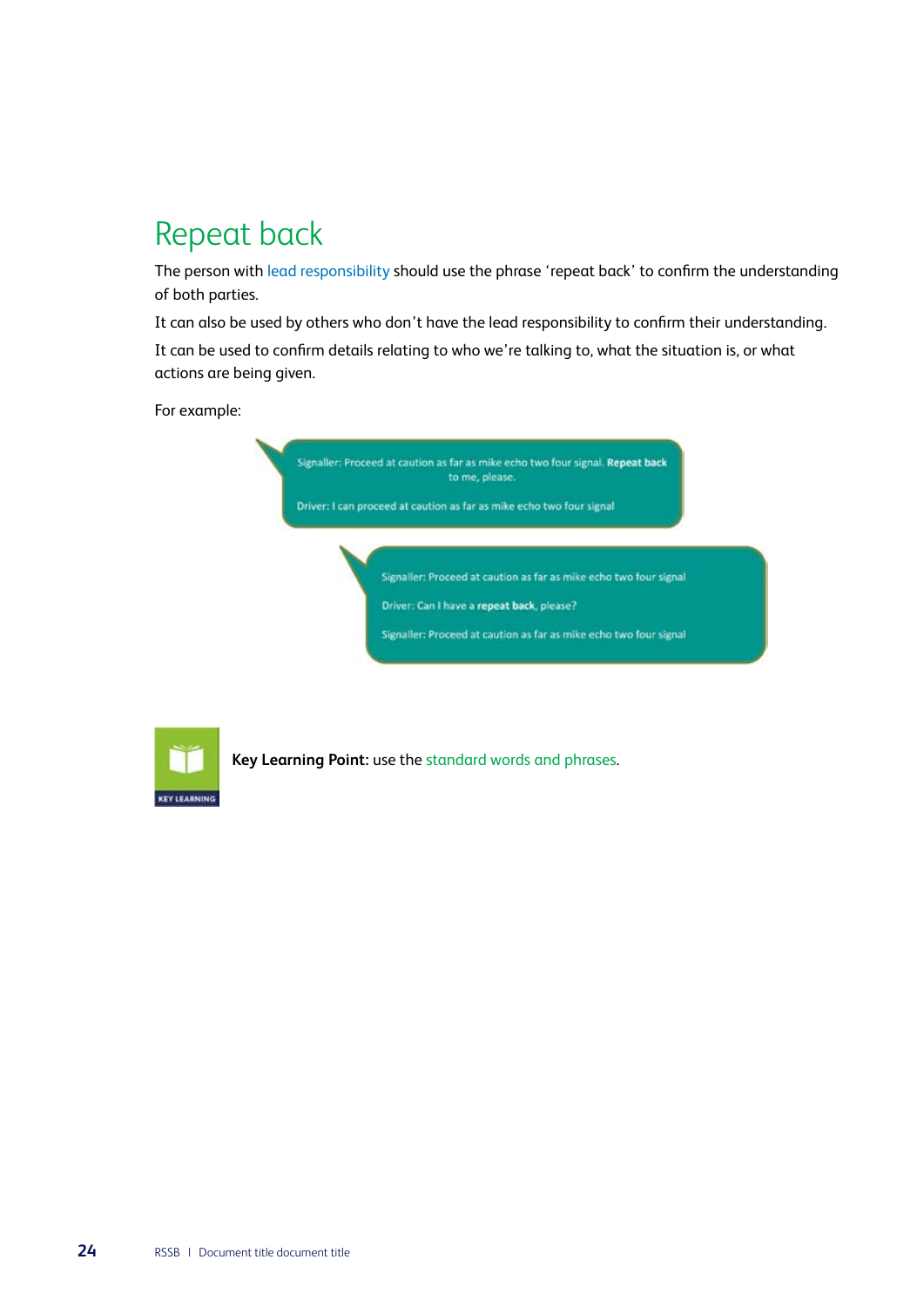## <span id="page-28-0"></span>The emergency call

Clear and concise safety communication is important in any situation, but in an emergency, it can be the difference between life and death. In an emergency, we are under pressure to act quickly, but we must remember how important it is to plan what we will say.

Fortunately, emergencies are rare but this means that they are likely to take you by surprise. To improve your chances of remembering what to say and how to say it, you should practice making emergency calls. The more often you practice, the better your chances of getting it right when it really matters.

If you ever need to make an emergency call, this is what you need to remember:

- Take a deep breath and plan what you will say in advance: know where you are and think about which emergency services might be required.
- As specified in the Rule Book, emergency calls must start with the words:

This is an emergency call...

• An exception is in reporting a dangerous goods emergency, when the call must start with the words: 'This is a rail dangerous goods emergency.'

> This is a rail dangerous goods emergency call...

- Give your **name**, the exact **location** of the emergency and **details of the accident** including whether any lines are or may be obstructed.
- You must also say which **emergency services** are needed.
- Information given should be accurate and brief the emergency may be time critical.
- Follow the same structure as you would in any other safety critical communication.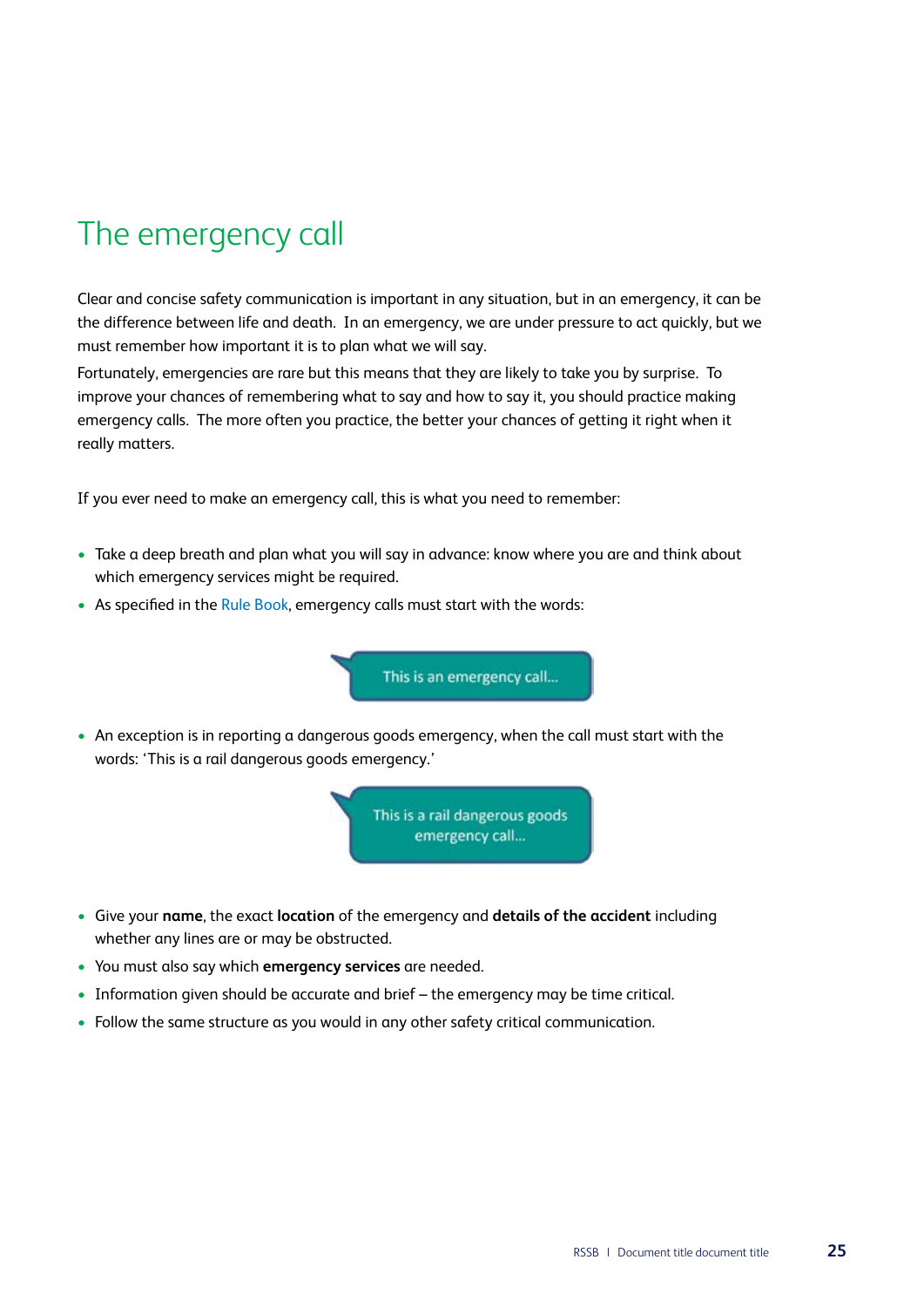### Two examples

Note, we are only showing one side of the conversation. In both examples, the caller is talking to the signaller and the signaller starts to confirm details with them:

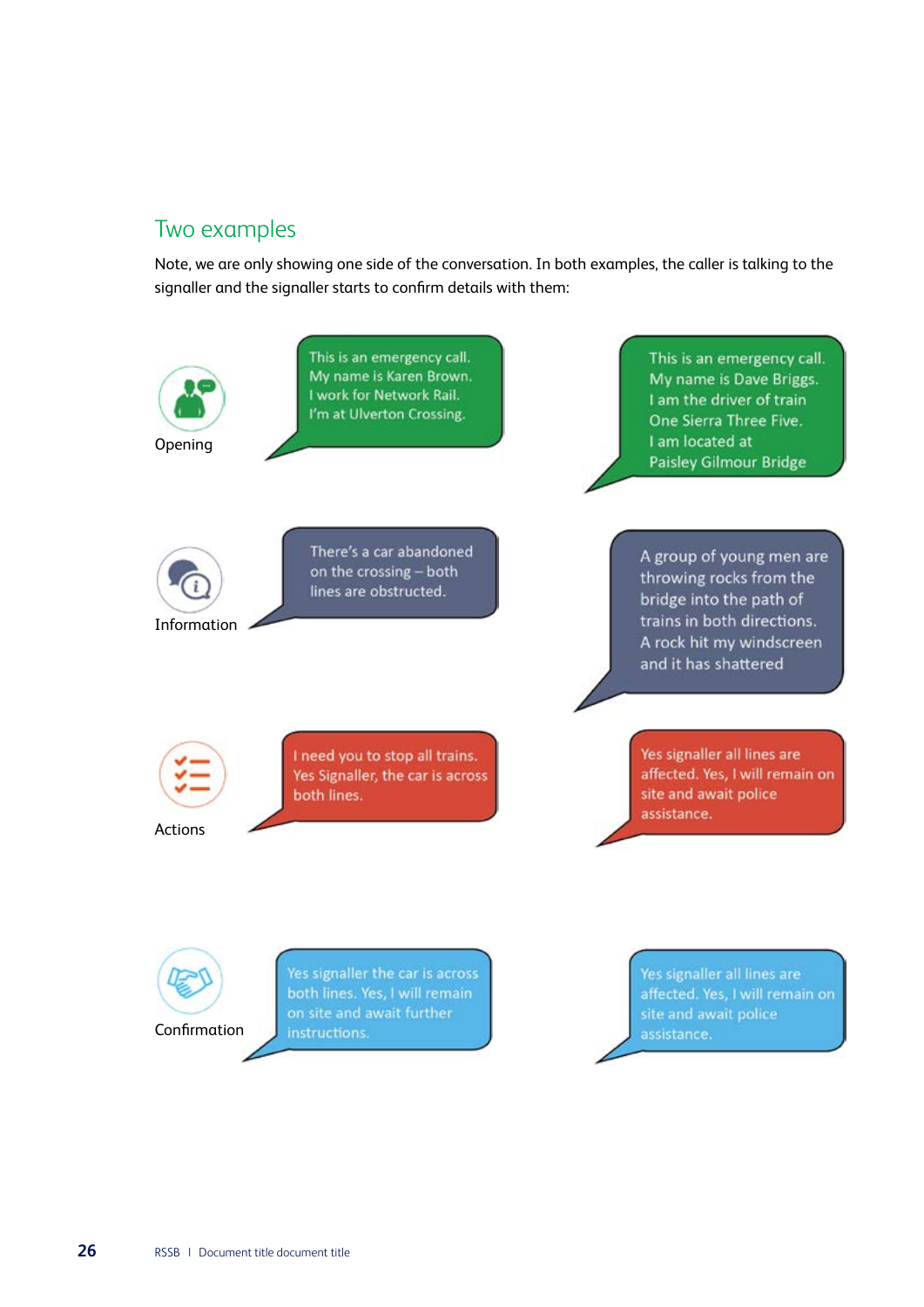### Using a GSM-R radio to make an emergency call

GSM-R radios have a dedicated emergency call button. When you press this, it is important to realise that you are in '**press to talk**' (simplex) mode. To operate the radio:

- 1. Lift the handset and press the red emergency call button.
- 2. When using the press to talk button, wait for the tone to finish and the word 'speak' to appear on the display.
- 3. If the display reads 'busy' then release the press to talk button and try again.
- Remember to use the standard word 'over' and to release the press to talk button after each message that you pass.
- Remember to use the standard word 'out' and to release the press to talk button at the end of the emergency call.





Key Learning Point: learn and practice how to make an emergency call.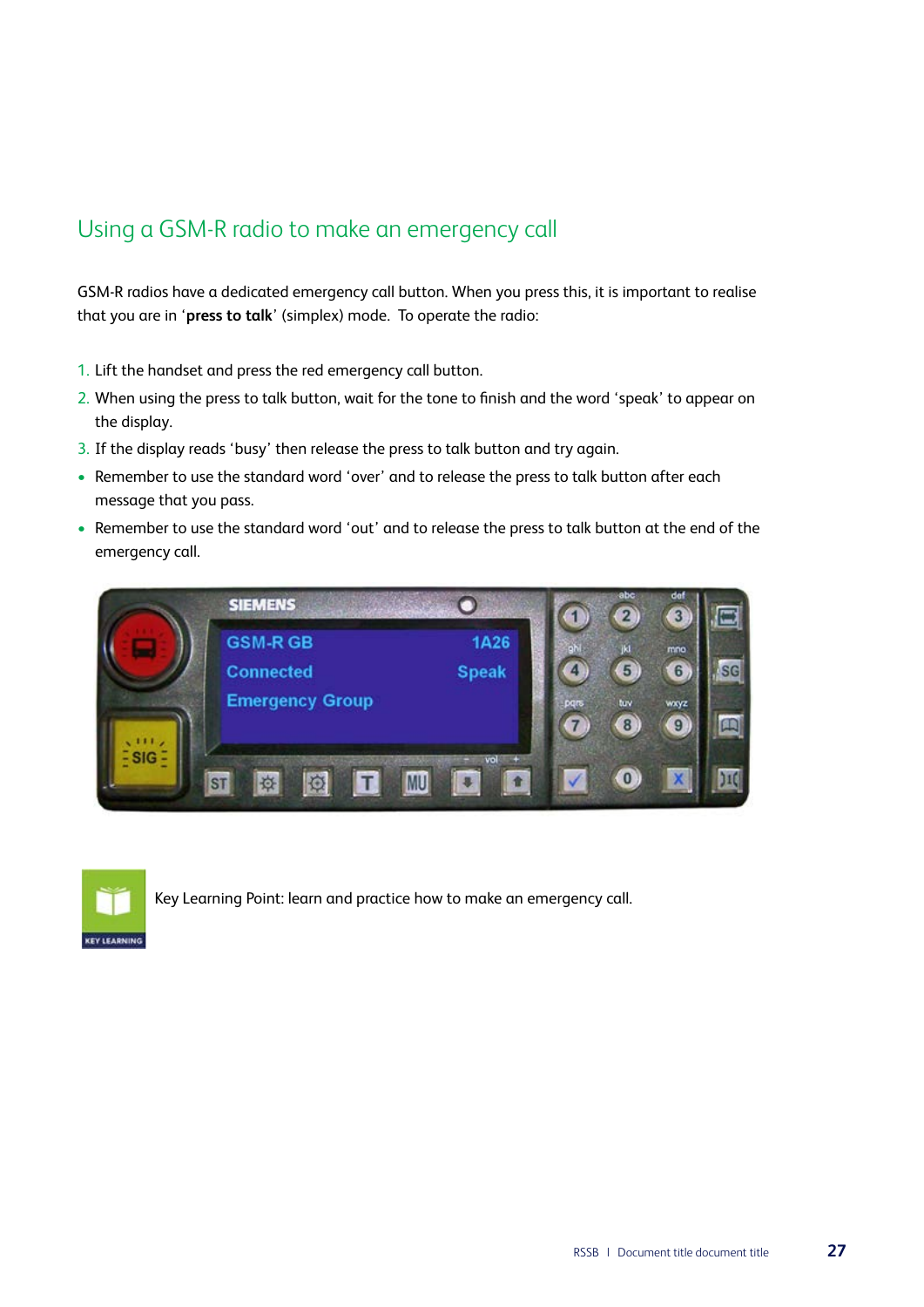# <span id="page-31-0"></span>Confirming understanding

This section looks at the things which might prevent us from understanding each other, what we can do to overcome them and the important action of repeating back what we have heard.

## Communication barriers

There are various barriers to effective safety critical communications. Barriers arise from three main sources: environmental conditions; the nature and quality of the equipment you are using; and the way in which you speak.

### Environmental barriers

When it comes to communication the key environmental barrier is noise:

- Noise from the weather or outdoor environment
- Background noise either from the interior or exterior



Noise not only makes it harder to hear what is being said, it can also lead to:

- Rushed speech
- Shouted messages
- Simply giving up on communicating altogether

If possible, find a **dry, quiet location** from which to communicate.

#### Always make sure you are in a **position of safety**.

Follow the communications structure and follow the communications protocols.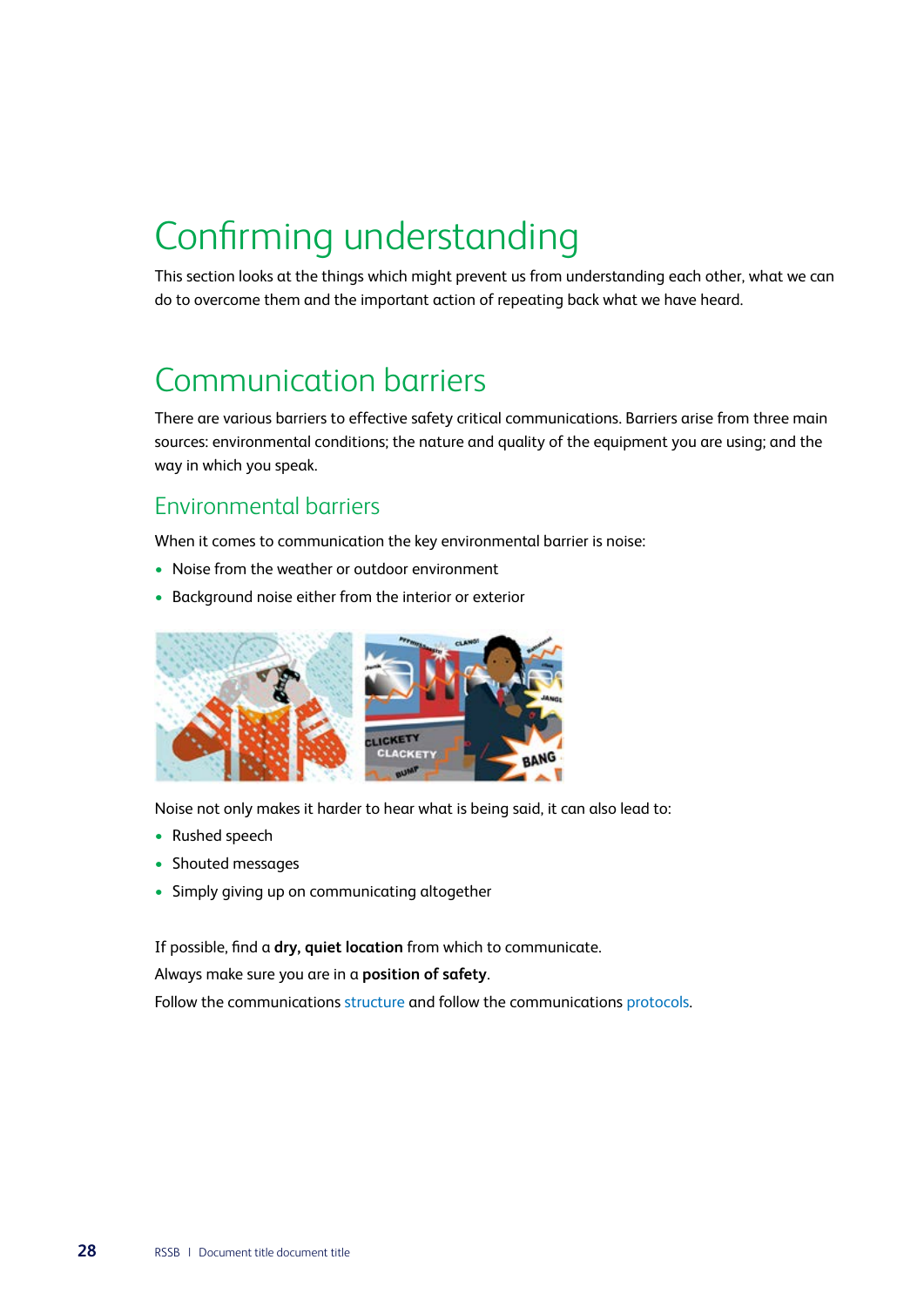### Equipment barriers

New technologies have improved the transmission quality of communications, with digital systems such as GSM-R proving to be very robust.

However, there may still be issues with:

- Transmission noise
- Interference
- Drop-out
- Older, non-digital systems



#### **Formal communication**

The adoption of GSM-R technology, which is similar to everyday mobile phone networks, can lead us to adopt an informal structure to our messages.

Remember, a safety critical communication is a **formal** communication. Beware of falling into a chatty conversational style.

Make sure you know how to use the communication equipment you have been provided with. Speak clearly and slowly. Follow the safety critical communications protocols. Keep the communication formal.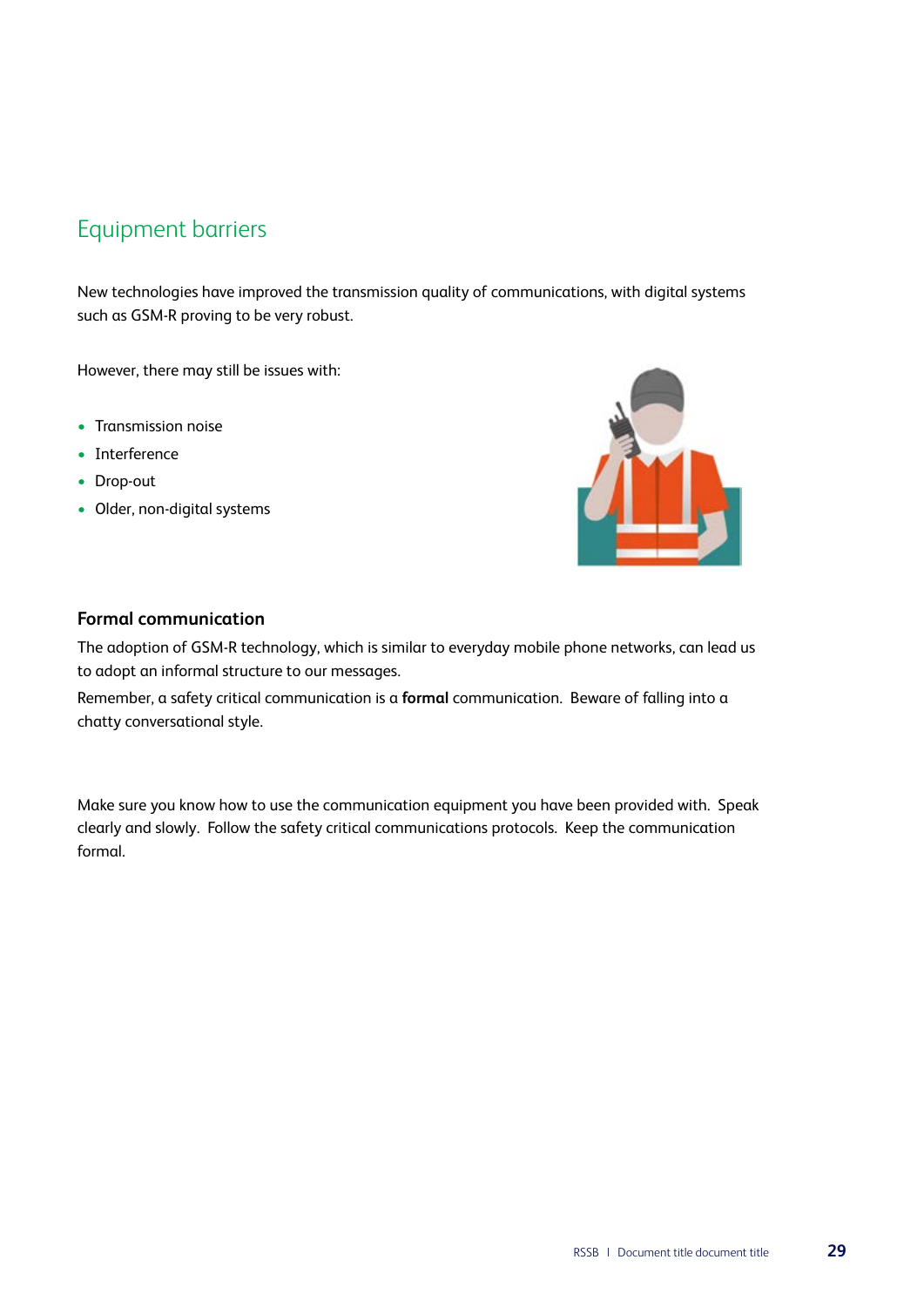### Linguistic barriers

'Linguistic' refers to the way we speak and the language that we use. To communicate clearly, you should avoid using:



### Vague language

Avoid vague phrases, such as: 'It'll be there as usual.' or 'Same as last time." Use clear, precise language, stating exact times and locations:

> The Tamper is due to arrive at tango two six signal at twentytwo hundred hours

### Jargon

We all use jargon. It is part of our railway language. However, it can also lead to misunderstandings. You must:

- Minimise your use of jargon.
- Be aware that others might not understand it.
- Be prepared to ask for confirmation or clarify what you mean.
- Be prepared to challenge the use of jargon if it is confusing (see Challenging in the Communication skills section).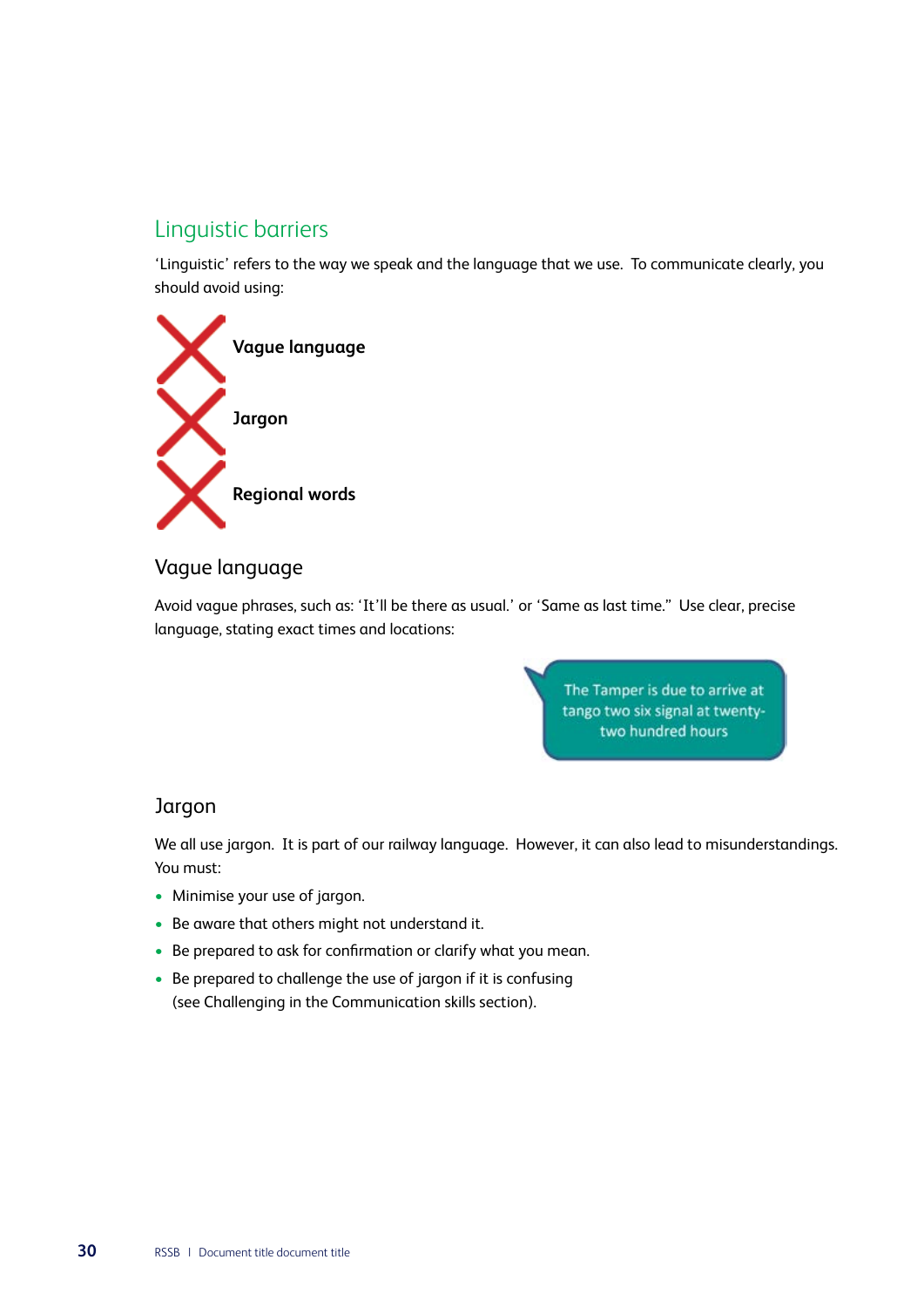### Regional words

Everyone has an accent and uses language specific to their geographical area. They are part of our regional identity. However, the rail industry operates across regional boundaries and using local language can lead to misunderstanding.

You must:

- Recognise and minimise your use of regional language.
- Be prepared to ask for confirmation or clarify what you mean.

Shunter: pull it back into the sink Driver: the what? Can you clarify please?



**Key Learning Point:** To overcome communication barriers:

- Use the best communicating position (dry and quiet if possible).
- Speak slightly slower at a good volume.
- Avoid ambiguous language and regional words; keep jargon to a minimum.
- Use the protocols and structure your conversation.
- Confirm understanding, repeating back key parts of the message and any actions.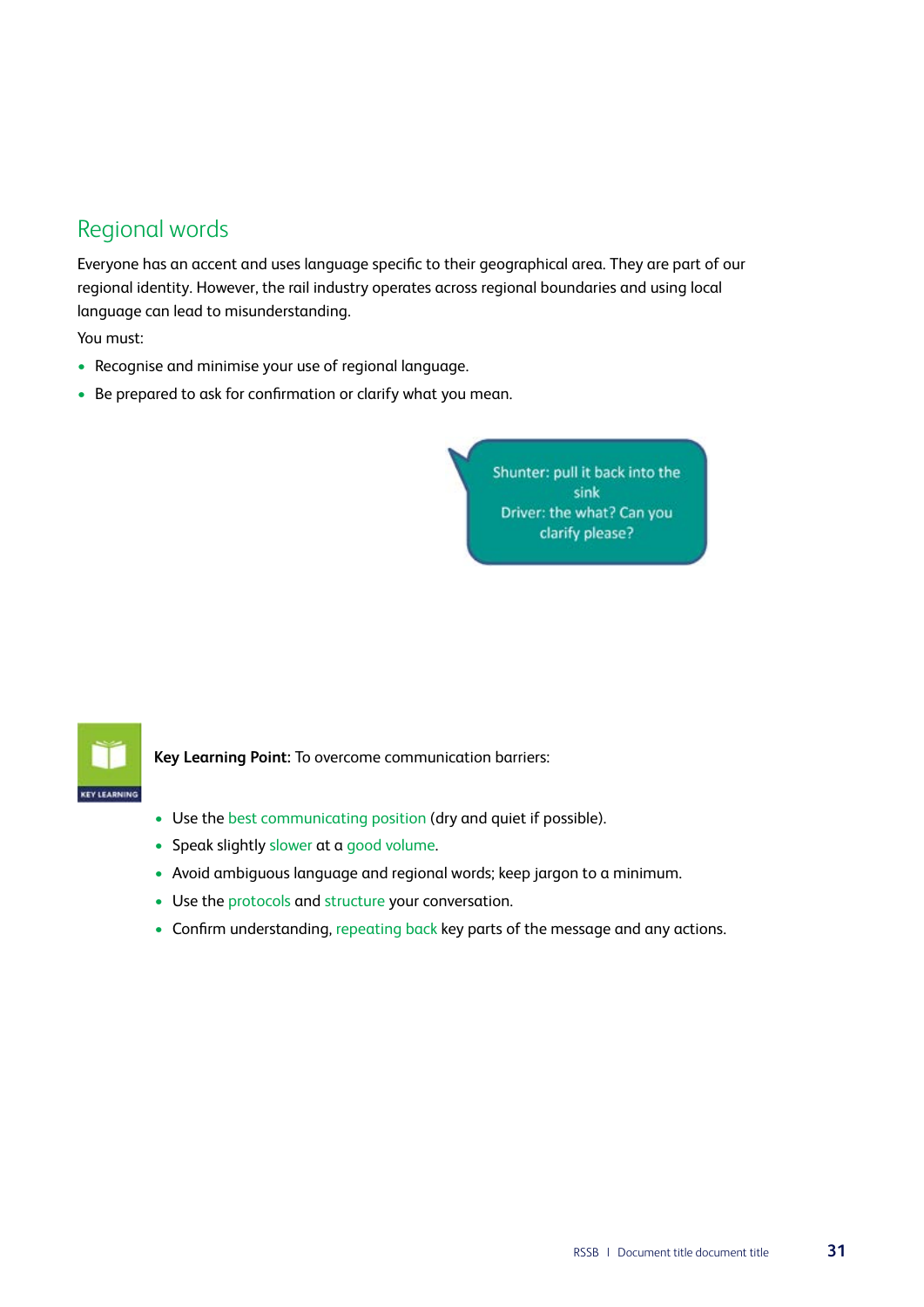# <span id="page-35-0"></span>Communication skills

This section refers to the underpinning skills necessary for good communications. These include 'people' and 'thinking' skills, such as:

- Listening and questioning
- Working with people
- Assertiveness
- Challenging
- Considering others' needs

These are closely related to the non-technical skills used in the rai industry. Both Network Rail and RSSB have defined lists of non-technical skills. You may be familiar with some of them.

## Listening and questioning

People are surprisingly poor at listening. Typically, they remember 25 to 50 percent of what they hear. If they talk to someone for 10 minutes, they pay attention of less than 5 minutes. Obviously, as front-line workers in the rail industry, this is unacceptable. If we are listening to a safety critical message, we need to hear all of it, not part of it. So how do we improve our listening?

We need to practice **active listening**. In active listening, we make a conscious effort to hear not only the words that another person is saying but, more importantly, understand the meaning of those words. We need to understand what a message means.

The following actions will help us to listen actively:

- 1. Pay attention
- If possible, give the speaker your undivided attention, and acknowledge the message (if you are communicating face-to-face, recognise that non-verbal communication also 'speaks' loudly).
- Avoid being distracted by environmental factors. For example, side conversations or other noises around you.
- 2. Show that you're listening
- Encourage the speaker to continue with small verbal comments like yes, mmm, and uh huh.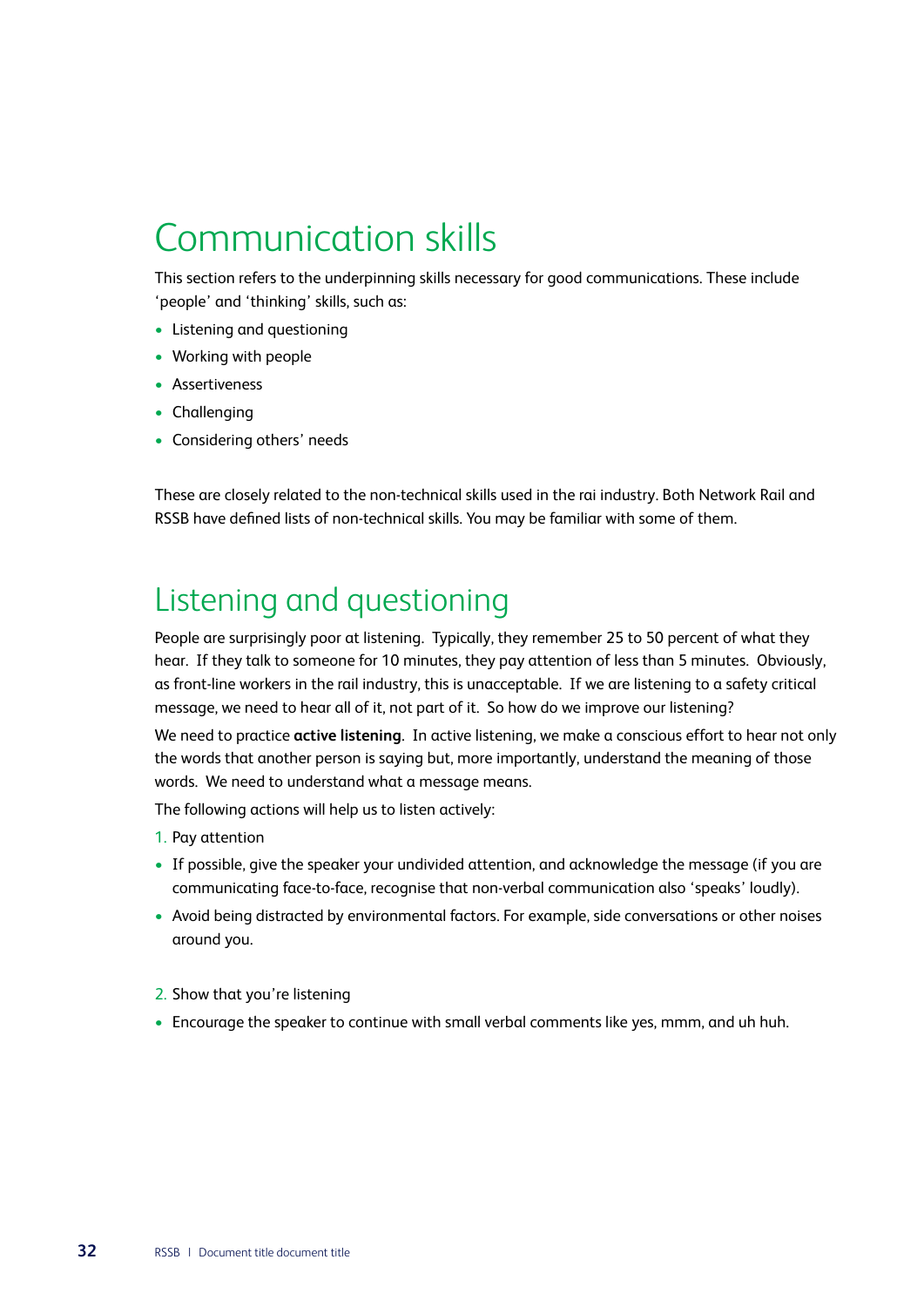#### 3. Provide feedback

- Our assumptions and personal judgments can distort what we hear. As a listener, our role is to understand what is being said.
- Repeat back your understanding of what you have heard and any actions you have been asked to perform.
- Ask questions to clarify anything you are unsure of.

#### 4. Be respectful

Interrupting is a waste of time. It frustrates the speaker and limits full understanding of the message.

- Allow the speaker to finish each point before asking questions.
- Be patient. Pauses are acceptable.
- Remain neutral and non-judgemental.

#### Tips:

- If you're finding it particularly difficult to concentrate on what someone is saying, try repeating their words mentally as they say them. This will reinforce their message and help you stay focused.
- Practice listening in everyday conversations to help you get better at it.
- Ask clarifying questions if you are unclear on anything or you need more information: 'Could you repeat that?'
- Keep your questions neutral (that is, not aggressive), and clear and simple: think about what you want to ask and ask one question at a time.
- After you have asked the question keep quiet and wait for the answer. It prevents you from immediately asking another question and indicates to the respondent that a response is required.
- Ask whether you have missed something or if they have anything to add.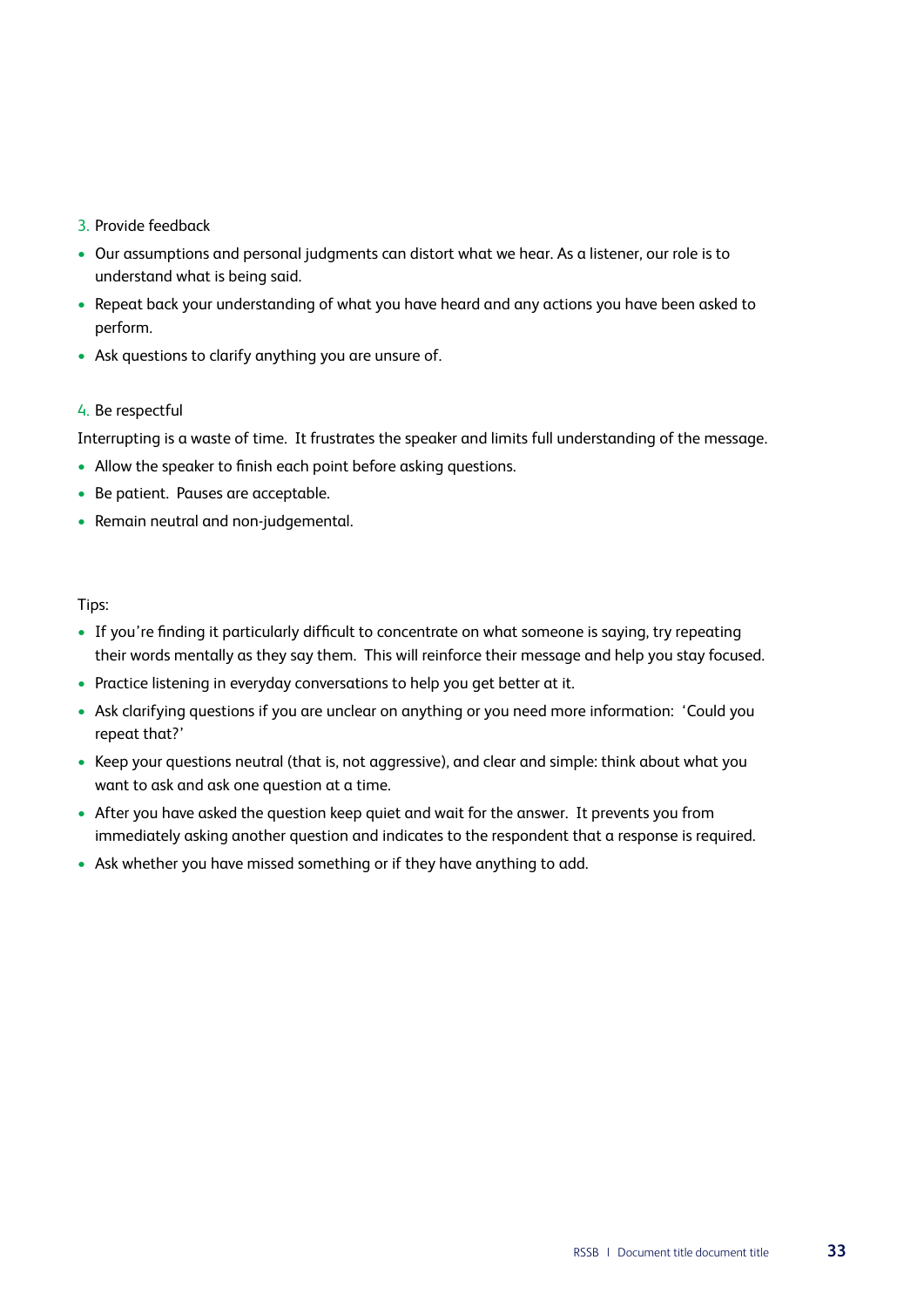

### Listening

We need to practice **ACTIVE LISTENING**

**Active listening =**

hearing +

understanding +

appropriate response

### Questioning

And respond with **YES** or A**SK A QUESTION**

- It is important that any questions remain neutral
- Avoid being aggressive or interrogating





**Key Learning Point:** use active listening and neutral questions to confirm understanding.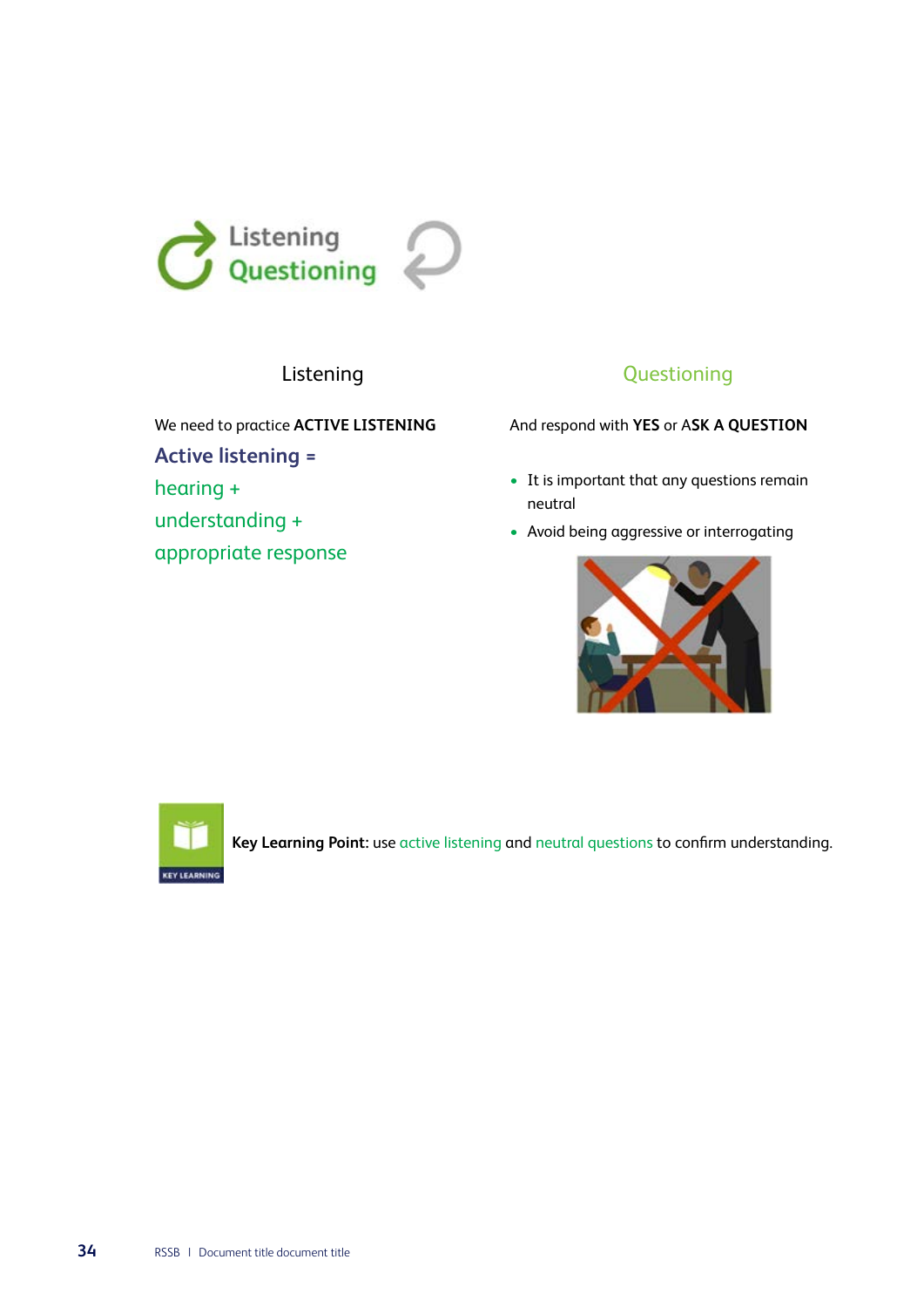# <span id="page-38-0"></span>Working with people

We can think of the operational rail staff as one giant team, communicating with each other using the communication techniques, protocols, and message structure detailed in this manual.

We need to develop a professional working relationship with our fellow industry workers. Such a relationship is based on mutual respect.



Respectful relationships allow us to be assertive, challenge errors effectively without causing offence, and be considerate of others.



**Key Learning Point:** we need to develop a professional working relationship with our colleagues.

The following sections look at assertiveness, challenging and considering others in more detail.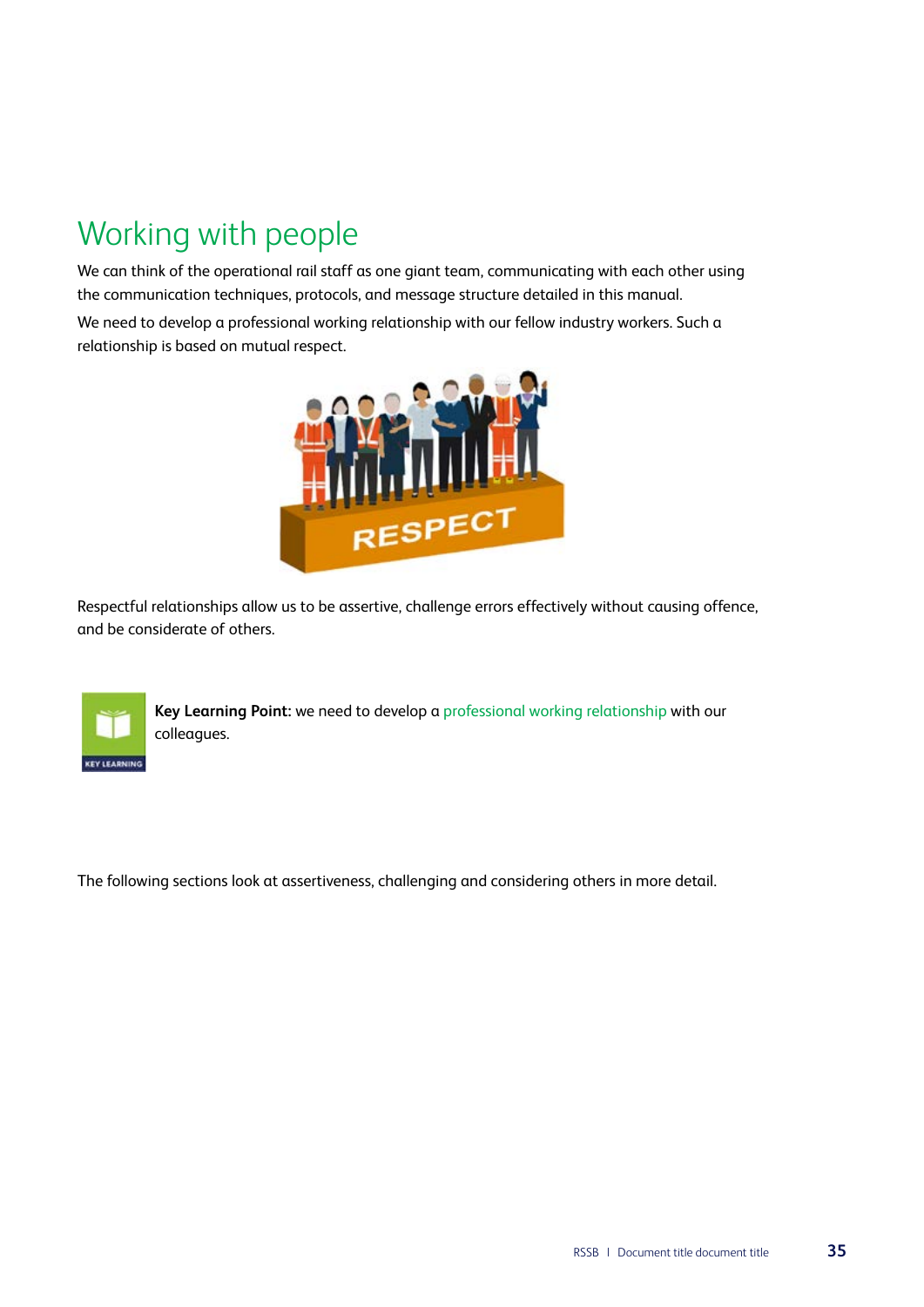### <span id="page-39-0"></span>Assertiveness

Assertiveness is confidently saying what we need, while maintaining respect for others.

Non-assertive behaviour is often aggressive, passive, or passive-aggressive.

Aggressive behaviour is demanding and rude. It often involves shouting. Aggressive behaviour is usually the result of a lack of confidence.

Passive behaviour tries to avoid conflict at all costs. It involves trying to please everyone while not stating our own needs clearly.

Passive-aggressive behaviour seeks to manipulate people. It appears to be passive in nature, but is used to achieve an aggressive outcome.



To be assertive we must:

- State our needs clearly
- Avoid shouting
- Avoid sarcasm and mimicry
- Argue our point but be prepared to compromise
- Understand other's needs
- Criticise a point of view, not a person
- Use 'I' statements, rather than 'you' statements
- Be prepared to explain why we need something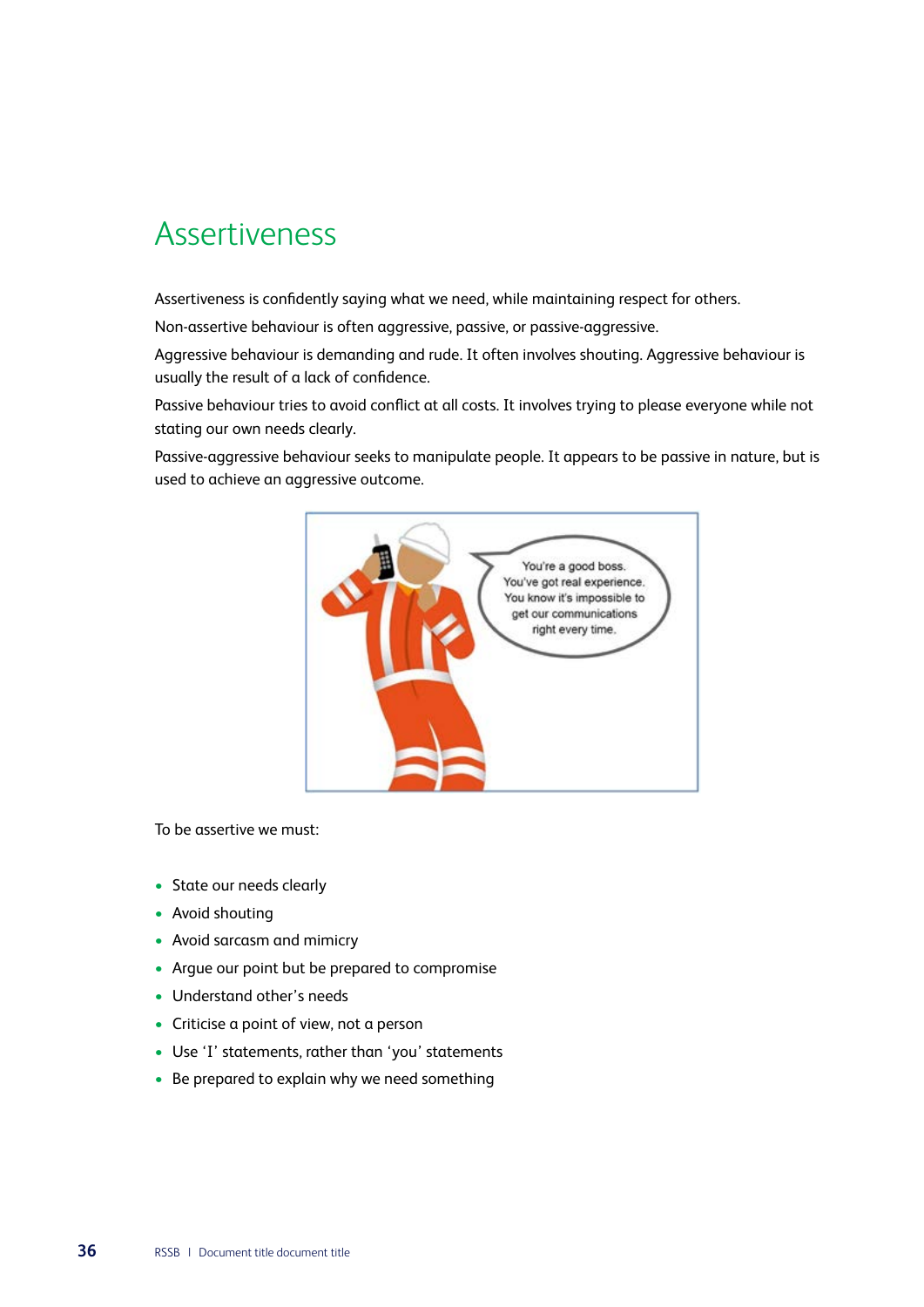### Example phrases

Here are some example assertive and aggressive phrases:



As with any verbal communication, the tone of the delivery is as important at the actual words. If you deliver the assertive phrases in a sarcastic manner, they become aggressive.



**Key Learning Point:** we must be assertive. Not passive or aggressive.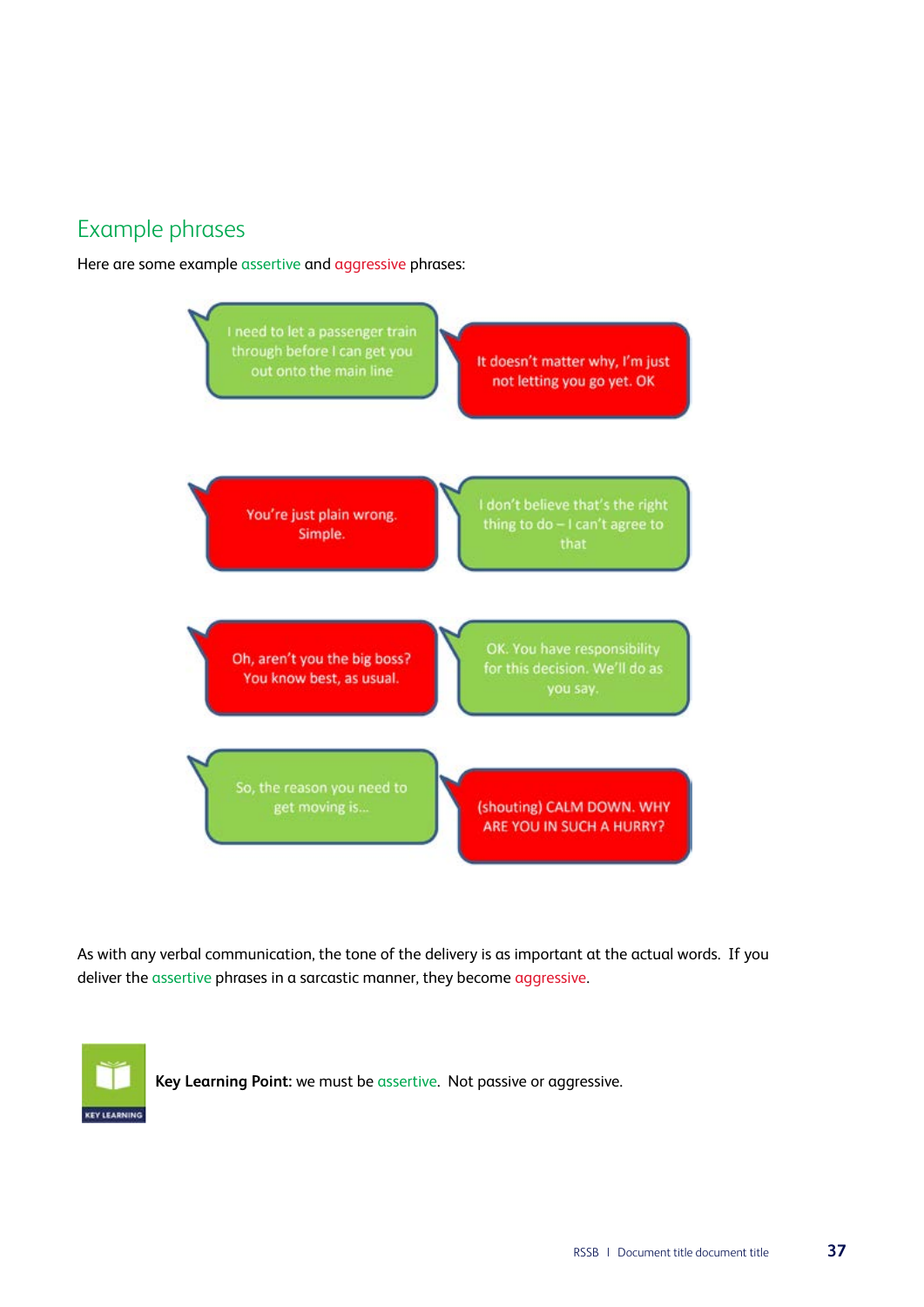# <span id="page-41-0"></span>**Challenging**

Effective challenging requires that we focus on the subject, not the person. Attacking the person shows disrespect and will probably result in a defensive response.

There are several reasons why we may fail to challenge incorrect information:

- Failing to listen correctly
- Fear of making a mistake and being made to look foolish
- Over-respect for authority it is important to respect authority but not fear it



Listening correctly involves active listening. In active listening we hear the words, understand what they mean, and give an appropriate response. Our response may be a simple 'yes' or we may need to ask a question.



**Key Learning Point:** be prepared to challenge incorrect information.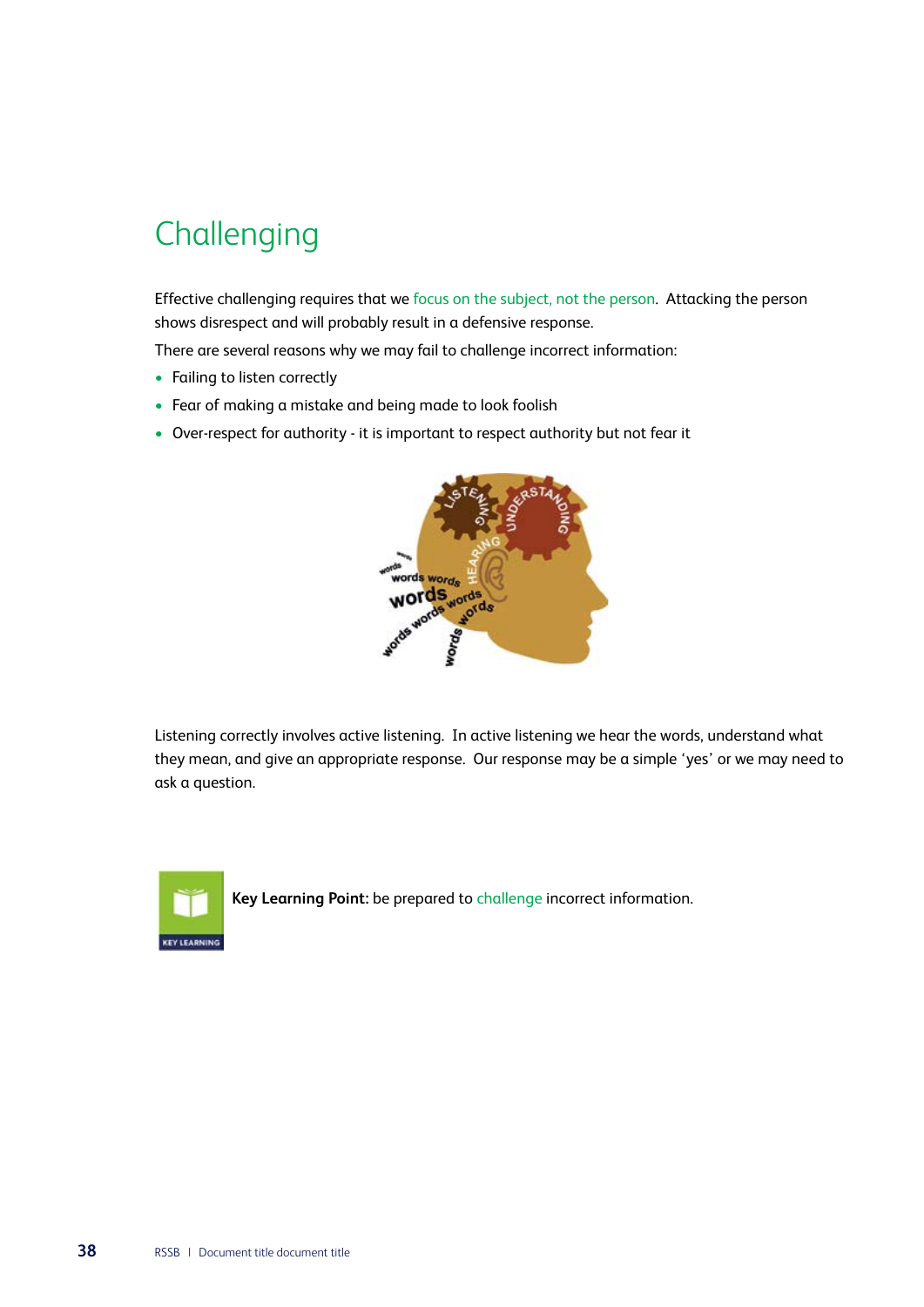# <span id="page-42-0"></span>Considering others

Considering others is having an awareness of the people around us - understanding the people we're interacting with.

Considering others means appreciating:

- what someone is having to think about
- and how that person might be feeling.

Understanding these two elements will allow us to judge how we should deal with someone – especially if they are under a lot of pressure. We can't analyse everyone we're working with all of the time (that would be a full-time job in itself). But we must be able to spot people who are under pressure – and deal with them accordingly.

If someone is under pressure, we may need to:

- Speak more slowly
- Be prepared to repeat information and actions more often
- Calm the other person by remaining calm yourself and showing understanding
- Give them more thinking time
- Resist the temptation to become agitated yourself
- Cope with less structure in their communication (but keep yours correct)
- Listen carefully and give verbal responses a stressed person needs to know they are being listened to



**Key Learning Point:** we must consider others – especially colleagues working under pressure.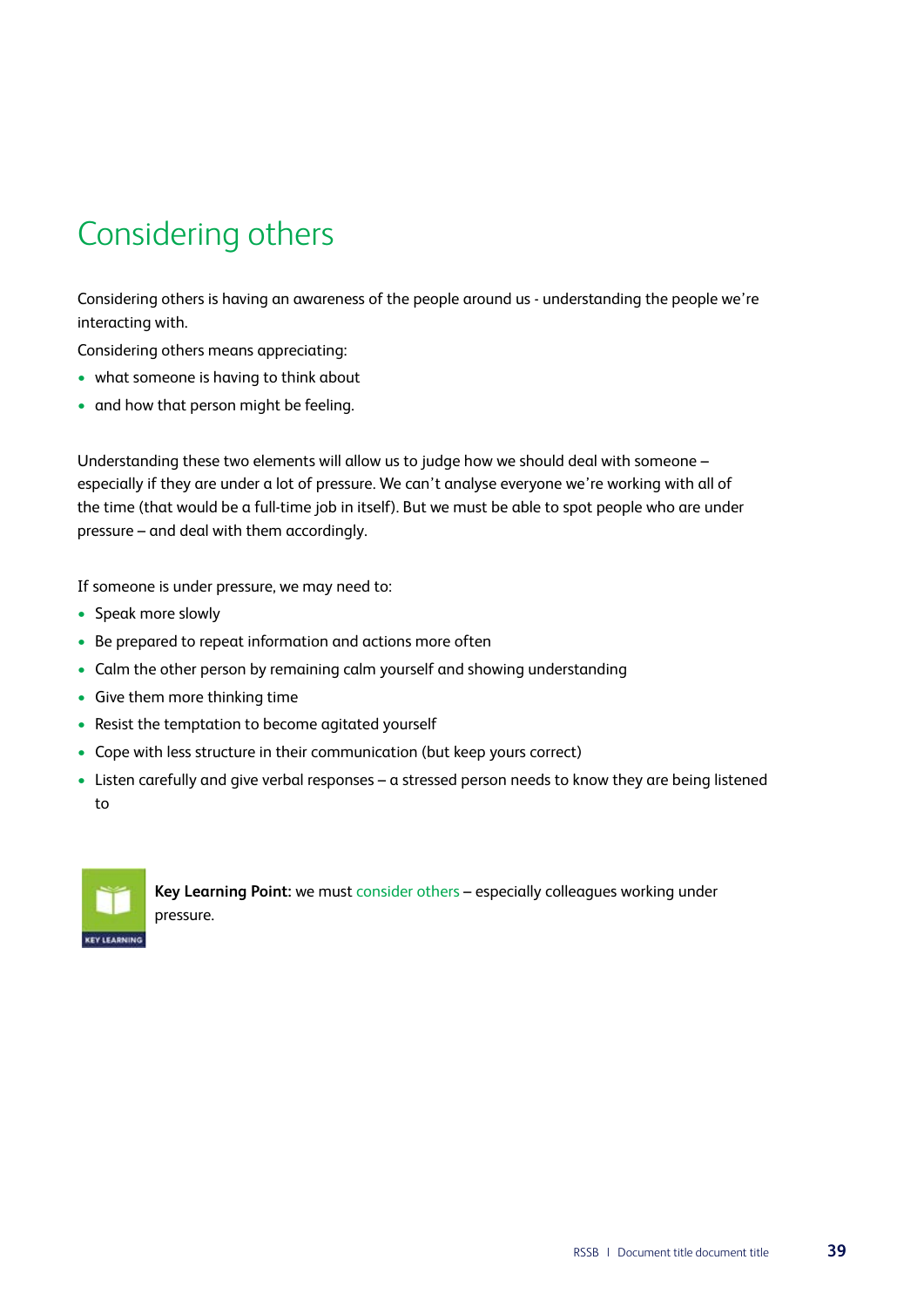# <span id="page-43-0"></span>Appendix A: Cue cards, scripts, and good practice examples for high risk activities

In this section, you will find a selection of 'cue cards' to aid effective communications when performing certain safety critical tasks. These are either scripted examples or memory-joggers for the information or key phrases that must be provided in certain situations.

The variable names (signals, train codes, junctions and so on) are represented as XXXX. For example signal XXXX or junction XXXX.

Whether you use these cue cards is up to you; some people find them more helpful than others.

Cue cards are provided for the following tasks:

- Provision of information to drivers detained on running lines
- Assisting a failed train
- Examination of the line
- Authorising signals to be passed at danger
- Agreeing shunting moves within depots
- Temporary block working
- User Worked Crossings communication with members of the public
- Initial discussion for a possession
- Authorising trains into and out of a possession, and within worksites
- Manual route setting
- Wrong direction moves
- Reporting emergency or abnormal events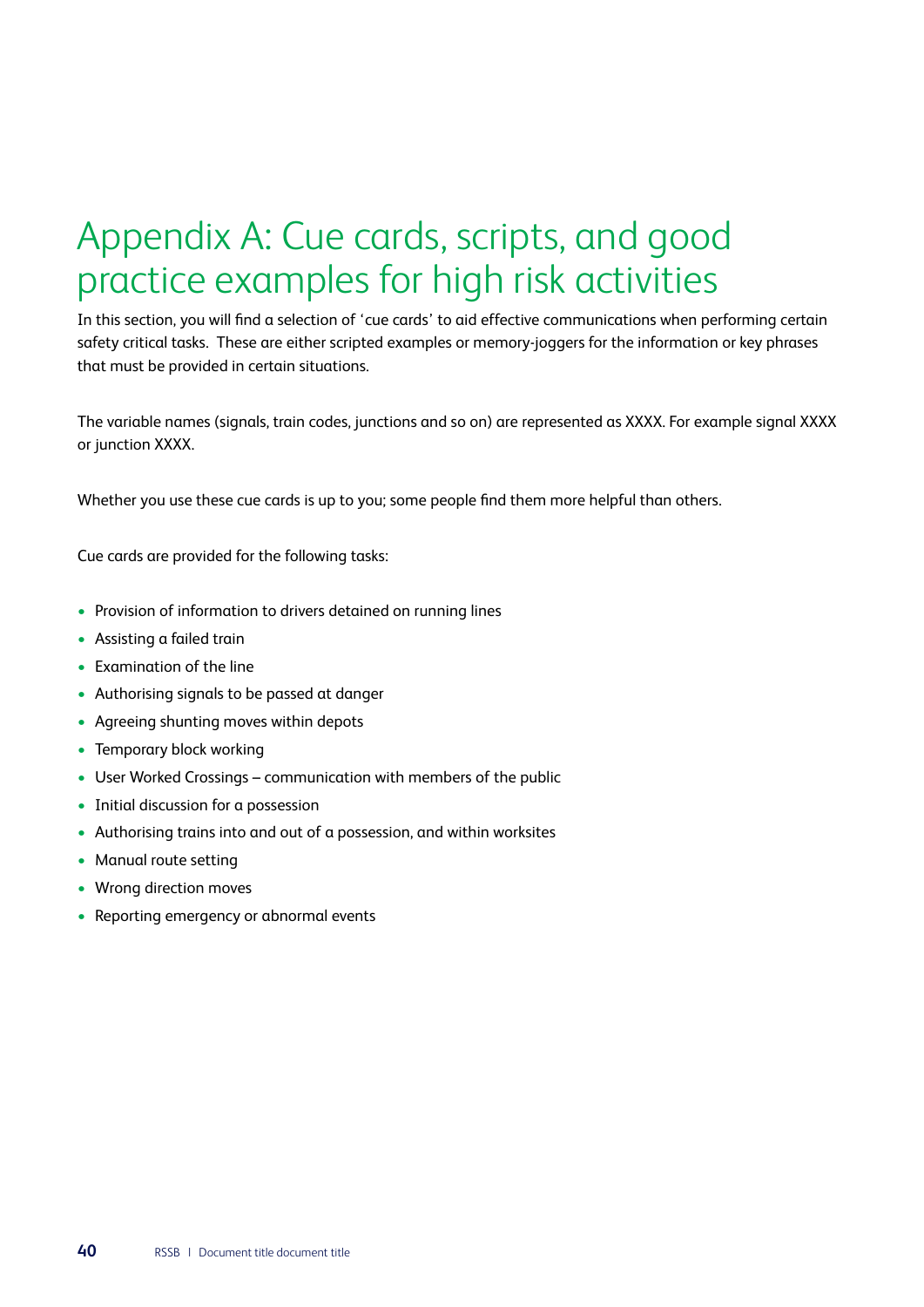## <span id="page-44-0"></span>Provision of information to drivers detained on running lines

The Rule Book Module S4 outlines what should happen when trains are detained on a running line. A suggested approach for provision of information to drivers is provided below, highlighting in bold the key phrases that should be used.

Signaller: Driver of train XXXX, due to (reason for delay) I am unable to clear the signal signal XXXX. I'll have you on your way as quickly as possible but, for now, I require you to wait at the signal (OR wait for an MA). Can you repeat that back to me?

Driver: (Repeats back)

Signaller: (Ensure the driver repeats back correctly and confirms understanding).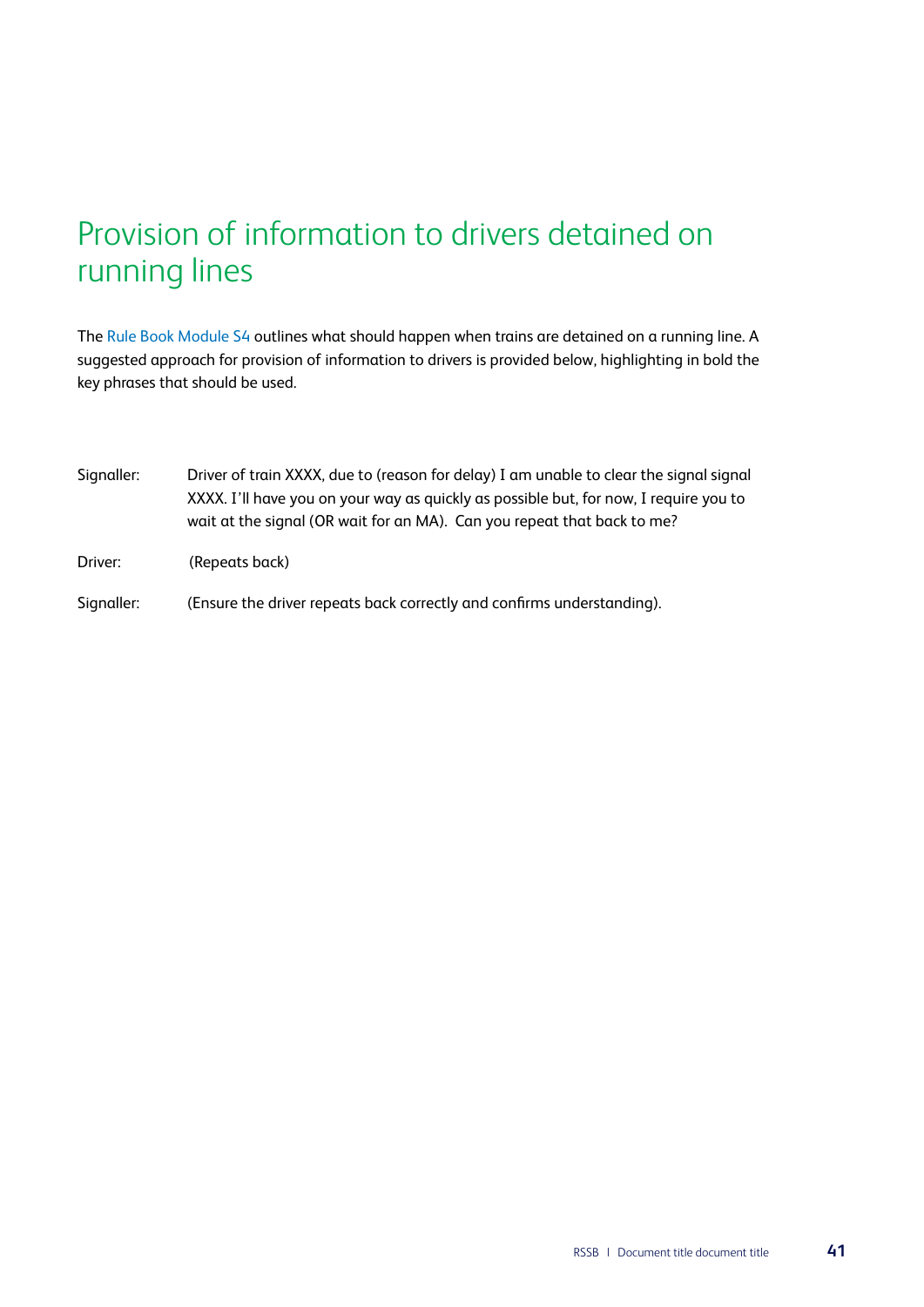# <span id="page-45-0"></span>Assisting a failed train

What to do in the event of a train failure is covered by Rule Book Module M2. If you are the driver and your train is stopped by failure, you must immediately tell the signaller about the circumstances and whether you need an assisting train.

| Driver:    | Signaller, this is the driver of train XXXX, located at location XXXX (give exact<br>location). My train (give nature of train failure). Please provide assistance. |
|------------|---------------------------------------------------------------------------------------------------------------------------------------------------------------------|
| Signaller: | OK, driver. To confirm, you are the driver of train XXXX. Your train has failed at<br>location XXXX and you require assistance.                                     |
| Driver:    | Yes, that's correct.                                                                                                                                                |
| Signaller: | Confirm with the driver:<br>• That the failed train will not be moved<br>• The type of assisting train needed<br>• The direction from which it is needed            |
| Signaller: | Driver, I will call for assistance. Please stay where you are until the assisting train<br>arrives, or until you receive further instructions.                      |
| Driver:    | OK, Signaller. Thank you.                                                                                                                                           |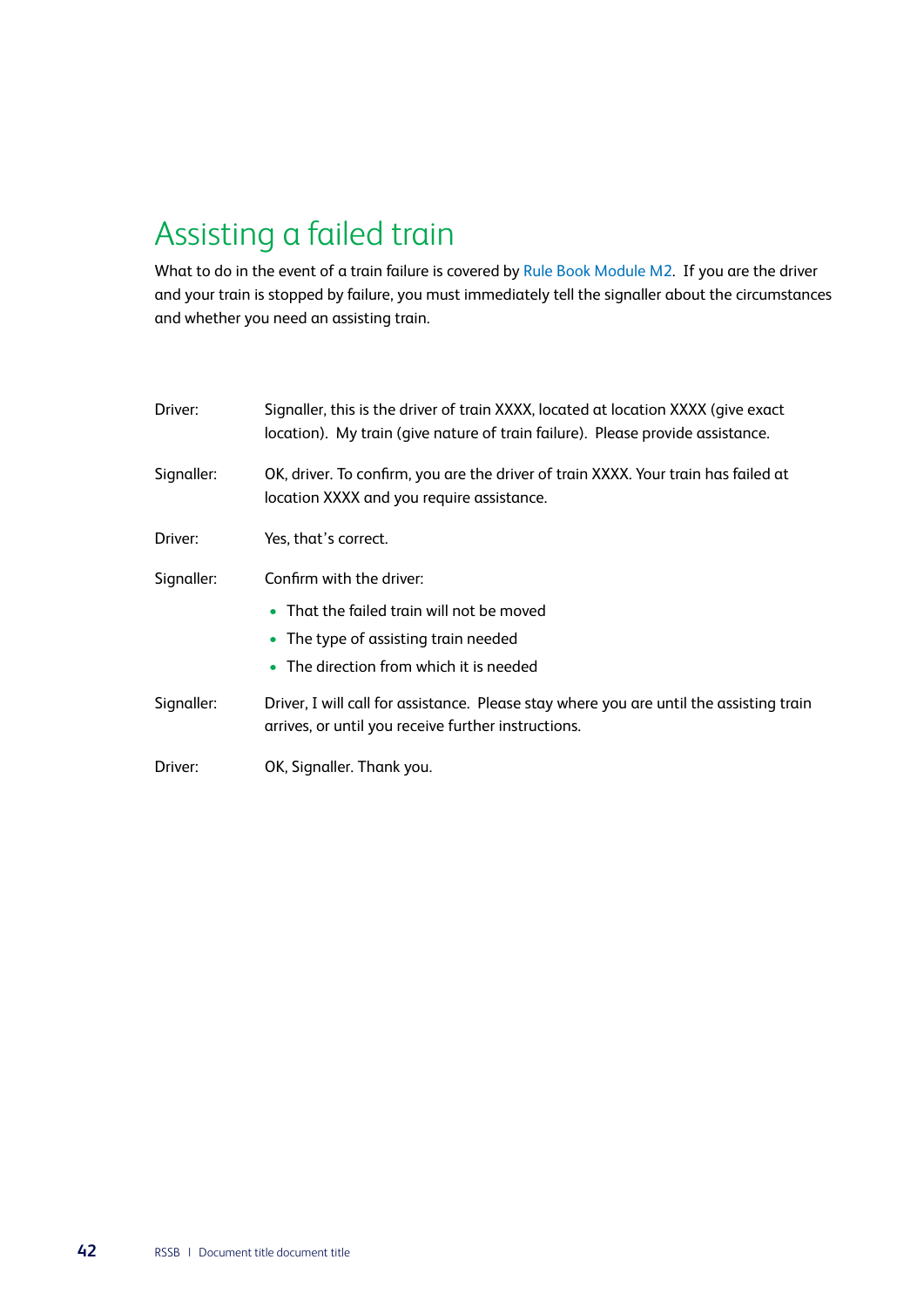## <span id="page-46-0"></span>Examination of the line

Examination of the line is covered in Rule Book TS1 Section 20 for Signallers, and in Rule Book TW1 Section 12.1 for Drivers.

It is vital that a clear understanding is reached on the portion of line to be examined and the reason for the examination. Signallers should make sure that they understand what information they need to give before making the call – to ensure that their communication is accurate, brief and clear. Drivers should make sure they understand the reason for the examination and exactly what is expected of them.

Train speed must not exceed 10mph in a tunnel. When examining overhead line equipment or track defects, the speed must not exceed 20mph.

| Signaller: | Driver of train XXXX, due into location XXXX. When I give you authority, I require you<br>to examine the line at location XXXX (or between location XXXX and location XXXX)                                                                                |
|------------|------------------------------------------------------------------------------------------------------------------------------------------------------------------------------------------------------------------------------------------------------------|
| Driver:    | OK Signaller. When you give me authority, I will examine the line at location XXXX.                                                                                                                                                                        |
|            | Then, if the signal can be cleared:                                                                                                                                                                                                                        |
| Signaller: | When the signal is cleared, I require you to proceed at caution over the affected<br>portion of line, be prepared to stop short of any obstruction, and report back to me<br>after examination or at the next signal. Please repeat back this instruction. |
| Driver:    | (Repeats back)                                                                                                                                                                                                                                             |
| Signaller: | That is correct Driver, please wait for the signal and then you have authority to<br>proceed.                                                                                                                                                              |
|            | If the signal cannot be cleared:                                                                                                                                                                                                                           |

Signaller: I authorise you to pass signal XXXX… at danger (continue as per cue card on passing signals at danger), report back to me after examination or at the next signal. Please repeat back this instruction.

Driver: (Repeats back)

Signaller: That is correct Driver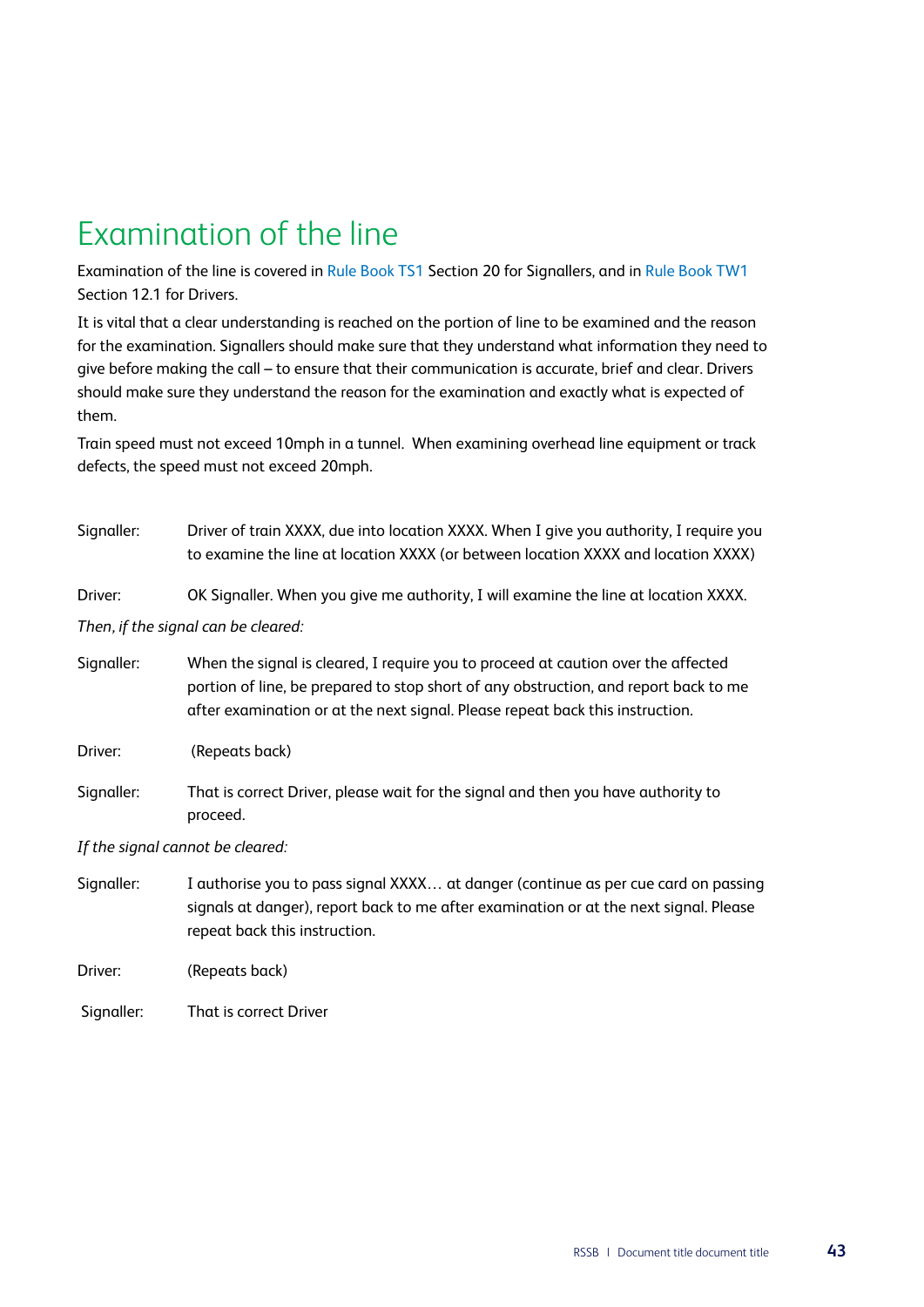# <span id="page-47-0"></span>Authorising a signal to be passed at danger

The arrangements for authorising a signal to be passed at danger are outlined in Rule Book Module S5. A suggested approach to communicating an instruction to pass a signal at danger is provided below.

| Signaller: | Driver of train XXXX standing at XXXX signal. Due to (provide reason) I cannot clear<br>signal XXXX. When authorised, I will require you to pass XXXX signal at danger,<br>proceed cautiously through the section and obey all other signals. Please repeat this<br>message back to me. |
|------------|-----------------------------------------------------------------------------------------------------------------------------------------------------------------------------------------------------------------------------------------------------------------------------------------|
| Driver:    | (Repeats back)                                                                                                                                                                                                                                                                          |
| Signaller: | (Confirm driver's understanding, correcting if necessary. Remember you must<br>also give the driver any necessary instructions concerning SPAD indicators or level<br>crossings).                                                                                                       |
| Signaller: | That is correct driver. I now authorise you to pass XXXX signal at danger and obey all<br>other signals.                                                                                                                                                                                |
| Driver:    | (acknowledges)                                                                                                                                                                                                                                                                          |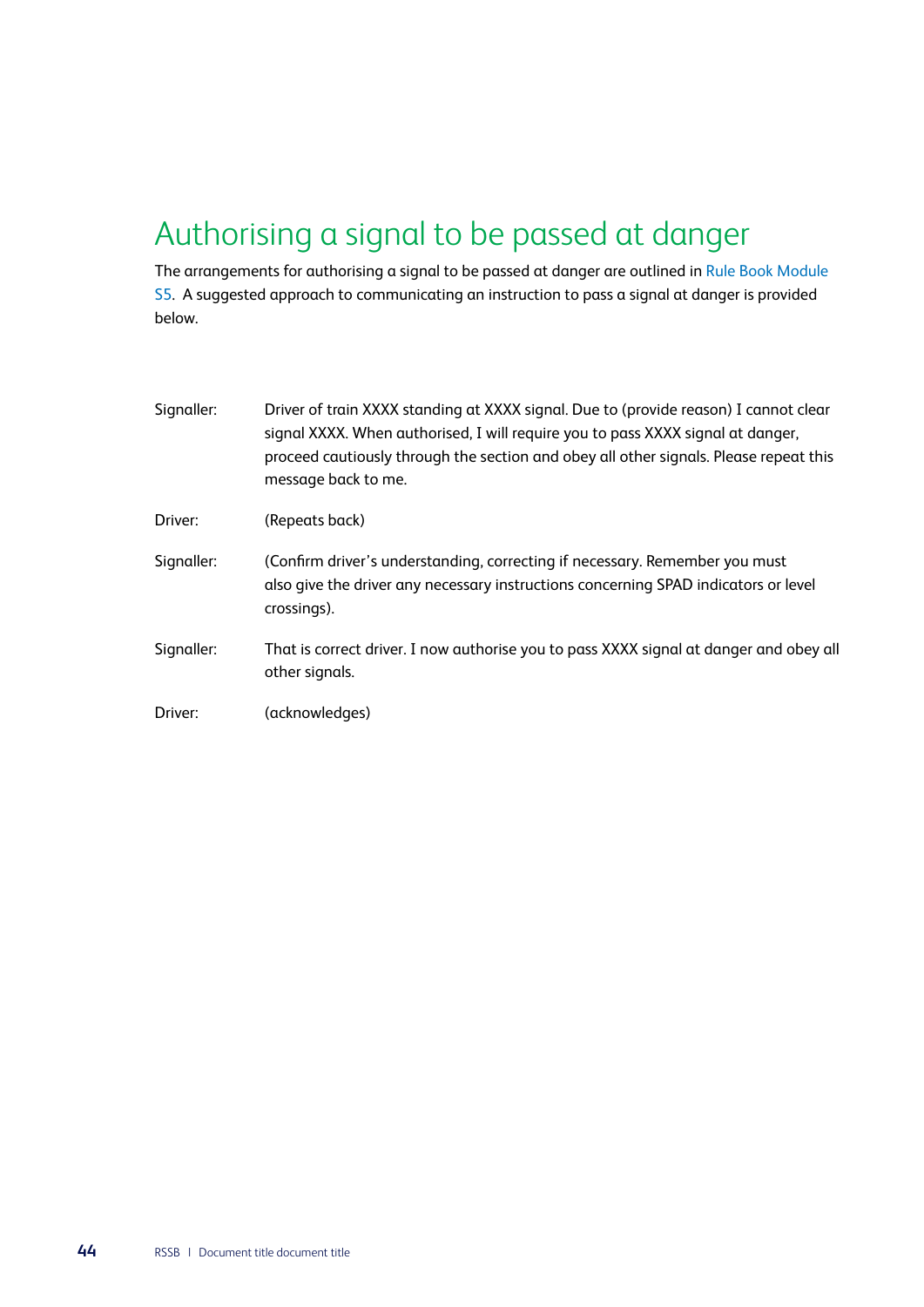## <span id="page-48-0"></span>Agreeing shunting moves within depots

Shunting is covered in Rule Book Module SS2. Before starting any shunting, you must reach a clear understanding with each other about what exactly needs to be done and how the shunting movements will be controlled. This is often done face to face. When shunting by radio, a shunter needs to clearly identify the correct train and driver, and then speak continuously or transmit a continuous bleep signal throughout each movement. If either of you notice the transmission is failing, you should stop the shunt immediately.

Face-to-face meeting:

- Shunter and driver agree the details of the move: train number, current location, the route the train will take, the destination, and details of how the movement will be controlled: by radio or handsignals.
- That hand points will be moved after each stage of the movement.
- Shunter provides driver with a radio.

| Shunter: | Shunter to driver this is a radio test. Over.                                                                                                                                     |
|----------|-----------------------------------------------------------------------------------------------------------------------------------------------------------------------------------|
| Driver:  | This is the driver of train XXXX, radio test complete over.                                                                                                                       |
| Shunter: | OK driver, as agreed, we will be shunting from location XXXX (exact location) to<br>location XXXX (exact location y) via points XXXX. Over.                                       |
| Driver:  | (repeats back)                                                                                                                                                                    |
| Shunter: | OK, Driver, I have operated points XXXX and I am clear of points. Over.                                                                                                           |
| Driver:  | (repeats back)                                                                                                                                                                    |
| Shunter: | OK driver, you have permission to move until I tell you to stop. Keep coming keep<br>coming (provides driver with a 'confidence message' every three seconds). And, stop.<br>Out. |
|          |                                                                                                                                                                                   |

#### Then, via radio: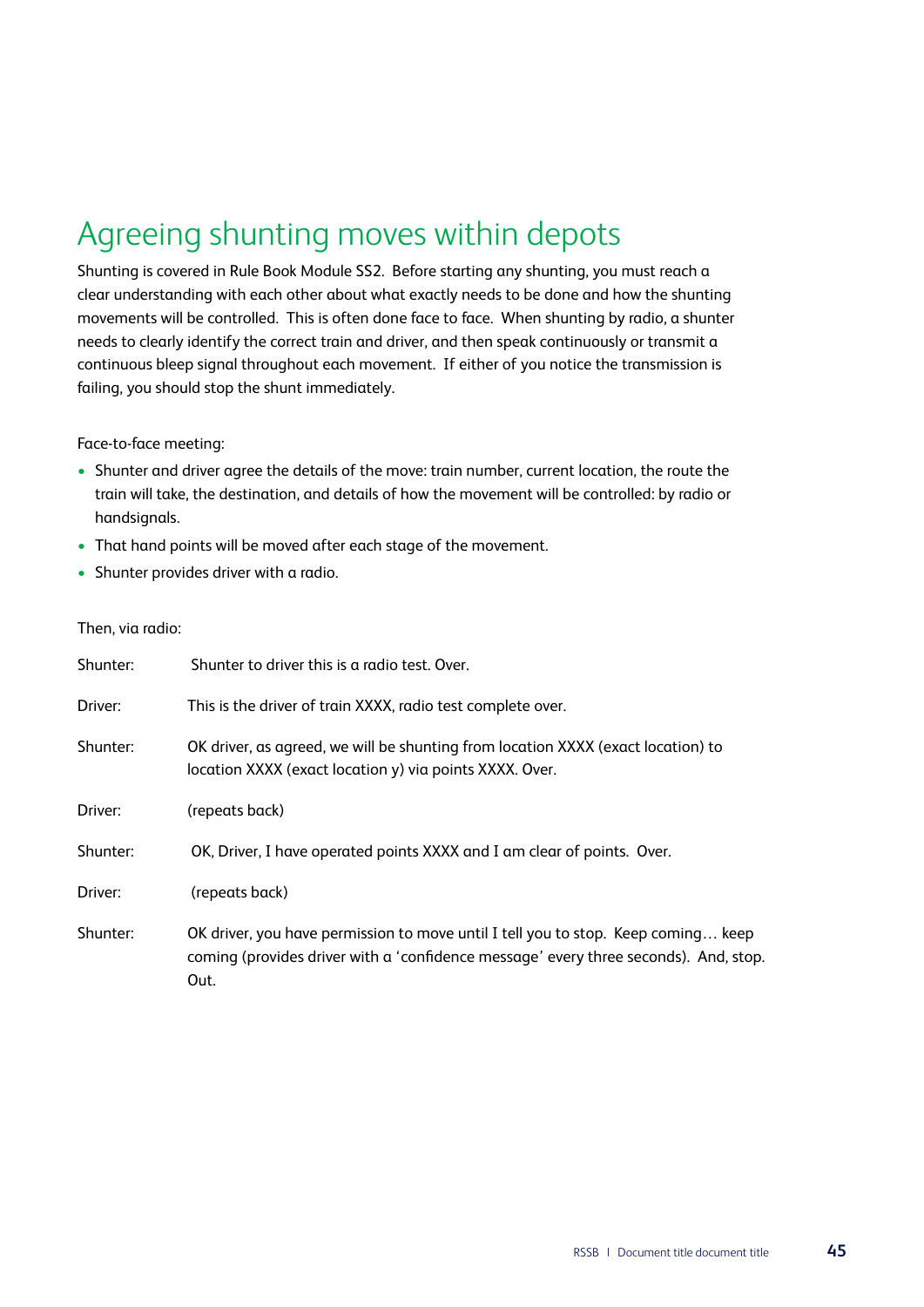# <span id="page-49-0"></span>Temporary block working

Temporary Block Working (TBW) requires communication between three roles: a signaller, handsignallers (one at the entry signal; one at the exit signal to the TBW section) and train drivers. The signaller passes information to a handsignaller who passes it on to a train driver, for example: giving authority to pass a signal at danger and enter the TBW section.

### Example: signaller and a handsignaller

| Signaller:     | Hello handsignaller at XXXX signal, signaller XXXX panel here                                                                                                                                                                                                                                               |
|----------------|-------------------------------------------------------------------------------------------------------------------------------------------------------------------------------------------------------------------------------------------------------------------------------------------------------------|
|                | Handsignaller: Hello signaller XXXX panel. This is handsignaller at XXXX signal                                                                                                                                                                                                                             |
| Signaller:     | Handsignaller, shortly approaching XXXX signal is train XXXX. Can you add this to the<br>temporary block working ticket.                                                                                                                                                                                    |
| Handsignaller: | Signaller, approaching XXXX signal is train XXXX. I have added this to the temporary<br>block working ticket.                                                                                                                                                                                               |
| Signaller:     | When ready, can you read to the driver the instructions on the temporary block<br>working ticket, give the driver of XXXX train the temporary block working ticket and<br>authorise the driver to enter the section of your yellow handsignal. The time is now<br>1845.                                     |
|                | Handsignaller: Signaller, when ready I am to read to the driver the instructions on the temporary<br>block working ticket then give the driver of XXXX train the temporary block working<br>ticket and authorise the driver to enter the section on receiving a yellow handsignal.<br>The time is now 1845. |
| Signaller:     | That is correct. You may carry out my instructions.                                                                                                                                                                                                                                                         |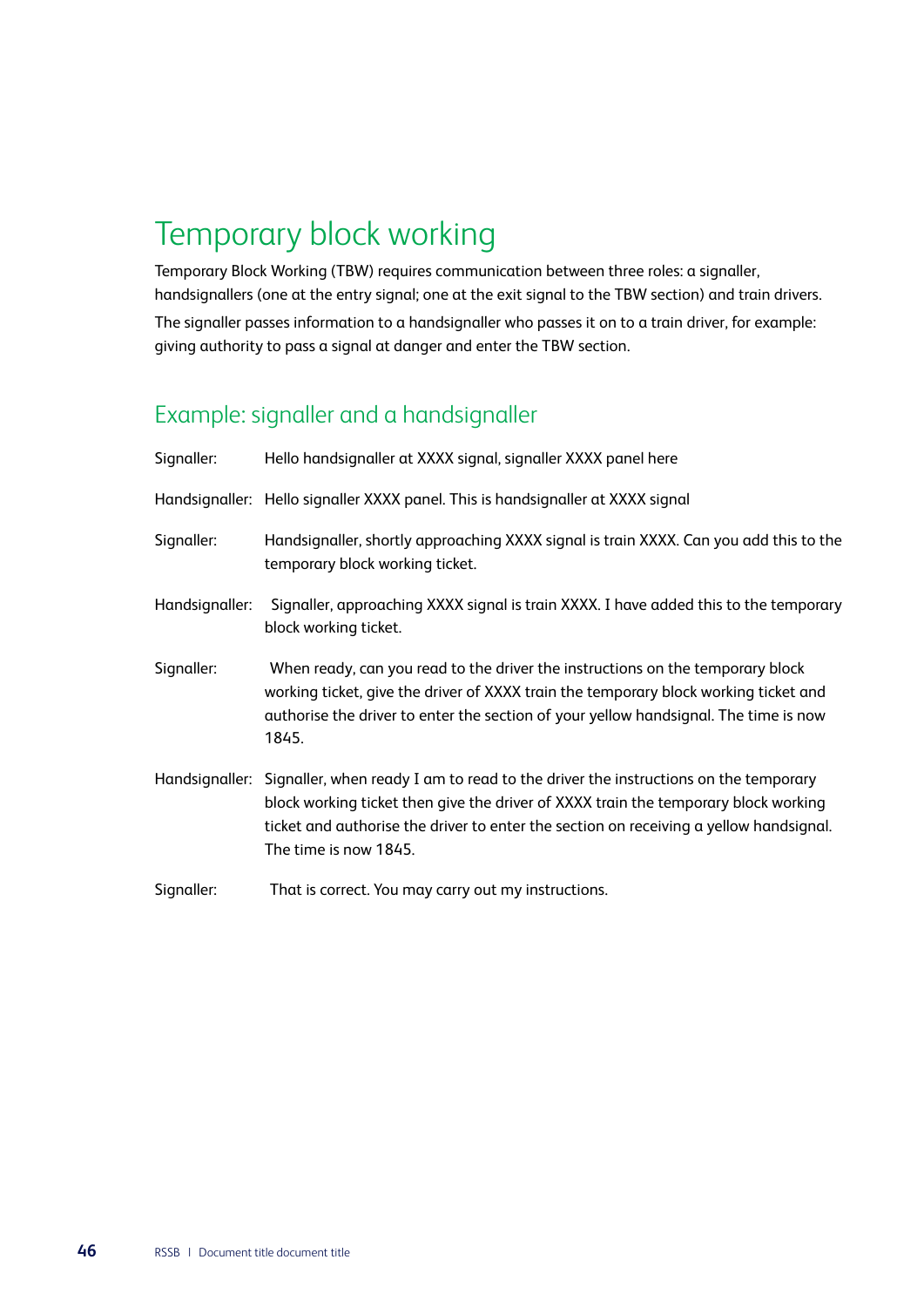### Example: a handsignaller and a driver

|         | Handsignaller: Driver, we have temporary block working in operation between XXXX signal and XXXX<br>signal.                             |
|---------|-----------------------------------------------------------------------------------------------------------------------------------------|
| Driver: | Handsignaller, temporary block working is in operation between this signal XXXX and<br>XXXX signal.                                     |
|         | (Handsignaller goes through the content of the form, which the driver reads to<br>acknowledge understanding the instructions)           |
| Driver: | I understand what is required of me.                                                                                                    |
|         | Handsignaller: Driver, when I show you a yellow handsignal that will be your authority to enter the<br>temporary block working section. |
| Driver: | When you show you me a yellow handsignal that will be my authority to enter the<br>temporary block working section.                     |
|         | Handsignaller: That is correct driver                                                                                                   |
|         | (Handsignaller then moves to a position of safety and displays the yellow handsignal)                                                   |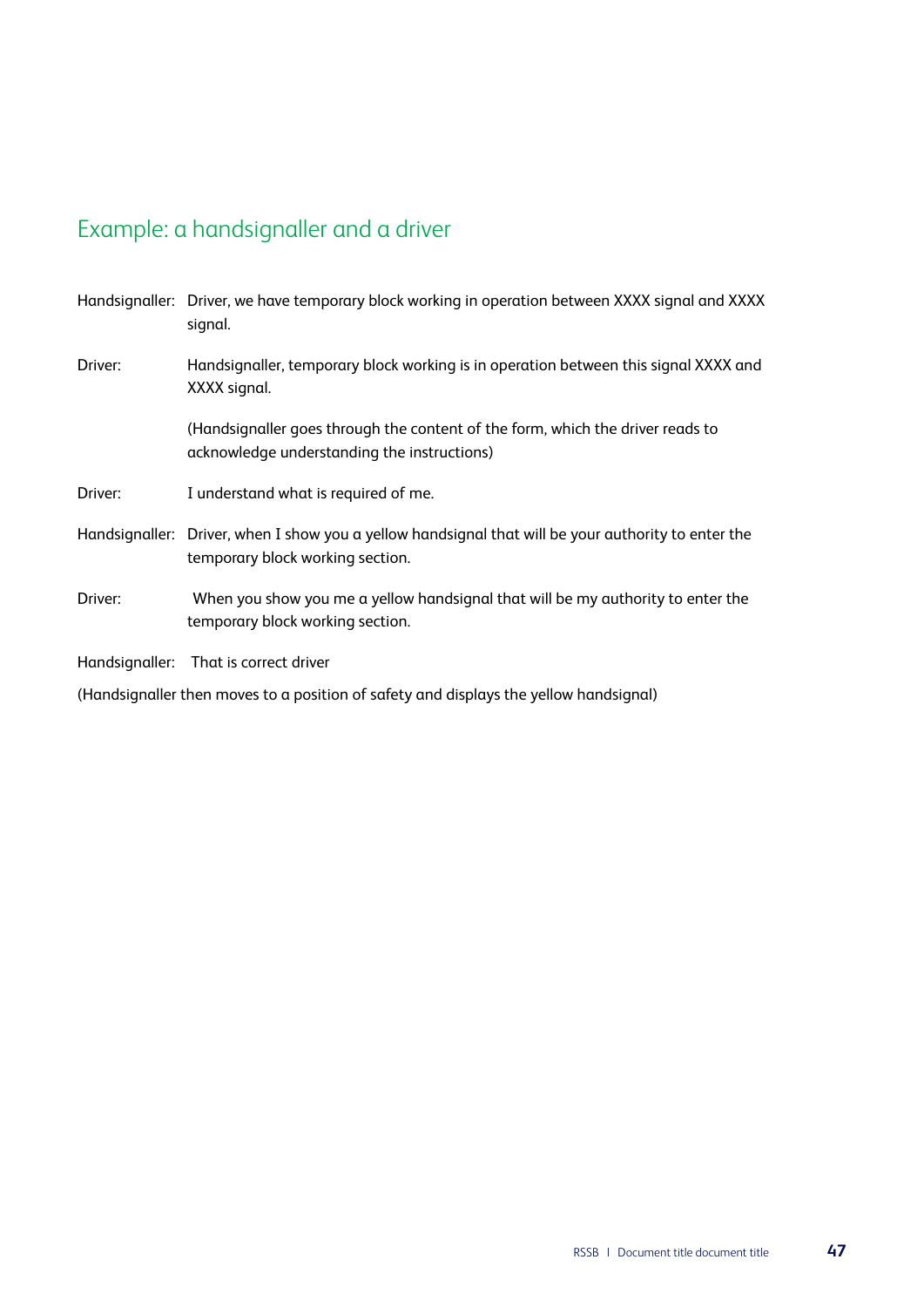## <span id="page-51-0"></span>User Worked Crossings

### - communication with members of the public

When communicating with members of the public (MOP) at level crossings, it is important to speak slowly and clearly and bear in mind that they might not have had to use a level crossing telephone/ sought authority to use a level crossing before.

Note, signal protection is only required in accordance with train signalling regulations. Call back only required if signal protection is applied.

### Conversation 1: a 'normal' load

| Signaller: | Hello, this is Signaller at XXXX signalbox                                                                                                                                                            |
|------------|-------------------------------------------------------------------------------------------------------------------------------------------------------------------------------------------------------|
| MOP:       | Hi, I'm at XXXX crossing is it ok to cross?                                                                                                                                                           |
| Signaller: | Hi, okay so you are calling from XXXX crossing and you want to cross how long do<br>you need to cross?                                                                                                |
| MOP:       | Ummm, not that long, a couple of minutes?                                                                                                                                                             |
| Signaller: | Ok, can I just check that you have taken into account the time needed to open and<br>close both sets of gates? Is your vehicle unusually long or more difficult to manoeuvre<br>through the crossing? |
| MOP:       | Yes, yes, I'm just crossing with my tractor and the trailer                                                                                                                                           |
| Signaller: | Ok, is the trailer loaded?                                                                                                                                                                            |
| MOP:       | No, I can nip across quickly                                                                                                                                                                          |
| Signaller: | Ok, you have asked for two minutes to cross XXXX crossing with your tractor and<br>trailer                                                                                                            |
| MOP:       | Yep                                                                                                                                                                                                   |
| Signaller: | [Pause whilst checks location of trains] Right, so the line is clear to cross at XXXX<br>crossing with your tractor trailercross immediately                                                          |
| <b>OR</b>  |                                                                                                                                                                                                       |
| Signaller: | Do not cross XXXX, there is a train approaching. Give me a ring back when the train<br>has passed. Do not cross.                                                                                      |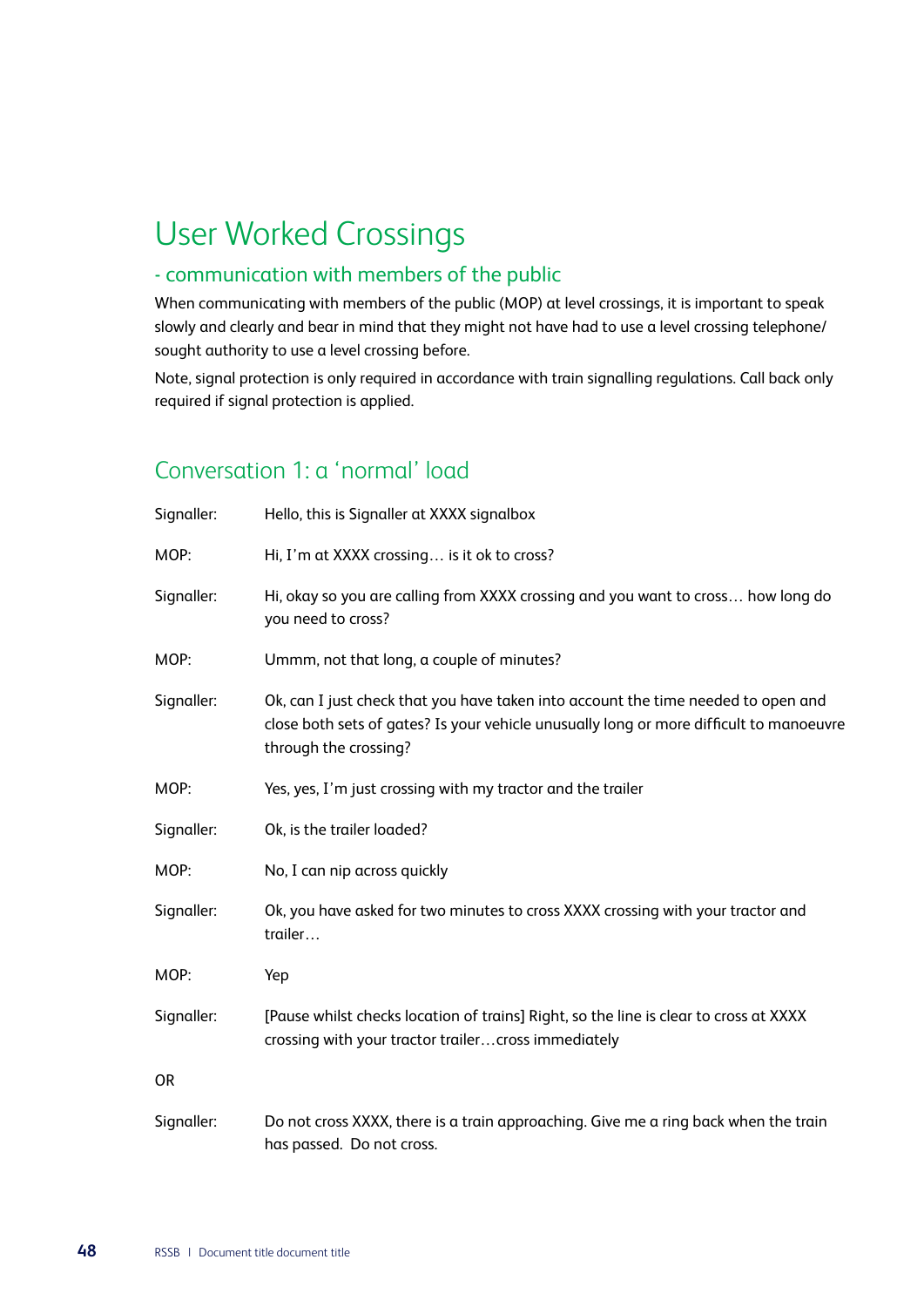### Conversation 2: a long or slow-moving load

the train has passed. Do not cross.

| Signaller: | Hello, this is Signaller at XXXX signalbox                                                                                                                                                                          |
|------------|---------------------------------------------------------------------------------------------------------------------------------------------------------------------------------------------------------------------|
| MOP:       | Hi, I'm at XXXX crossing is it ok to cross?                                                                                                                                                                         |
| Signaller: | Hi, okay so you are calling from XXXX crossing and you want to cross how long do<br>you need to cross?                                                                                                              |
| MOP:       | Ummm, I'm not sure a couple of minutes?                                                                                                                                                                             |
| Signaller: | Ok, can I just check that you have taken into account the time needed to open and<br>close both sets of gates?                                                                                                      |
| MOP:       | Oh yes, well maybe a bit longer?                                                                                                                                                                                    |
| Signaller: | Have you taken into account what you are crossing with: are you towing anything for<br>example? Will it be difficult to manoeuvre through the crossing?                                                             |
| MOP:       | Oh ok, yes, it's going to pain getting through the gates, I probably need a few<br>minutes?                                                                                                                         |
| Signaller: | Ok, it sounds like you need more than 3 minutes to cross at XXXX Crossing                                                                                                                                           |
| MOP:       | Yep                                                                                                                                                                                                                 |
| Signaller: | [Pause whilst signaller checks location of trains and applies protection] So the line is<br>clear to cross at XXXX Crossing with your vehicle cross immediately and call back<br>when you are clear of the crossing |
| <b>OR</b>  |                                                                                                                                                                                                                     |
| Signaller: | Do not cross XXXX Crossing, there is a train approaching. Give me a ring back when                                                                                                                                  |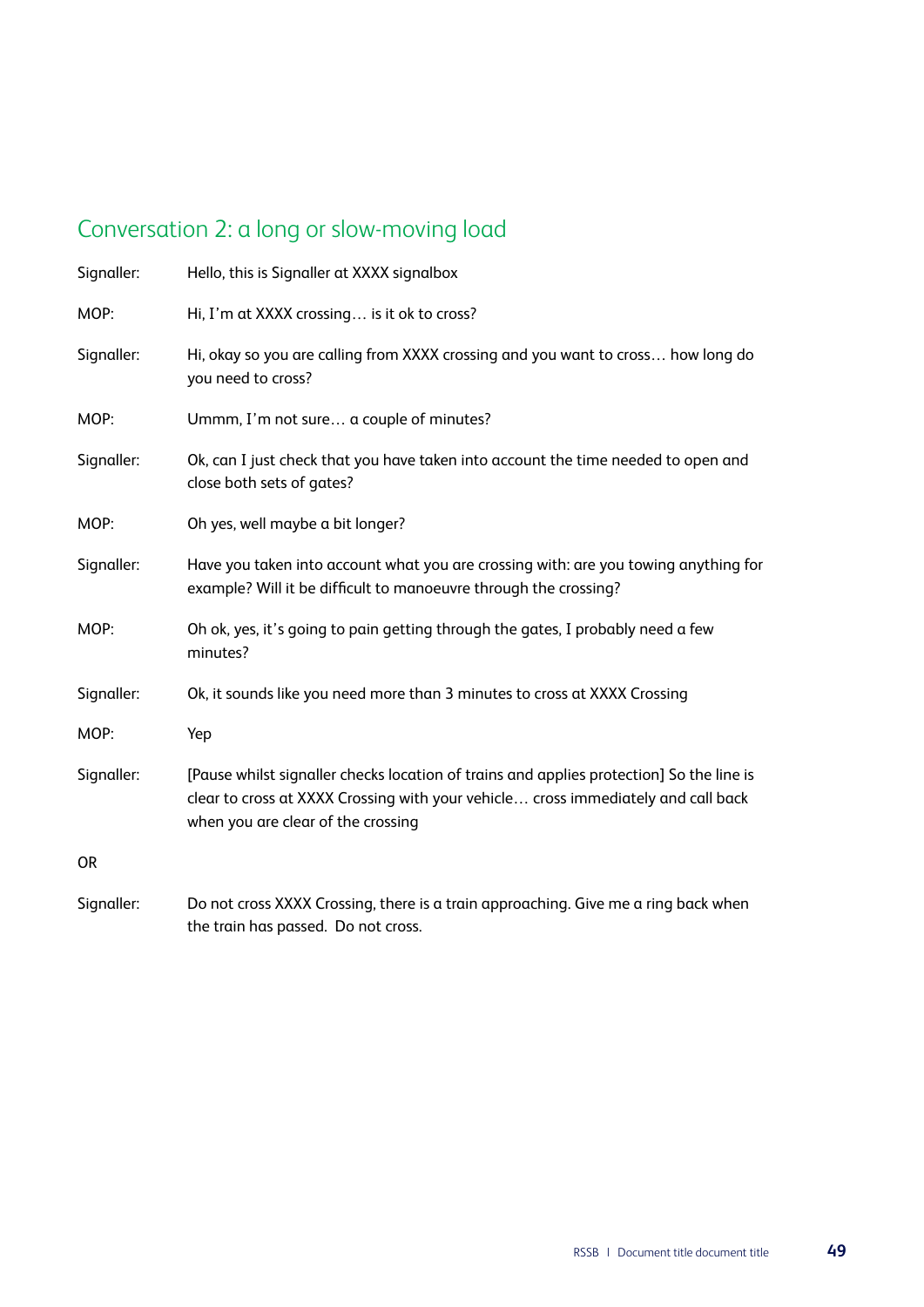## <span id="page-53-0"></span>Initial discussion for a possession

This is the initial conversation between the signaller and the PICOP to discuss the arrangements. The items to be identified are: role, company, contact details, where, WON item number etc. are exchanged the PICOP will go through the information about the possession e.g. line to be blocked, protecting signals, time, trains going in, position of points, level crossings if applicable etc. and the signaller will repeat back the details.

| PICOP:     | Hello signaller. I am PICOP name XXXX of company XXXX for WON item 1 2 3, XXXX<br>junction to XXXX junction.                                |
|------------|---------------------------------------------------------------------------------------------------------------------------------------------|
| Signaller: | Hello PICOP name XXXX for WON item 1 2 3, XXXX junction to XXXX junction. I am<br>John Smith, the signaller for XXXX panel.                 |
| PICOP:     | Hello signaller, can we discuss the arrangements for the possession please?                                                                 |
| Signaller: | Yes, let's confirm the details.                                                                                                             |
| PICOP:     | For the up main line from signal XXXX signal to signal XXXX signal. For the down line<br>signal XXXX signal to signal XXXX signal.          |
| Signaller: | OK. To confirm, up main line from signal XXXX signal to signal XXXX signal. For the<br>down line, signal XXXX signal to signal XXXX signal. |
| PICOP:     | Yes that is correct. When I take the possession I will require XXXX points and XXXX<br>points to be placed into the normal position.        |
| Signaller: | Name XXXX, you will require XXXX points and XXXX points to be placed into the<br>normal position.                                           |
| PICOP:     | That is correct signaller. I will call you back five minutes before taking the possession<br>at XXXX hours.                                 |
| Signaller: | You will call me back five minutes before taking the possession at XXXX hours.                                                              |
| PICOP:     | That is correct, speak later.                                                                                                               |
| Signaller: | Speak later.                                                                                                                                |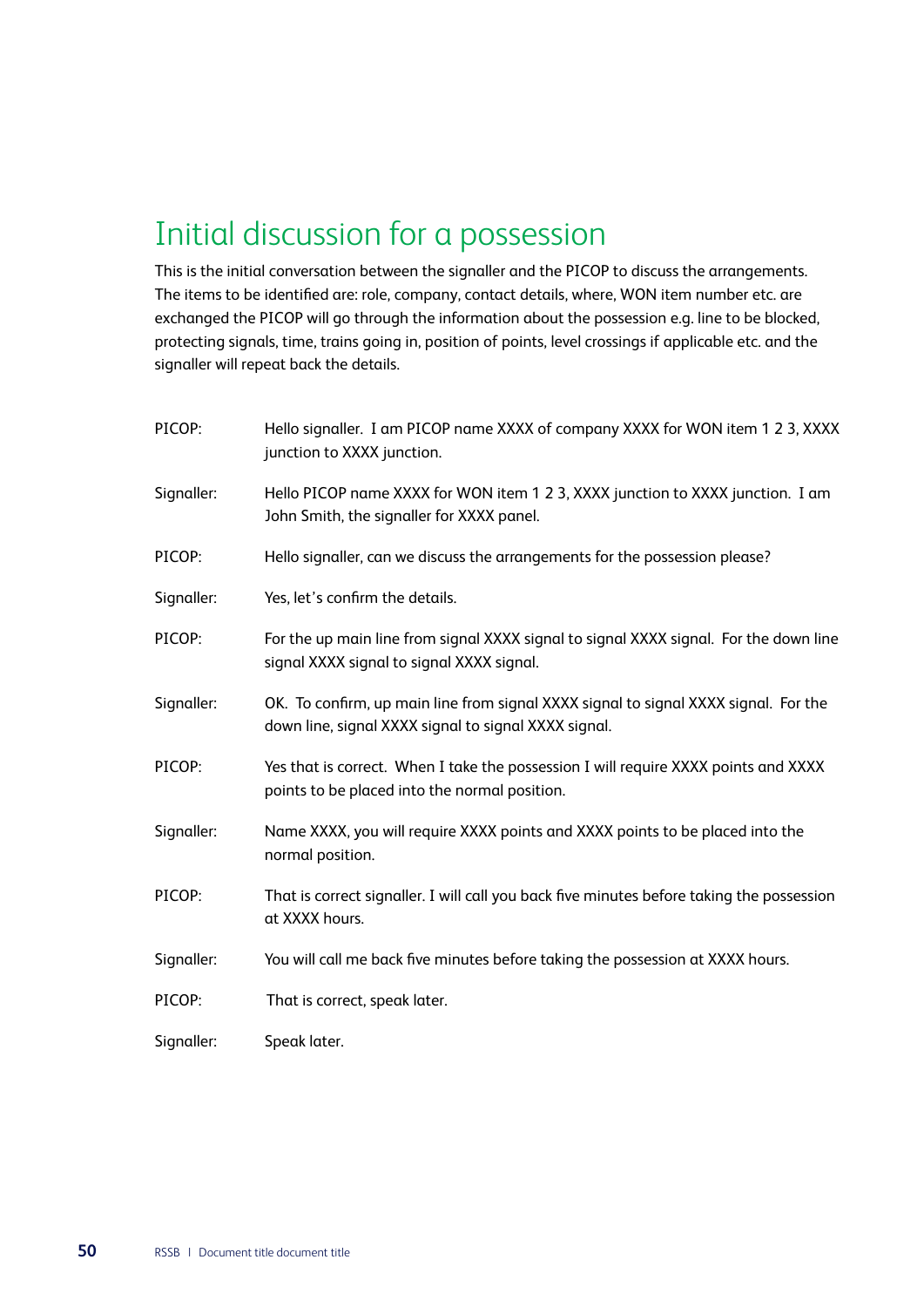## <span id="page-54-0"></span>Authorising trains into a possession, and within worksites

In a possession, there are various roles that will need to have safety critical conversations with each other. For example, a signaller to a PICOP and a PICOP to an Engineering Supervisor. It is important that the conversations are accurate, brief, clear and professional.

They must reach a clear understanding with each other about what exactly needs to be done and how the train and on-plant movements will be controlled. This is often done face to face but can be via mobile phone or radio.

### Train movement into a possession

The train arrives at the protecting signal and the driver contacts the signaller.

| Driver:    | Driver of train XXXX at XXXX signal                                                                                                                                                                                                                                                   |
|------------|---------------------------------------------------------------------------------------------------------------------------------------------------------------------------------------------------------------------------------------------------------------------------------------|
| Signaller: | Hello Driver of train XXXX at XXXX signal. Signaller XXXX at workstation XXXX. As<br>you are aware, you are required to enter a possession. I have spoken to the PICOP<br>and he has given me instructions to give you.                                                               |
| Driver:    | Hello signaller. Ok, understood. I am waiting your instructions.                                                                                                                                                                                                                      |
| Signaller: | Driver of train XXXX, the PICOP has asked, when I give you authority, to proceed<br>down to the stop board and detonator protection for the possession. This is located<br>on approach to XXXX junction where you will be met by the PICOP. He will give you<br>further instructions. |
| Driver:    | Signaller, when you give me authority, I am to proceed down to the stop board<br>and detonator protection for the possession, which is located on approach to XXXX<br>junction where I will be met by the PICOP to give me further instructions.                                      |
| Signaller: | Driver, that is correct. I now authorise you to pass XXXX signal at danger, proceed at<br>caution, and be prepared to stop short of any obstruction. Additionally, the signal is<br>fitted with TPWS.                                                                                 |
| Driver:    | Signaller, I am now authorised to pass XXXX signal at danger, proceed at caution and<br>be prepared to stop short of any obstruction. The signal is fitted with TPWS.                                                                                                                 |
| Signaller: | That is correct driver.                                                                                                                                                                                                                                                               |
| Driver:    | Thanks signaller.                                                                                                                                                                                                                                                                     |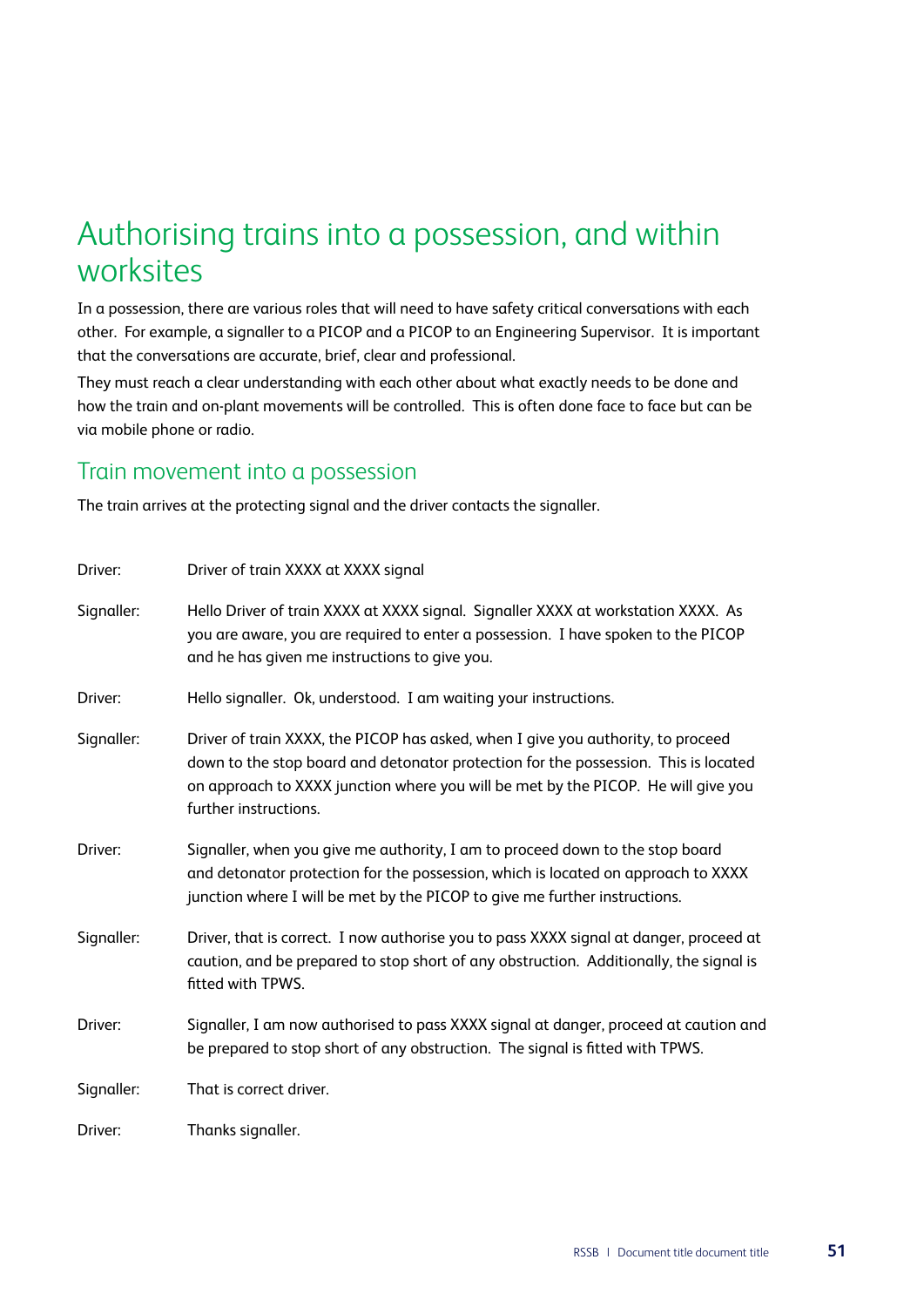### Train movement within a possession

The PICOP meets the train at the protection to go further into the possession. The train stops and the PICOP goes to talk to the driver.

- PICOP: Driver, I am name XXXX of company XXXX, the PICOP for this possession.
- Driver: Ok name XXXX, understood. You are the PICOP.
- PICOP: Driver, when I have removed the detonator protection and the PLB I want you to move your train down to the Worksite marker boards which are located at XXXX Junction. The Engineering Supervisor will meet you there and give you further instructions.
- Driver: OK PICOP. When you have removed the detonator protection and the PLB I am to move my train down to the Worksite marker boards which are located at XXXX Junction where the Engineering Supervisor will meet me and give instructions to go into the worksite.
- PICOP: Driver that is correct. I will now go and remove the detonators and PLB.

Driver: OK.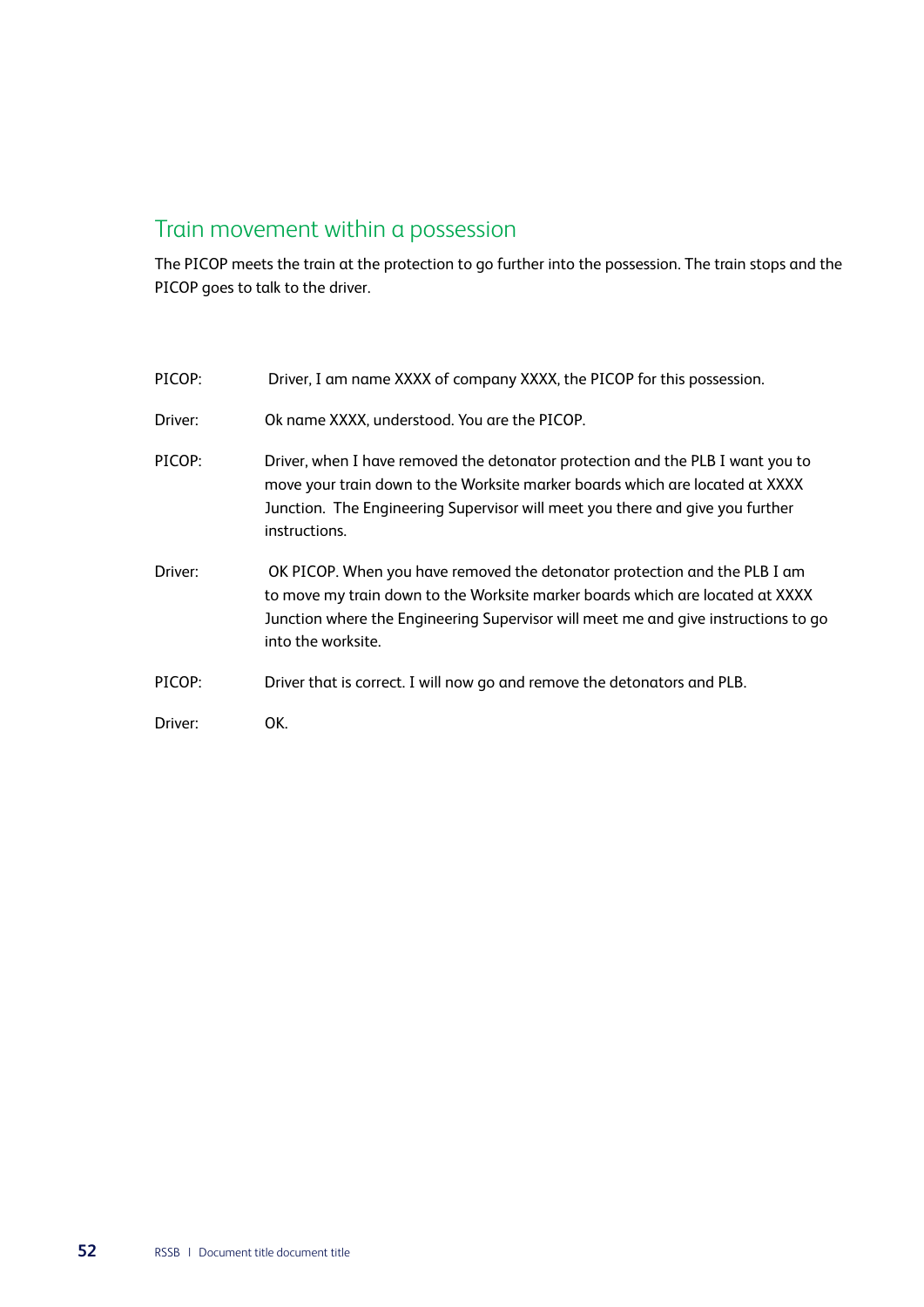## <span id="page-56-0"></span>Manual route setting

In manual route setting the signaller will be agreeing the arrangements with a points operator for a simple failure or a route setting agent for a complex failure. In a complex failure, the route setting agent has communication with the point's operator.

Before the points are operated, the participants must reach a clear understanding about which points are to be operated, the order of operation, which clips and scotches must be applied, and which lines will remain open to traffic.

| Points Operator: | Signaller, this is mobile operations manager name XXXX, located at XXXX junction,<br>on phone number XXXX.                                                                                                                                                                                           |
|------------------|------------------------------------------------------------------------------------------------------------------------------------------------------------------------------------------------------------------------------------------------------------------------------------------------------|
| Signaller:       | Hello mobile operations manager name XXXX, at XXXX junction, phone number<br>XXXX. This is the signaller XXXX, signalbox.                                                                                                                                                                            |
| Points Operator: | Signaller, I have been called out to operate your XXXX points due to a report you<br>cannot get normal detection.                                                                                                                                                                                    |
| Signaller:       | That is correct name XXXX. I cannot obtain normal detection on XXXX points,<br>and require them in the normal position to run trains on the up main line. Can<br>you manually operate XXXX points over to the normal and clip and scotch them.<br>Please call me back to confirm this has been done. |
| Points Operator: | Signaller, you want me to manually operate XXXX points over to the normal and<br>clip and scotch them, then call you back to confirm this has been done.                                                                                                                                             |
| Signaller:       | That is correct name XXXX, I can confirm the up line is blocked. Trains on the down<br>line will be running normally.                                                                                                                                                                                |
| Points Operator: | Signaller, the up line is blocked but trains will be running normally on the down<br>main. I will call you back when I have carried out the task.                                                                                                                                                    |
| Signaller:       | Thanks name XXXX.                                                                                                                                                                                                                                                                                    |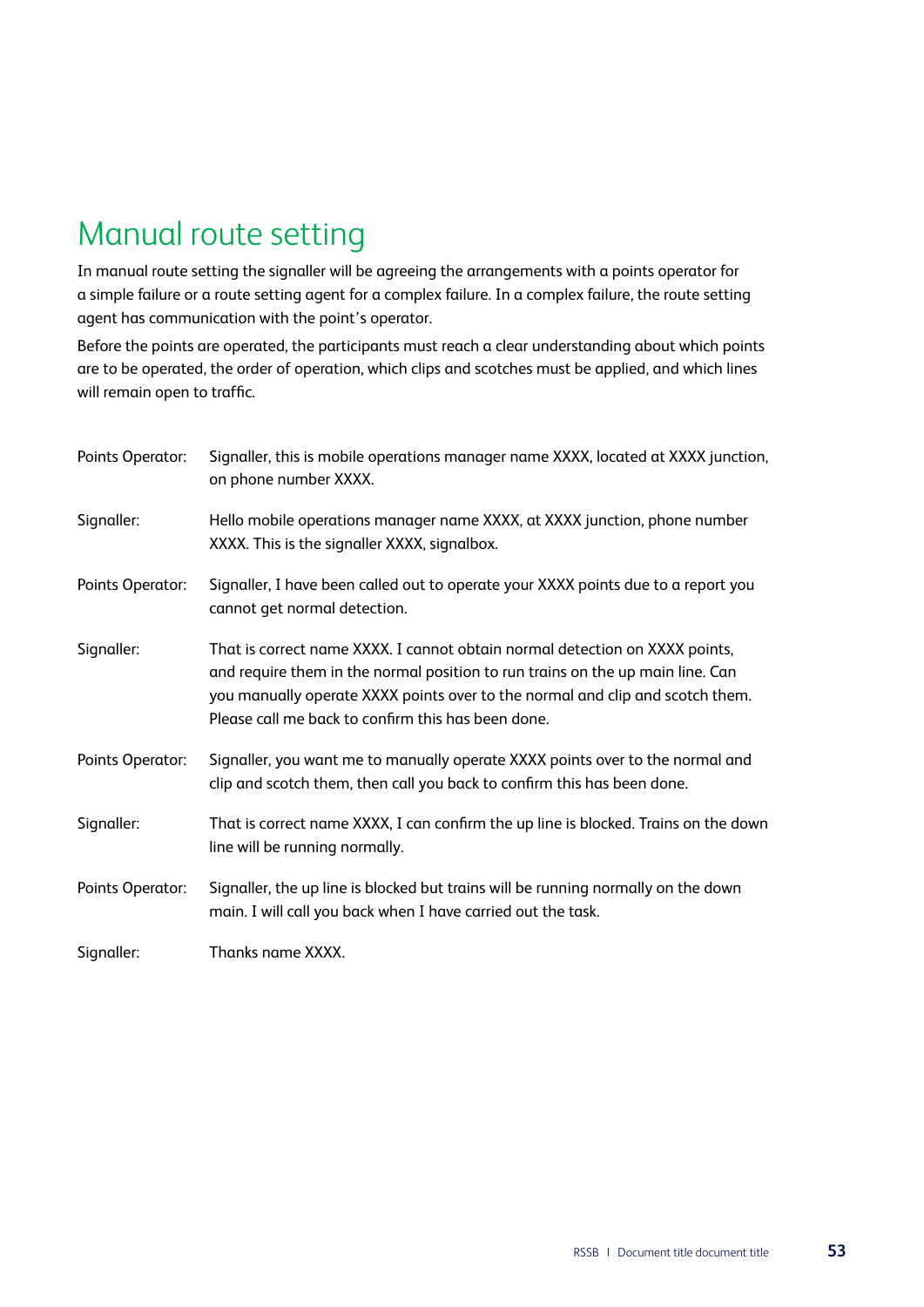## <span id="page-57-0"></span>Wrong direction moves

Wrong direction movement can be required for a number of reasons such as a blockage of the line or a failure of a preceding train. The move can be complicated if there are only a few signals (perhaps none at all) to control the movement. The safety communication between the signaller and the train driver needs to precise and, if over a long or complicated route, done in stages.

Signaller: Driver of train XXXX at XXXX signal, due to a failed train ahead of you and it requiring assistance from a compatible train, control have authorised a wrong direction movement of your train back into XXXX station. Driver: Signaller, due to a failed train ahead of XXXX signal and it requiring assistance from a compatible train, control have authorised my train to make a wrong direction movement back into XXXX station. Signaller: That is correct driver; I can confirm the route is clear and safe up to and including the barriers at XXXX crossing barriers are down and the crossing is clear. Can you repeat this back to me please? Driver: Signaller, you stated the route is clear and safe up to and including the barriers at XXXX crossing barriers are down and the crossing is clear. Signaller: That is correct driver. Additionally, a hundred meters after XXXX crossing XXXX points are in the normal position for your train. Can you check these to make sure they are in the correct position to take you into the Up platform and the platform is clear of other trains. Can you repeat this back to me please? Driver: Additionally, a hundred meters after XXXX crossing, XXXX points are in the normal position for this movement. Can I check these to make sure they are in the correct position to take the train into the Up platform and the platform is clear of other trains. Signaller: That is correct driver. I now authorise you to make wrong direction movement. Please proceed at caution. Driver: Signaller you now authorise me to make wrong direction movement, and proceed at caution. Signaller: That is correct driver.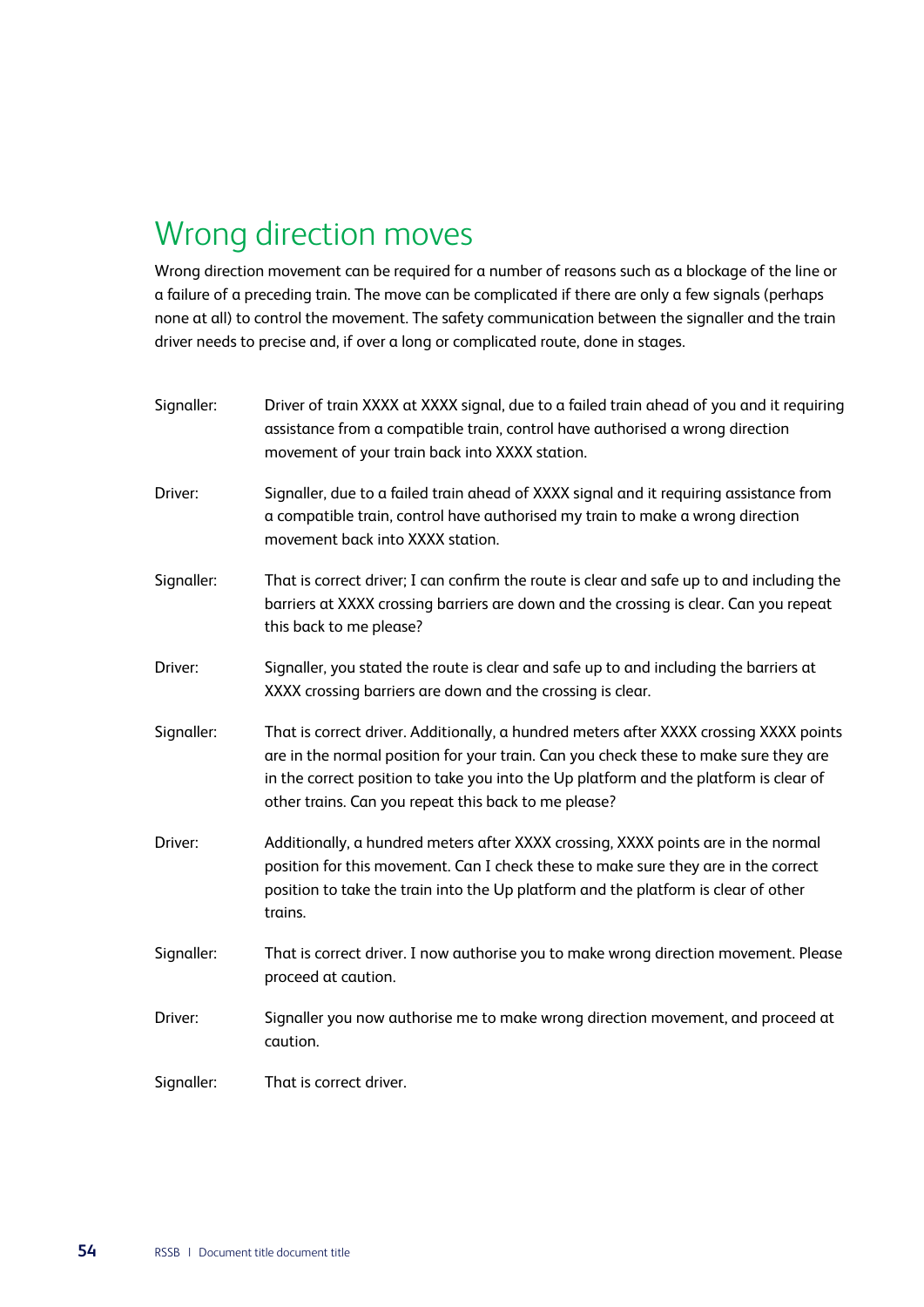## <span id="page-58-0"></span>Reporting emergencies and abnormal events

### Reporting trespass, fire, or near misses

When reporting trespass, remember to provide the following information:

- Precise location
- Approximate age and number of trespasser(s)
- Description of the individual(s)
- Are they in danger of passing trains?
- Anything suspicious, for example objects being placed on the line, suspected crime?

When reporting fire, remember to provide the following information:

- Precise location
- Distance from the running line
- What is on fire
- The effect the fire is having on the infrastructure, danger to trains
- Is smoke affecting visibility of signals?

When reporting near misses, remember to provide the following information:

- Precise location
- Details of what happened
- Number of persons involved (if rail staff specify HV clothing, which Company)
- Method of protection, if any
- Description of road vehicles/registration numbers
- Is the train driver fit to continue?

### Reporting Track Defects

When reporting track defects, remember to provide the following information:

Precise location

What occurred: a throw to one side, dip in the line, any unexpected object(s) observed on the line ie ballast, stones, wood, etc

Whether it affects the opposite or adjacent running line, as far as practicable.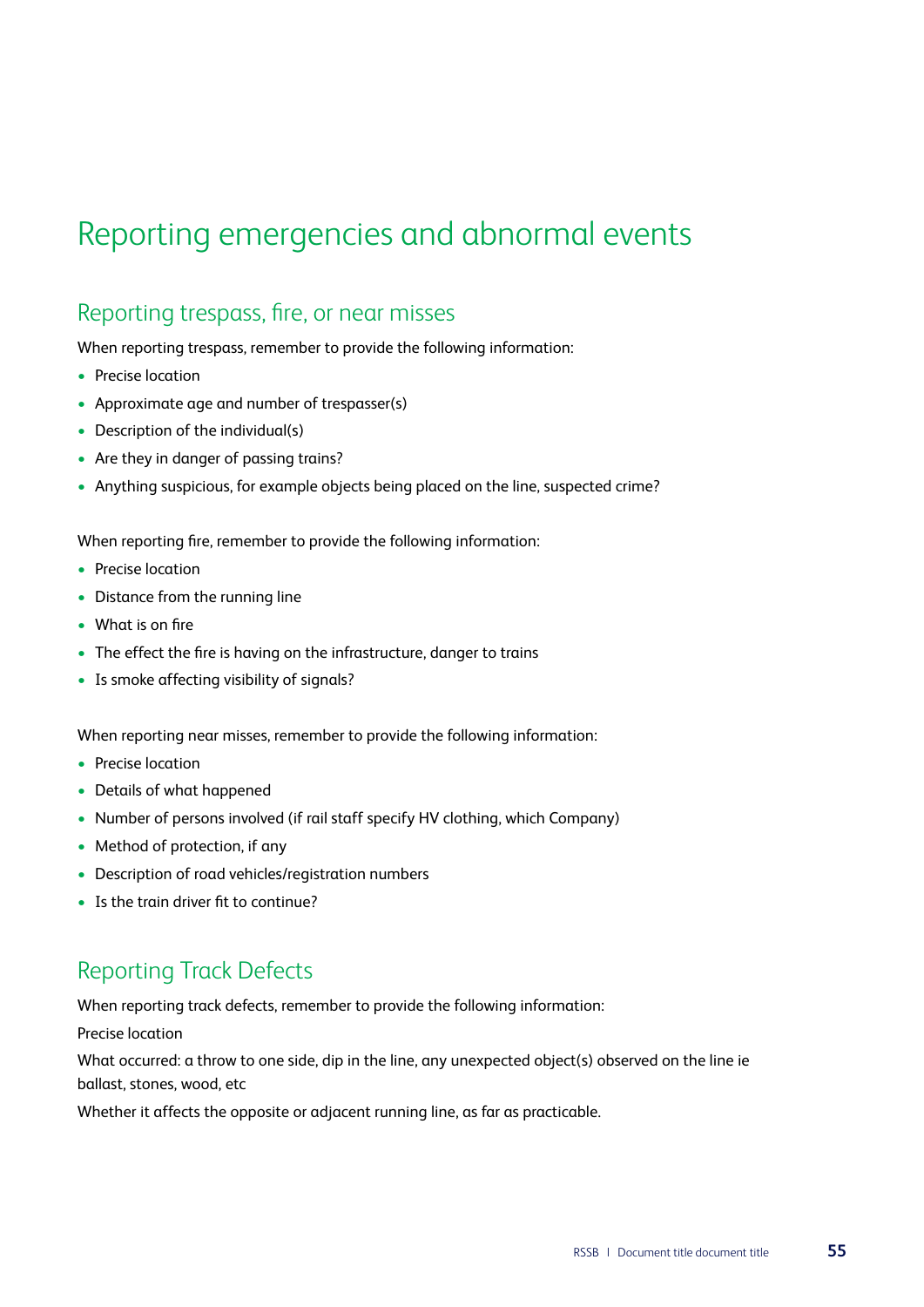### Reporting flooding

When reporting flooding on or near the line, remember to provide the following information:

- Precise location
- Whether it is affecting the opposite running line
- Depth of water, above or below rail level
- Whether there is water moving that could affect the foundation of the track (slab track or stone ballast)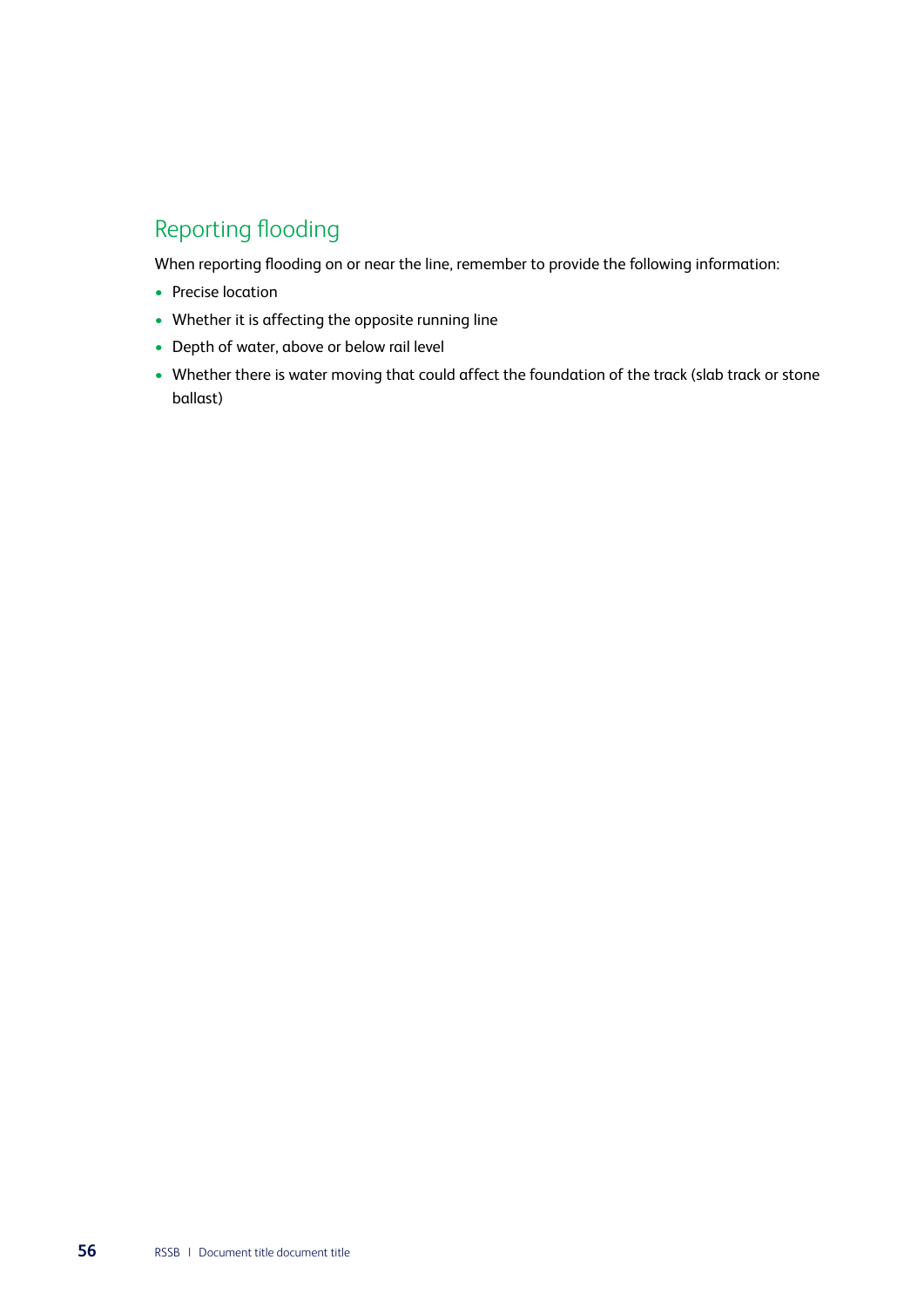# <span id="page-60-0"></span>Appendix B: Summary of key learning points from safety critical communications training

This Appendix contains a summary of all key learning points highlighted in the RSSB safety critical communications training (accessible to registered RSSB members here: www.sparkrail.org). These learning points form the basis of the national minimum standard for safety critical communications training and, as such, should be taken into account when tailoring any content presented in the training programme or in this manual to a local audience.

## SCC foundation



We must recognise when safety critical communication is happening (all operational communication by front-line staff is safety critical).



Every time we hold an operational conversation, we are agreeing a verbal contract.



Safety critical communications are formal conversations.



As professionals, we must all take responsibility for safety critical communications.



We must take time to communicate well – no matter what the situation.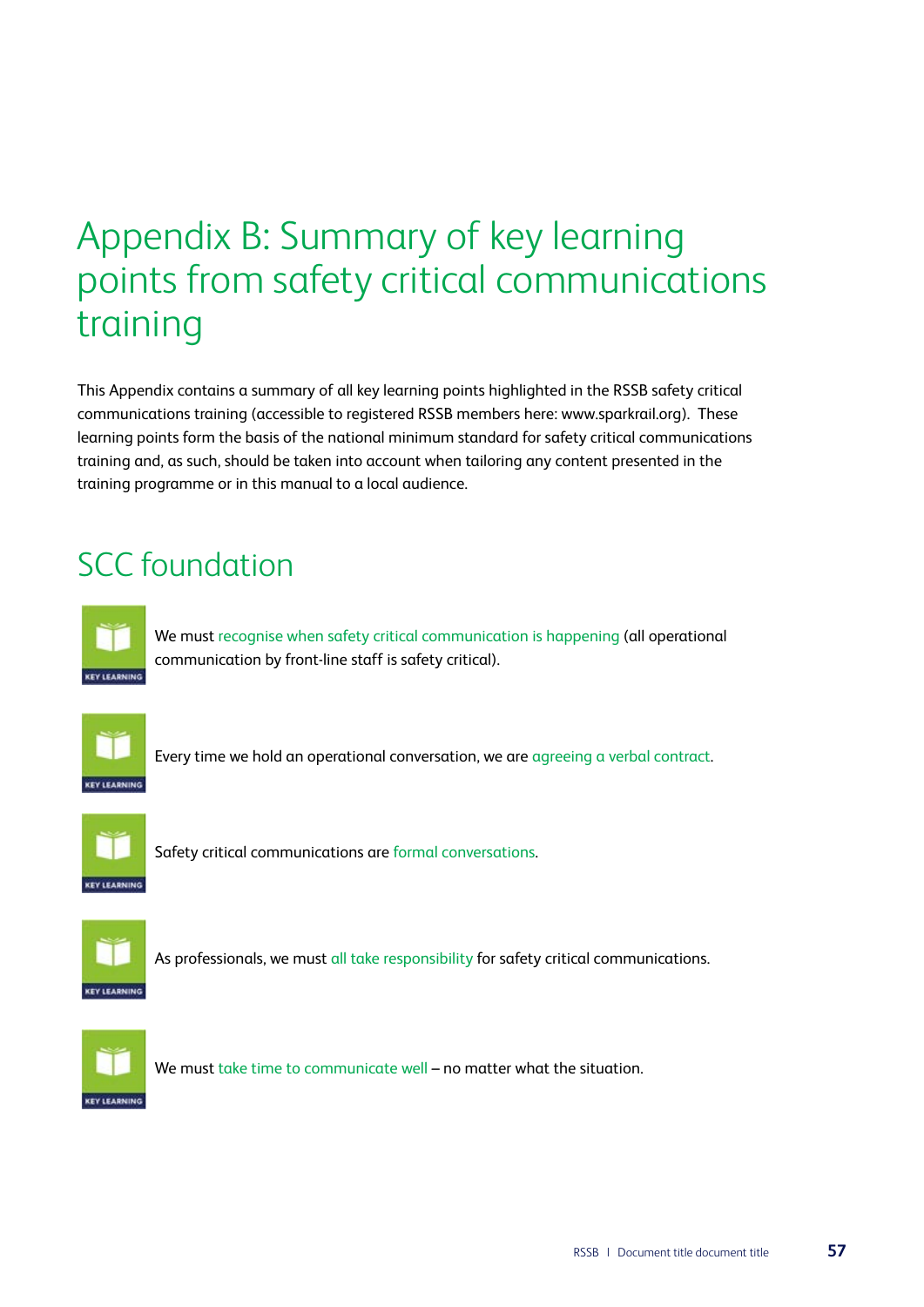### Structure and responsibility



A safety critical message should have four sections:





The person with Lead Responsibility must manage the communication and ensure that a clear understanding is reached.



We must all support the person with Lead Responsibility - and be prepared to do some of the leading, if necessary.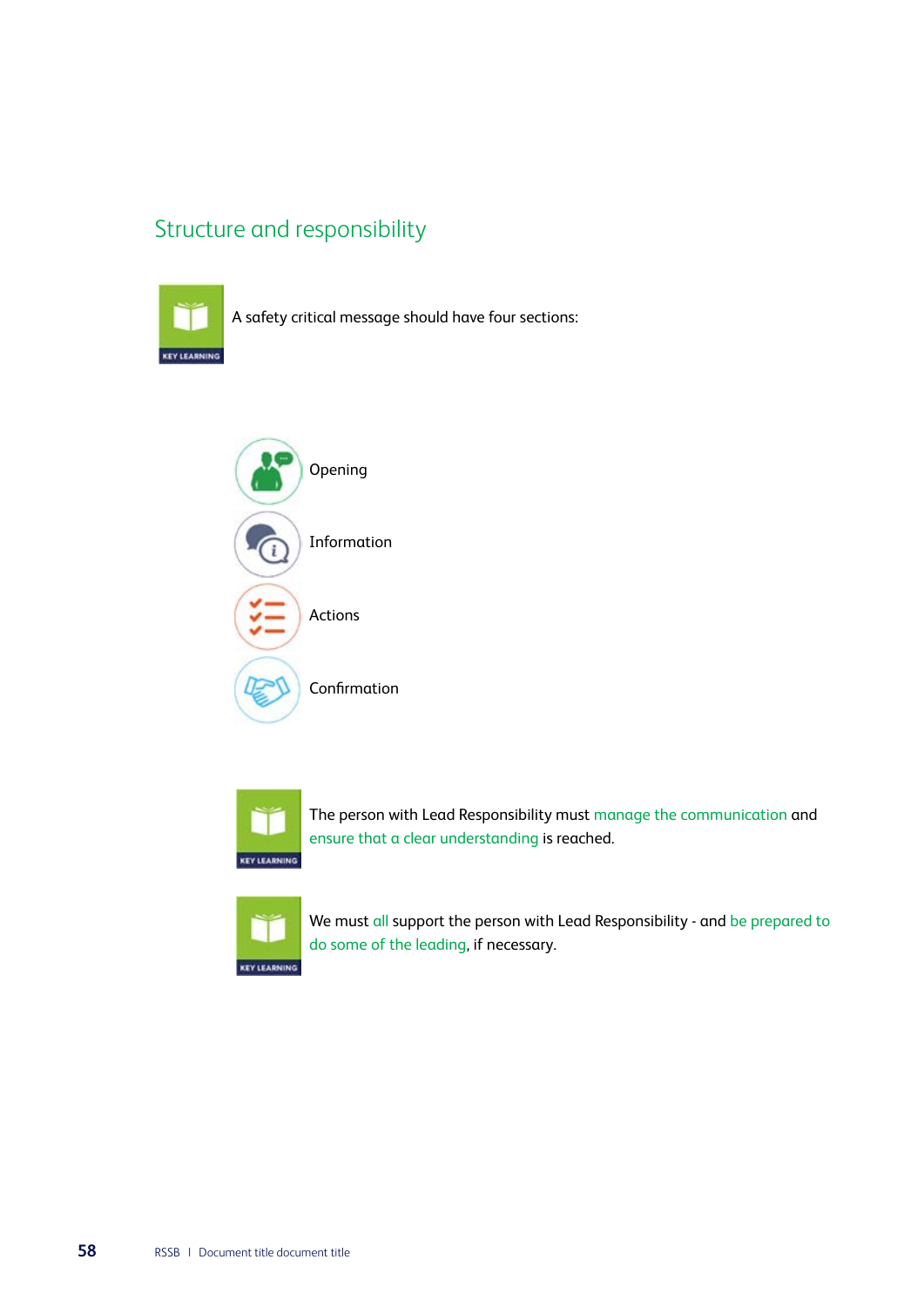### Protocols



Operational communications must be ABC-P: accurate, brief, clear, and professional



Use the Phonetic Alphabet for all key information.



We must use single numbers (zero, one, two...), for all key information.



Use the 24-hour clock to say time.



Use the standard words and phrases.



Learn and practice how to make an emergency call.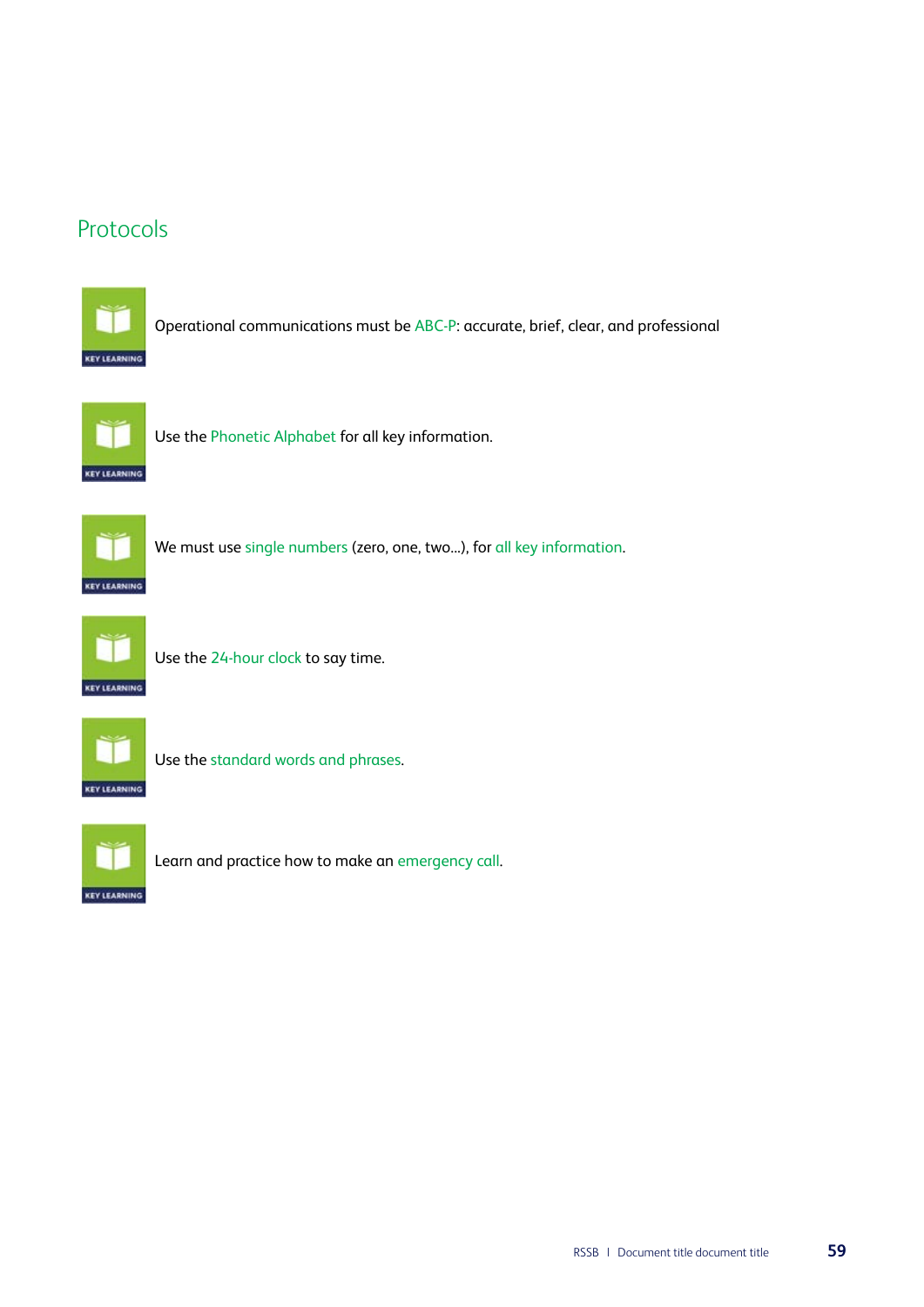### Confirming understanding



To overcome communication barriers:

- Use the best communicating position (dry and quiet if possible)
- Speak slightly slower at a good volume
- Avoid ambiguous language and regional words; keep jargon to a minimum
- Use the protocols and structure your conversation
- Confirm understanding repeat back

Avoid monotonous and unnecessary repeat-back of information; think about what you are saying and what it means.



Use active listening and neutral questions to confirm understanding.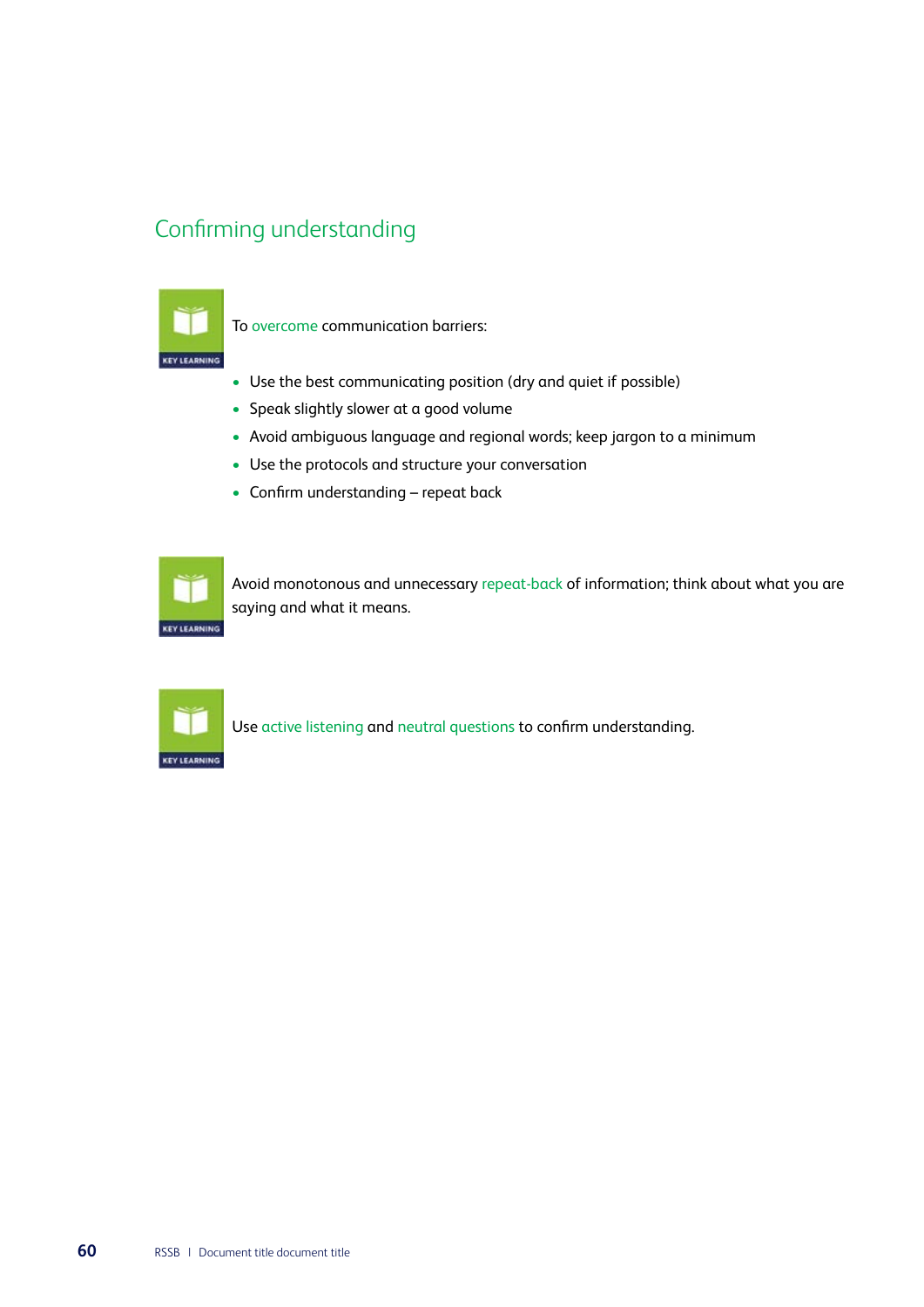### Communication skills



We need to develop a professional working relationship with our colleagues.



We must be assertive. Not passive or aggressive.



Be prepared to challenge incorrect information.



We must consider others – especially colleagues working under pressure.